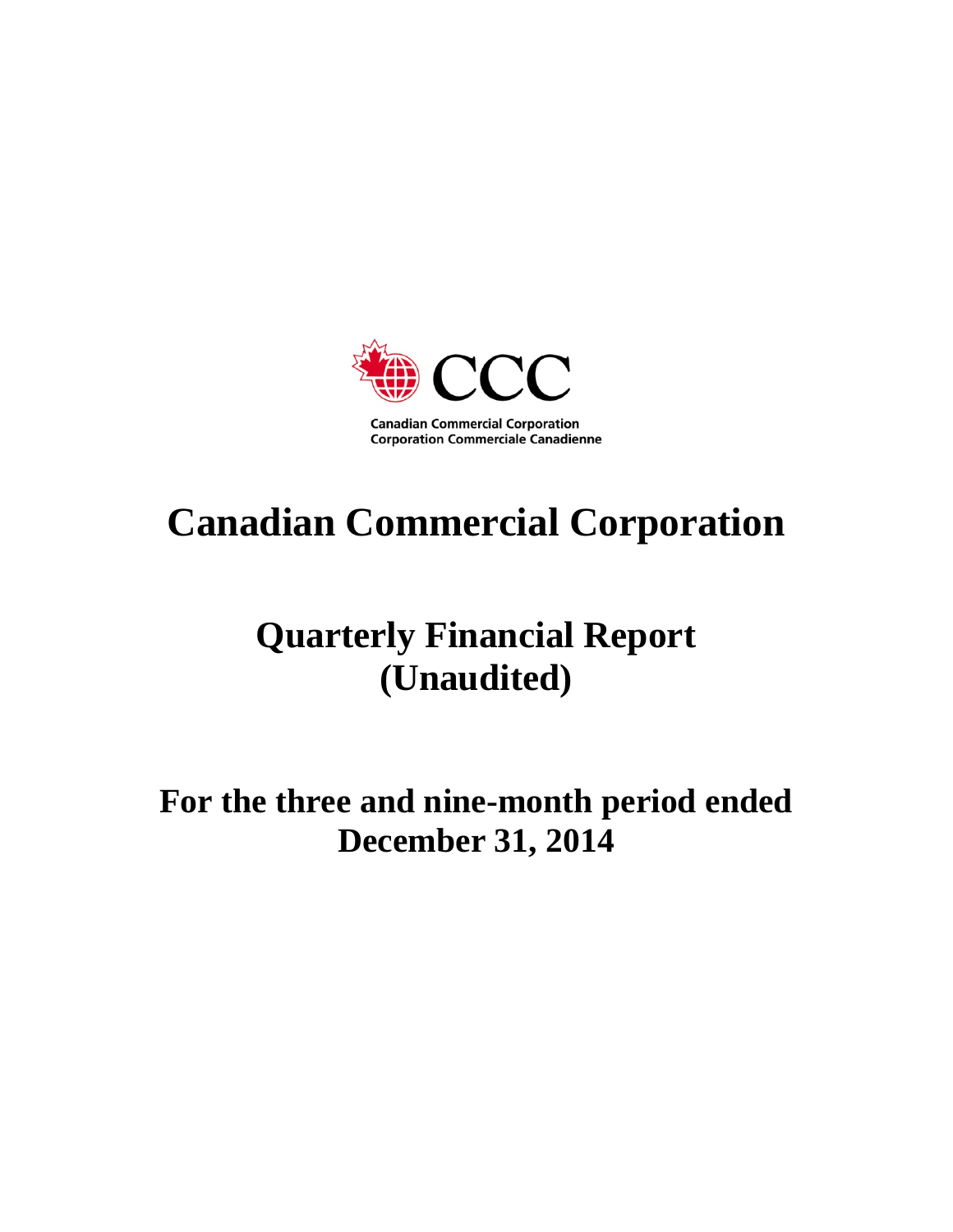# **MANAGEMENT'S DISCUSSION AND ANALYSIS**

#### **Overview**

Canadian Commercial Corporation (CCC) was established in 1946 under the *Canadian Commercial Corporation Act*. The Act outlines CCC's broad mandate, which is to assist in the development of trade by helping Canadian exporters access markets abroad and by helping foreign customers obtain goods from Canada. The legislation also provides the Corporation with a range of powers, including the ability to export goods from Canada either as principal or as agent in such a manner and to such an extent as it deems appropriate. As a result, CCC negotiates and executes bilateral government-togovernment procurement arrangements, facilitating export transactions on behalf of Canadian exporters.

#### **Nature of Business and Operating Environment**

Overall, although there exists a consensus that the deep recession of 2008 is over and while there are signs of growth, some weaknesses remain and global economic recovery is viewed as fragile. World trade is expected to grow at a modest pace to about 5 percent annually over the next few years following years of recession and there is a global economic shift from developed to emerging countries.

Most developed nations are expected to continue the trend to reduce their defence expenditures and seek to shift the terms of engagement towards limited interventions and burden-sharing through participation in alliances, conflict prevention and contracting out security. Emerging countries will move toward expanding their military capacities. Countries are expected to continue to purchase defence equipment in efforts to contain illegal activities and terrorism within their borders. Military spending in the U.S. is expected to have continued pressure to decrease given constrained budgets and the reduction of resources in Iraq and Afghanistan.

For the CCC, this shift is manifested in the decreasing volume of the Defence Production Sharing Agreement (DPSA) related business in the U.S.; nevertheless, the Corporation plays an important role in promoting Canadian capabilities and increasing exports beyond the U.S. CCC works with its base of exporters in global defence and security markets to leverage Canadian and U.S. military and security related procurements that are exportready in order to open new markets with allied nations. The DPSA, Global Defense and Security (GDS) and International Commercial Business (ICB) business line strategy that CCC has developed continues to prove its effectiveness through increased sales for Canadian exporters and a greater number of jobs for Canadians. These accomplishments are being achieved while managing the Corporation in a cost efficient manner.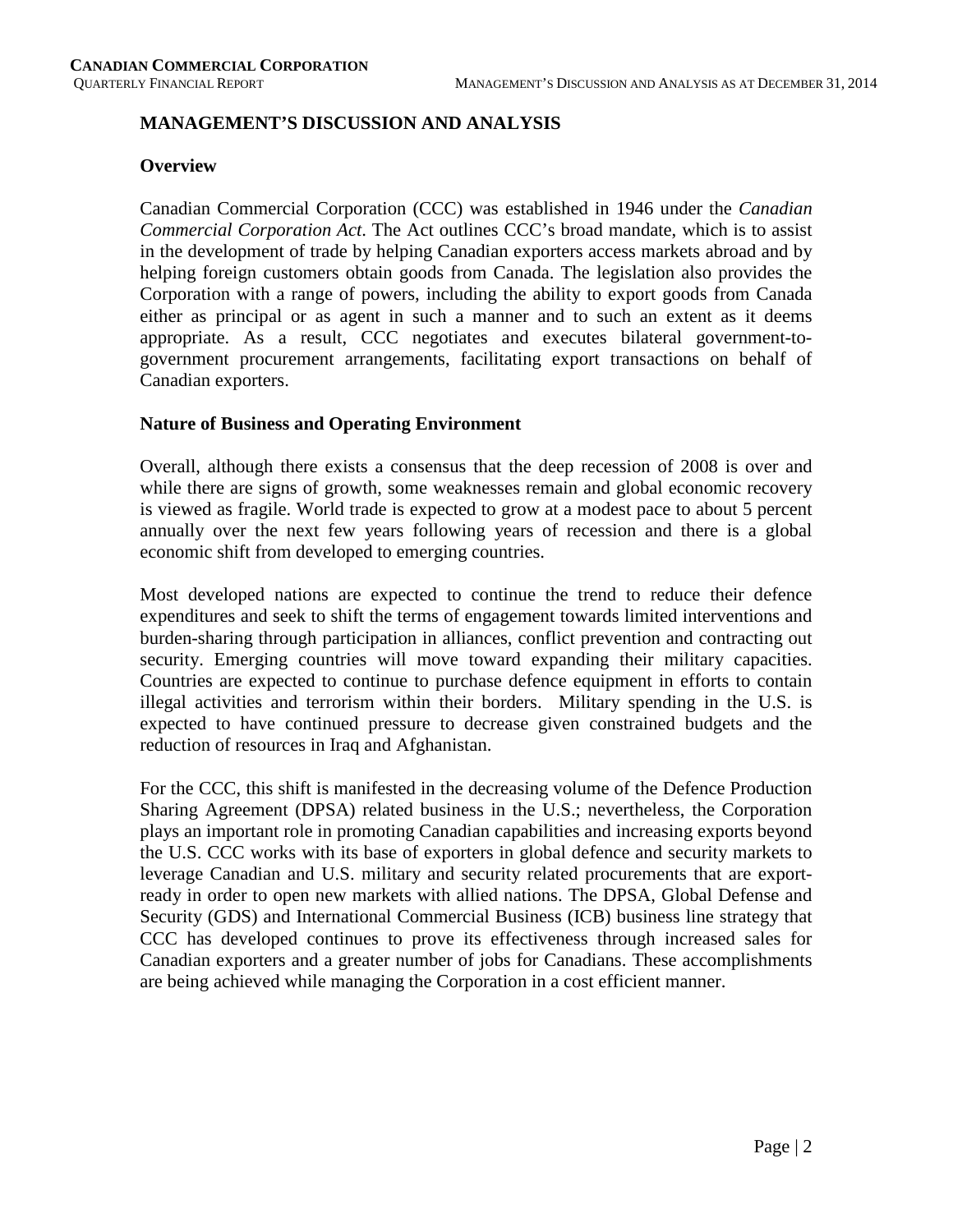#### **Financial Highlights**

Historically, large contracts have materially impacted the Corporation's financial statements and can often cause significant variations in certain year-over-year amounts on the Statement of Financial Position and the Statement of Comprehensive Income. In late 2009-2010, a \$2.2 billion multi-year contract was signed with the U.S. DoD Foreign Military Sales (FMS) organization for the supply of Light Armoured Vehicles (LAVs) manufactured by General Dynamics Land Systems Canada (GDLS). This contract signing was followed by the signing in late 2013-2014 of the historic multi-billion dollar Armoured Brigades Program (ABP) contract in the Middle East for the supply of LAVs and associated equipment, training and support services manufactured and provided by GDLS. This activity will result in advances and progress payments to Canadian exporters and from foreign customers, commercial trading transactions, cost of commercial trading transactions and fees for service showing significant increases from last year to the current year.

For the nine-month period ended December 31, 2014, the net result of operations was a surplus of \$8.5 million, compared to a deficit of \$234 thousand reported for the ninemonth period ended December 31, 2013. The increase of \$8.7 million was due to a significant increase in fees for service earned on the initial progress work related to the ABP contract during the nine-month period.

A more detailed discussion of CCC's financial highlights for the three-month and ninemonth period ended December 31, 2014 follows: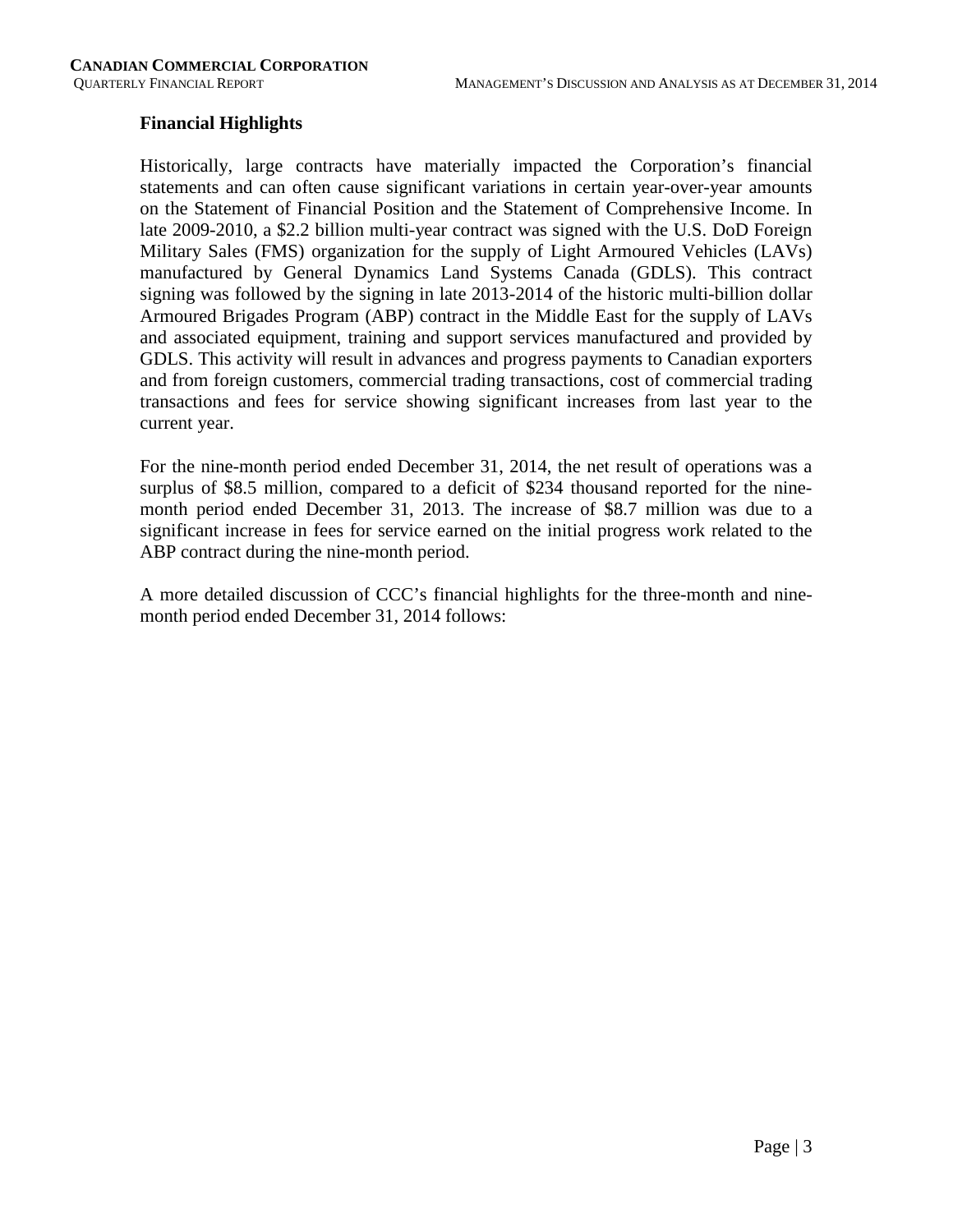#### **Statement of Comprehensive Income Discussion**

#### *Summary results*

|                           |               | FOR THE THREE MONTHS ENDED |            |  |    |               | FOR THE NINE MONTHS ENDED |            |  |  |  |  |  |  |
|---------------------------|---------------|----------------------------|------------|--|----|---------------|---------------------------|------------|--|--|--|--|--|--|
|                           |               | December 31 December 31    | % Increase |  |    |               | December 31 December 31   | % Increase |  |  |  |  |  |  |
|                           | 2014          | 2013                       | (Decrease) |  |    | 2014          | 2013                      | (Decrease) |  |  |  |  |  |  |
|                           | (\$ Millions) | (\$ Millions)              |            |  |    | (\$ Millions) | (\$ Millions)             |            |  |  |  |  |  |  |
| <b>Revenues:</b>          |               |                            |            |  |    |               |                           |            |  |  |  |  |  |  |
| Commercial trading        |               |                            |            |  |    |               |                           |            |  |  |  |  |  |  |
| transactions - prime      |               |                            |            |  |    |               |                           |            |  |  |  |  |  |  |
| contracts                 | \$<br>794.3   | \$<br>412.9                | 92%        |  | \$ | 1,970.5       | $\sqrt$<br>1,134.7        | 74%        |  |  |  |  |  |  |
| Cost of commercial        |               |                            |            |  |    |               |                           |            |  |  |  |  |  |  |
| trading transactions -    |               |                            |            |  |    |               |                           |            |  |  |  |  |  |  |
| prime contracts           | (794.3)       | (412.9)                    | (92%)      |  |    | (1,970.5)     | (1, 134.7)                | (74%)      |  |  |  |  |  |  |
| Fees for service          | 8.0           | 2.8                        | 186%       |  |    | 18.5          | 8.9                       | 108%       |  |  |  |  |  |  |
| Other revenues            | 0.4           | 0.3                        | 33%        |  |    | 0.8           | 0.6                       | 33%        |  |  |  |  |  |  |
| <b>Total Revenues</b>     | 8.4           | 3.1                        | 171%       |  |    | 19.3          | 9.5                       | 103%       |  |  |  |  |  |  |
| <b>Expenses:</b>          |               |                            |            |  |    |               |                           |            |  |  |  |  |  |  |
| Adminsistrative expenses  | 7.6           | $7.2\,$                    | 6%         |  |    | 21.8          | 21.4                      | 2%         |  |  |  |  |  |  |
| Contract remediation      |               |                            |            |  |    |               |                           |            |  |  |  |  |  |  |
| expenses                  | 0.1           |                            | $-$ %      |  |    | 0.1           |                           | $-9/6$     |  |  |  |  |  |  |
| <b>Total Expenses</b>     | 7.7           | 7.2                        | 6%         |  |    | 21.9          | 21.4                      | 2%         |  |  |  |  |  |  |
| Sourcing services         |               |                            |            |  |    |               |                           |            |  |  |  |  |  |  |
| transactions              | 9.0           | 5.9                        | 53%        |  |    | 34.9          | 36.5                      | (4%)       |  |  |  |  |  |  |
| Cost of sourcing services |               |                            |            |  |    |               |                           |            |  |  |  |  |  |  |
| transactions              | (9.0)         | (5.9)                      | (53%)      |  |    | (34.9)        | (36.5)                    | 4%         |  |  |  |  |  |  |
| Parliamentary             |               |                            |            |  |    |               |                           |            |  |  |  |  |  |  |
| appropriation             | 3.2           | 3.9                        | (18%)      |  |    | 11.0          | 11.6                      | (5%)       |  |  |  |  |  |  |
| Net results of operations | \$<br>3.9     | \$<br>(0.2)                | 2,050%     |  | \$ | 8.5           | \$<br>(0.2)               | 4,350%     |  |  |  |  |  |  |

#### *Revenues: General*

Revenues consist of commercial trading transactions on prime contracts, fees for service, other income, net interest income, and gains (losses) on foreign exchange. It is important to note that as an international trade intermediary, revenues from commercial trading transactions on prime contracts are fully offset by the cost of commercial trading transactions on prime contracts.

After offsetting the cost of commercial trading transactions, total revenues were \$19.3 million for the nine-month period ended December 31, 2014 compared to \$9.5 million for the nine-month period ended December 31, 2013, an increase of \$9.8 million or 103%.

After offsetting the cost of commercial trading transactions, total revenues were \$8.4 million for the three-month period ended December 31, 2014 compared to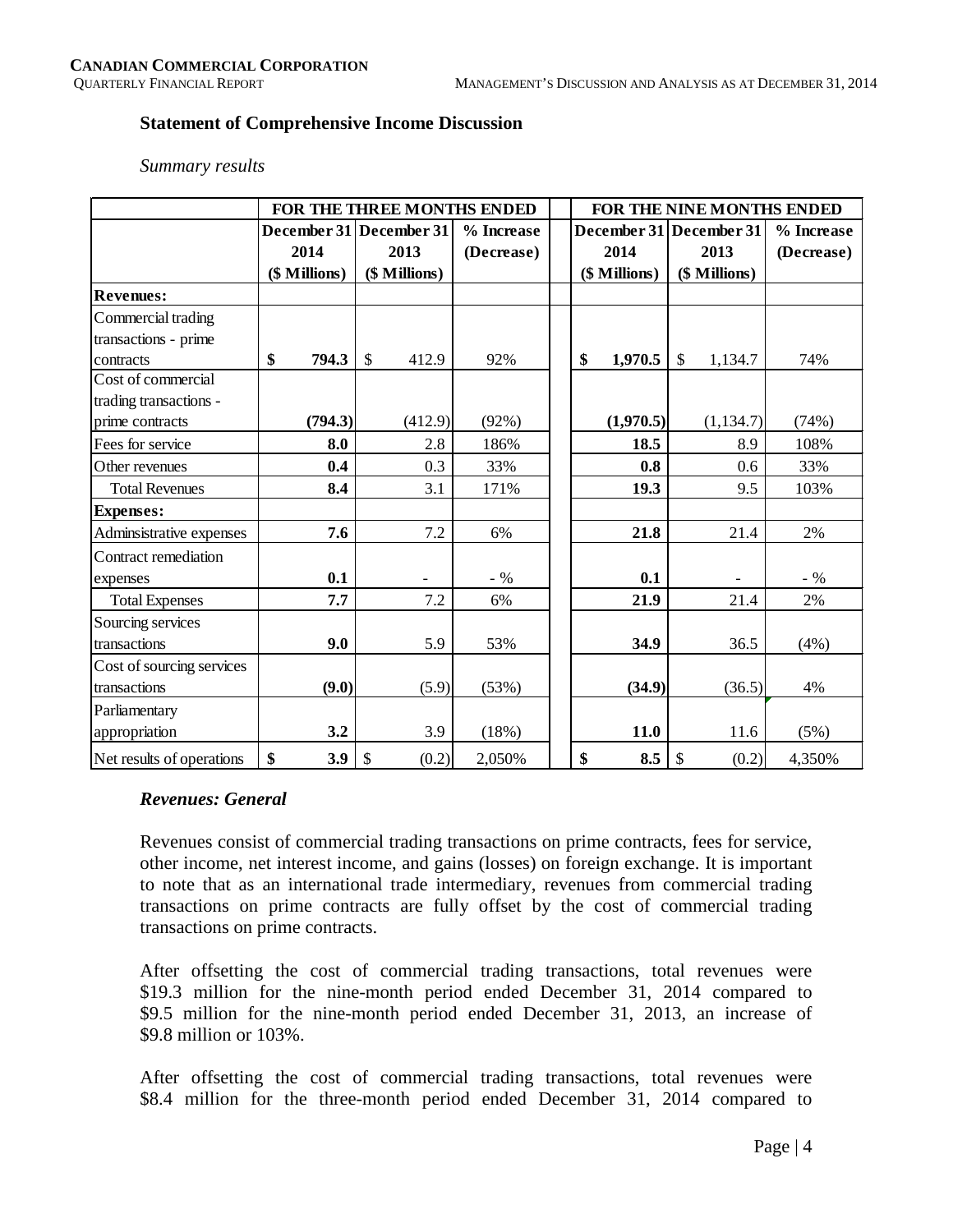\$3.1 million for the three-month period ended December 31, 2013, an increase of \$5.3 million or 171%.

#### *Revenues: Commercial Trading Transactions*

Commercial trading transactions measure the value of delivery of a good or service or progress work once a contract is signed and becomes effective. Commercial trading transactions were \$1,970.5 million for the nine-month period ended December 31, 2014, compared to \$1,134.7 million for the nine-month period ended December 31, 2013, an increase of \$835.8 million or 74%. Commercial trading transactions were \$794.3 million for the three-month period ended December 31, 2014, compared to \$412.9 million for the three-month period ended December 31, 2013, an increase of \$381.4 million or 92%.

DPSA commercial trading transactions of \$452.5 million, representing 23% of the Corporation's total commercial trading transactions were \$407.9 million or 47% lower compared to the nine-month period ended December 31, 2013. Of the total DPSA commercial trading transactions, \$103.9 million were recorded on DPSA LAV related projects compared to \$400.5 million recorded on DPSA LAV related projects for the nine-month period ended December 31, 2013. DPSA commercial trading transactions are anticipated to trend downward through the remaining delivery period of the \$2.2 billion LAV contract signed with the U.S. FMS in 2009. This LAV contract was the largest contract signed by the Corporation prior to 2013-2014 and has contributed to significantly higher levels of commercial trading transactions for the last several years.

GDS commercial trading transactions of \$1,313.3 million, representing 67% of the Corporation's total commercial trading transactions were \$1,191.8 million or 981% higher compared to the nine-month period ended December 31, 2013. The Corporation is beginning to benefit from the consistent and increasing number of GDS contracts that have been signed over the last several years that contribute a regular and increasing number of delivery transactions per year. Of significance, \$1,130.1 million or 86% of the total GDS commercial trading transactions were recorded for initial progress work related to the ABP contract.

ICB commercial trading transactions of \$204.7 million, representing 10% of the Corporation's total commercial trading transactions were \$51.9 million or 34% higher compared to the nine-month period ended December 31, 2013. ICB commercial trading transactions were higher than the previous year due to increased activity related to projects under the Corporation's lottery program in Central America and the signing of a \$41.3 million contract with Bangladesh for the supply of potash.

#### *Revenues: Fees for Service*

CCC does not charge fees for its DPSA business line transactions as these are fully funded through a parliamentary appropriation for the nine-month period ended December 31, 2014. For GDS and ICB business lines and services, the Corporation charges fees, generally as a percentage of the contract value and on negotiated rates for services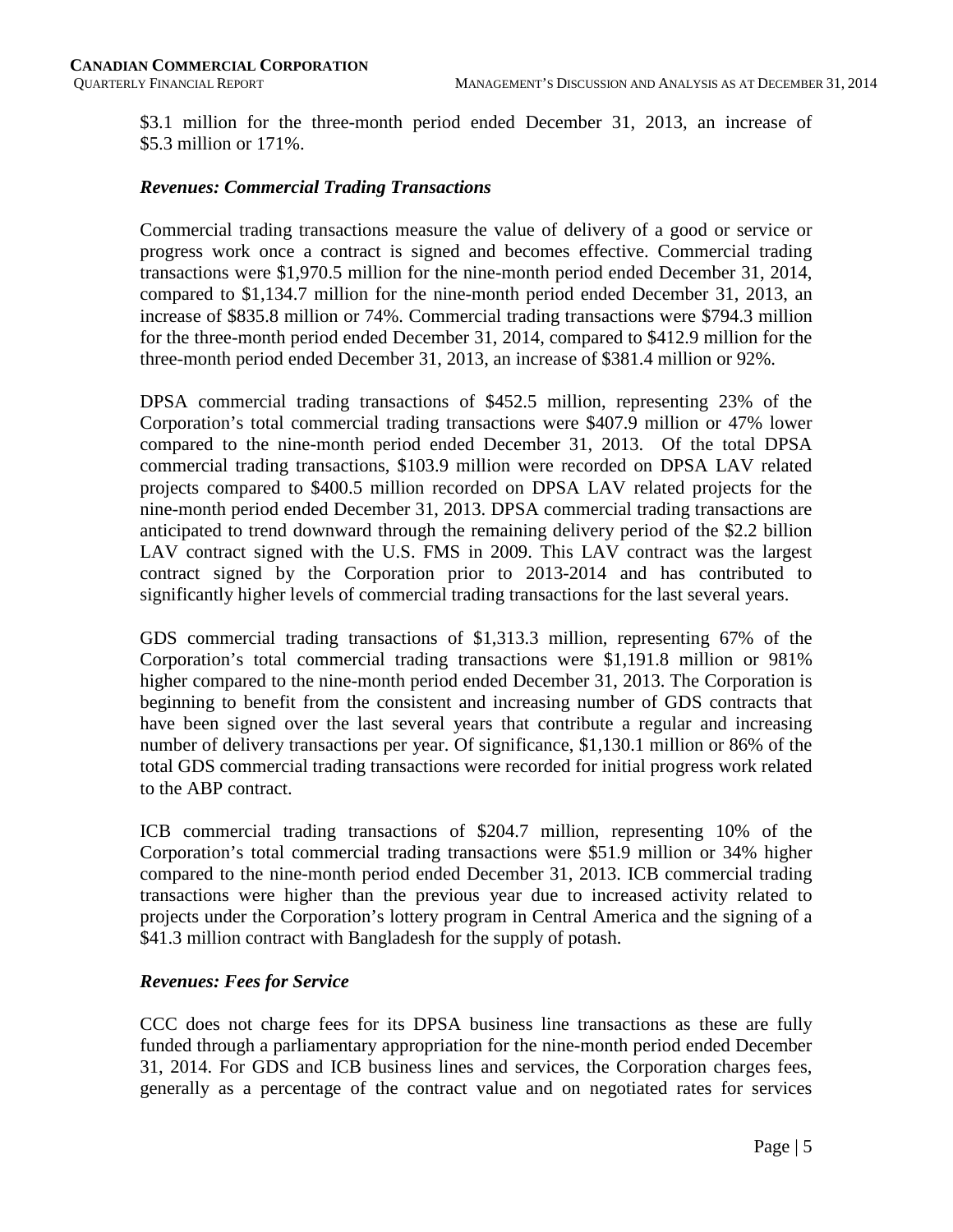provided. Fees are recognized as revenue when services are rendered. Fees for service were \$18.5 million for the nine-month period ended December 31, 2014 compared to \$8.9 million for the nine-month period ended December 31, 2013, an increase of \$9.6 million or 109%. Fees for service were \$8.0 million for the three-month period ended December 31, 2014 compared to \$2.8 million for the three-month period ended December 31, 2013, an increase of \$5.2 million or 187%.

GDS fees for service of \$13.1 million, which account for 71% of the total fees for service, were \$9.7 million or 283% higher compared to fees of \$3.4 million for the ninemonth period ended December 31, 2013. The fee increase was commensurate with the increased level of GDS commercial trading transactions discussed previously. Of the \$13.1 million total GDS fees, \$8.8 million or 67% of the total GDS fees were earned based on the initial progress work related to the ABP contract.

ICB fees for service of \$2.5 million, which account for 13% of the total fees for service, were \$0.3 million or 11% lower compared to fees of \$2.8 million for the nine-month period ended December 31, 2013. The decrease in ICB fees compared to the nine-month period ended December 31, 2013 was primarily due to the transfer of risk components of the Cuba Contracting Program to Export Development Canada.

Fees for service from sourcing and other Government of Canada priorities of \$2.9 million, accounting for 16% of the total fees for service, were \$0.3 million or 10% higher compared to fees of \$2.6 million for the nine-month period ended December 31, 2013. Of the \$2.9 million, \$1.6 million or 56% relate to the maintenance and administration of the trade development offices in China on behalf of the Department of Foreign Affairs, Trade and Development (DFATD). Another \$0.7 million or 25% of the \$2.9 million fees earned were for services provided by CCC, specifically related to sourcing transactions which occur at the discretion of DFATD and the availability of budget funding to satisfy requirements of their programs.

# *Revenues: Other*

Other revenues include: (1) foreign exchange gains or losses due to the weakening or strengthening of the Canadian dollar compared to the U.S. dollar on exposed U.S. cash balances; (2) finance income earned on the Corporation's cash balances; and (3) other income comprised of fees earned for providing discounted early payment and payment wiring to Canadian exporters, and other miscellaneous amounts.

For the nine-month period ended December 31, 2014: (1) the foreign exchange gain of \$164 thousand, due to the weakening of the Canadian dollar compared to the U.S. dollar was \$141 thousand or 46% lower compared to the foreign exchange gain of \$305 thousand for the nine-month period ended December 31, 2013; (2) finance income of \$226 thousand was \$50 thousand or 28% higher compared to the result of \$176 thousand for the nine-month period ended December 31, 2013; and (3) other income of \$450 thousand was \$280 thousand or 165% higher compared to the result of \$170 thousand for the nine-month period ended December 31, 2013.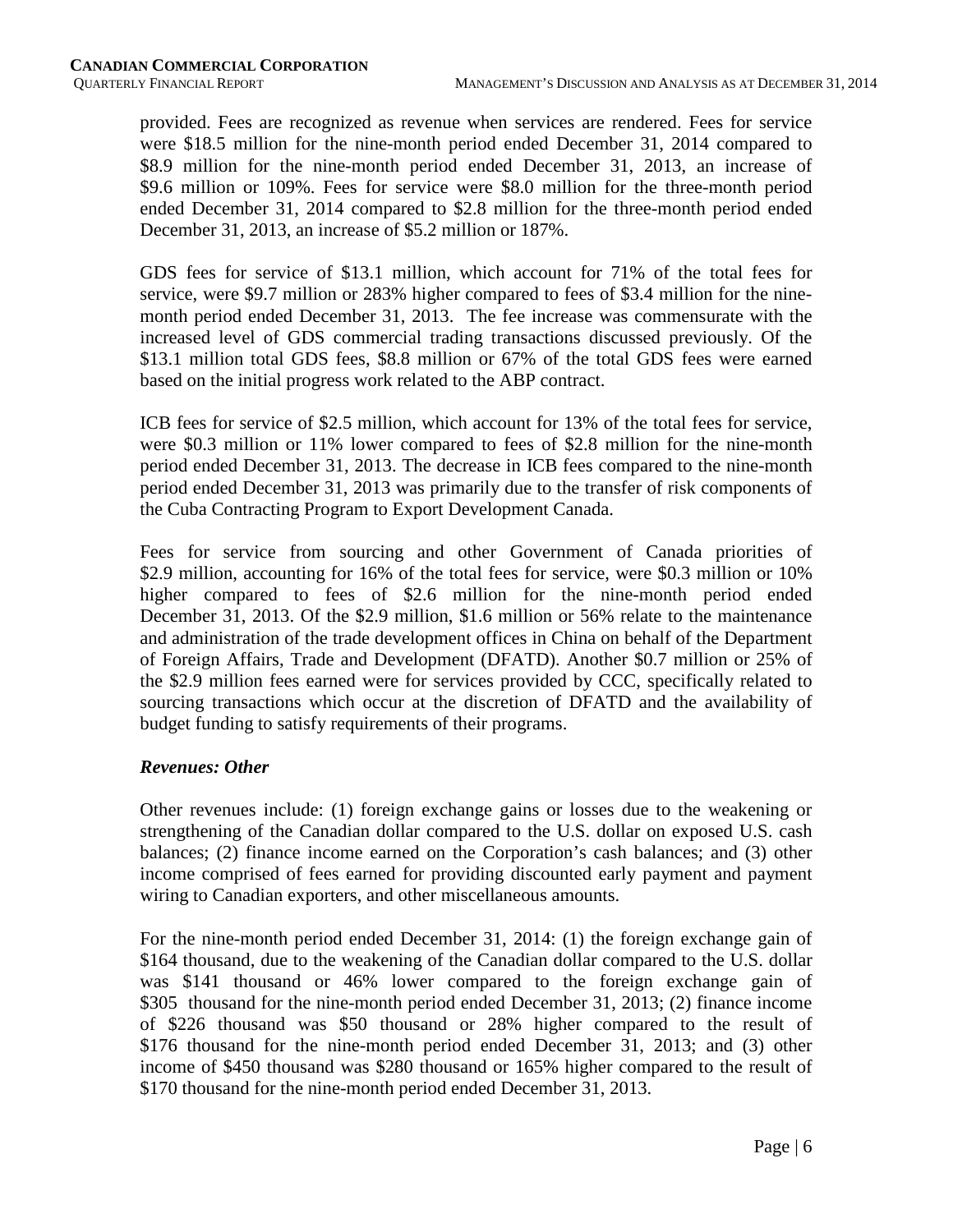For the three-month period ended December 31, 2014: (1) the foreign exchange gain of \$100 thousand, due to the weakening of the Canadian dollar compared to the U.S. dollar was \$101 thousand or 50% lower compared to the foreign exchange gain of \$201 thousand for the three-month period ended December 31, 2013; (2) finance income of \$97 thousand was \$44 thousand or 83% higher compared to the result of \$53 thousand for the three-month period ended December 31, 2013; and (3) other income of \$227 thousand was \$178 thousand or 363% higher compared to the result of \$49 thousand for the three-month period ended December 31, 2013.

#### *Expenses*

For the nine-month period ended December 31, 2014, administrative expenses of \$21.9 million were \$0.5 million or 2% higher than the expenses for the nine-month period ended December 31, 2013. For the three-month period ended December 31, 2014, administrative expenses of \$7.7 million were \$0.5 million or 6% higher than the expenses for the three-month period ended December 31, 2013. Administrative expenses are paid primarily in Canadian dollars and are not impacted by foreign exchange fluctuations. Administrative expenses include the following:

- Workforce compensation and related expenses of \$14.0 million for the ninemonth period ended December 31, 2014 were consistent with expenses for the nine-month period ended December 31, 2013. Workforce compensation and related expenses of \$4.8 million for the three-month period ended December 31, 2014 were \$77 thousand or 2% higher than the expenses of \$4.7 million for the three-month period ended December 31, 2013. Workforce compensation and related expenses accounts for approximately 64% of CCC's administrative expenditures.
- Public Works Government and Services Canada (PWGSC) is paid for certain core contract management services under the DPSA. In recent years, as part of an initiative to streamline processes in the delivery of the DPSA, CCC has brought in-house certain contract management services previously performed by PWGSC. As a result, total PWGSC expenses of \$2.4 million for the nine-month period ended December 31, 2014 were \$479 thousand or 17% lower than expenses of \$2.8 million for the nine-month period ended December 31, 2013. Total PWGSC expenses of \$0.6 million for the three-month period ended December 31, 2014 were \$141 thousand or 19% lower than expenses of \$0.8 million for the threemonth period ended December 31, 2013.
- Rent and related expenses of \$2.1 million for the nine-month period ended December 31, 2014 were \$376 thousand or 22% higher than the expenses of \$1.7 million for the nine-month period ended December 31, 2013. Rent and related expenses of \$0.9 million for the three-month period ended December 31, 2014 were \$357 thousand or 61% higher than the expenses of \$0.5 million for the three-month period ended December 31, 2013. The increase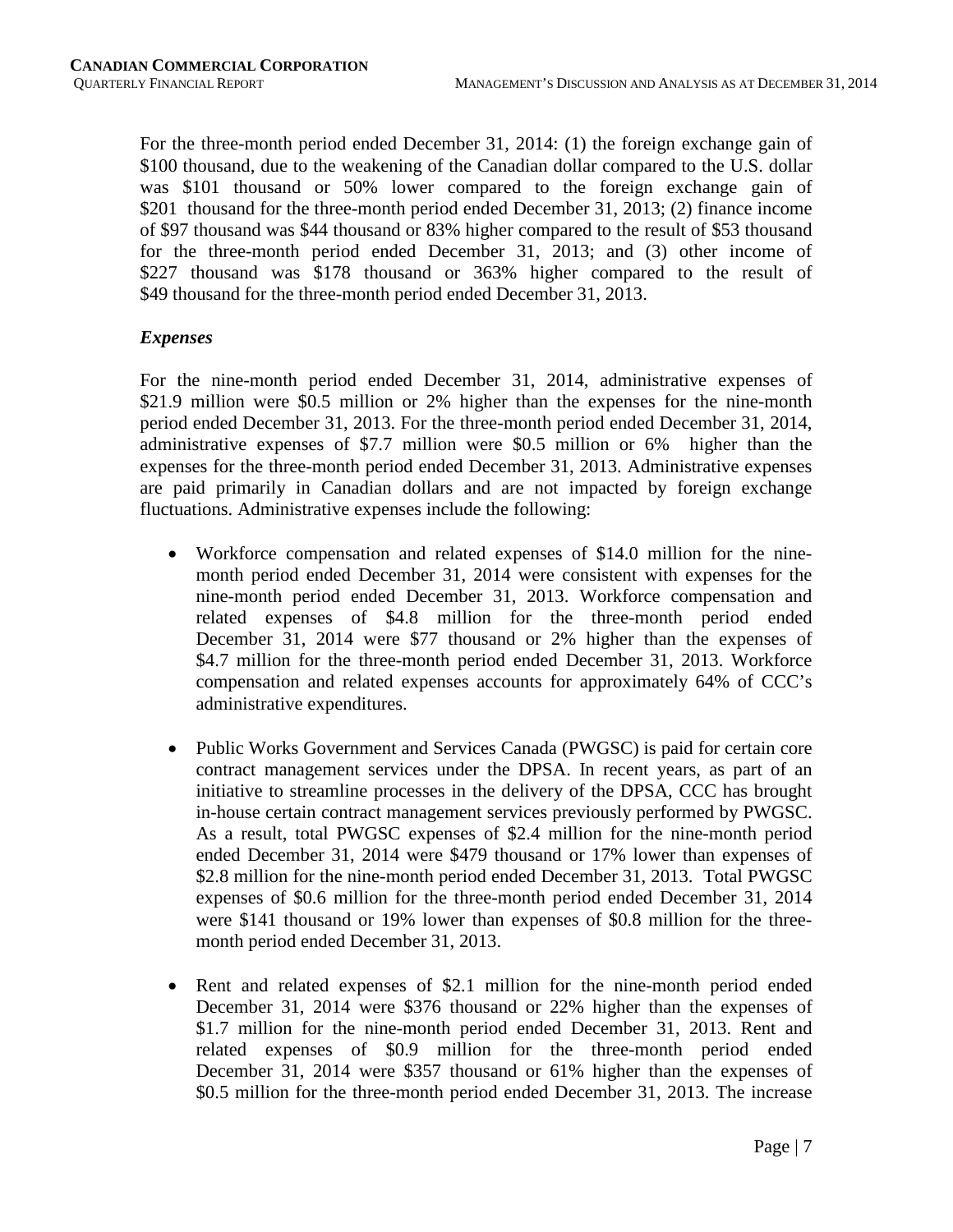was due to a one-time payment of \$1.8 million as Management exercised its right, on September 26, 2014, to terminate its current lease agreement for office space effective September 30, 2015. In November 2014, the Corporation entered into a fifteen-year lease agreement for office space in a new location, which expires at the end of November 2031, in order to achieve future cost reduction goals.

- Travel and hospitality expenses of \$1.2 million for the nine-month period ended December 31, 2014 were \$130 thousand or 12% higher than expenses of \$1.1 million for the nine-month period ended December 31, 2013. Travel and hospitality expenses of \$0.4 million for the three-month period ended December 31, 2014 were \$67 thousand or 14% lower than expenses of \$0.5 million for the three-month period ended December 31, 2013. The overall increase was mostly due to a greater level of activity as travel and hospitality expenses are incurred primarily for business development activity in support of Canadian exporters in pursuit of and to secure projects in Latin America, Africa and the Middle East and the management of the projects once they are signed and effective.
- Consultant expenses of \$0.6 million for the nine-month period ended December 31, 2014 were consistent with expenses for the nine-month period ended December 31, 2013. Consultant expenses of \$0.2 million for the three-month period ended December 31, 2014 were \$44 thousand or 16% lower than expenses of \$0.3 million for the three-month period ended December 31, 2013. Consultant expenses complement CCC's workforce and perform assignments requiring a specific expertise.
- The amortization of intangible assets and depreciation of property and equipment and leasehold improvement costs of \$427 thousand for the nine-month period ended December 31, 2014 were \$301 thousand or 239% higher than expenses of \$126 thousand for the nine-month period ended December 31, 2013. The amortization of intangible assets and depreciation of property and equipment and leasehold improvement costs of \$343 thousand for the three-month period ended December 31, 2014 were \$301 thousand or 717% higher than expenses of \$42 thousand for the three-month period ended December 31, 2013. The increase resulted from the amortization of the one-time payment of \$1.8M starting October 2014 and the accelerated amortization of the remaining net book value on existing leasehold improvements at its current location over an abbreviated period of time which corresponds with the current lease termination date of September 30, 2015.
- Computer software, hardware and support costs of \$0.4 million, over and above the information management personnel included in workforce compensation or consultants, for the nine-month period ended December 31, 2014 were \$45 thousand or 14% higher than expenses of \$0.3 million for the nine-month period ended December 31, 2013. Computer software, hardware and support costs of \$55 thousand for the three-month period ended December 31, 2014 were \$32 thousand or 139% higher than expenses of \$23 thousand for the three-month period ended December 31, 2013.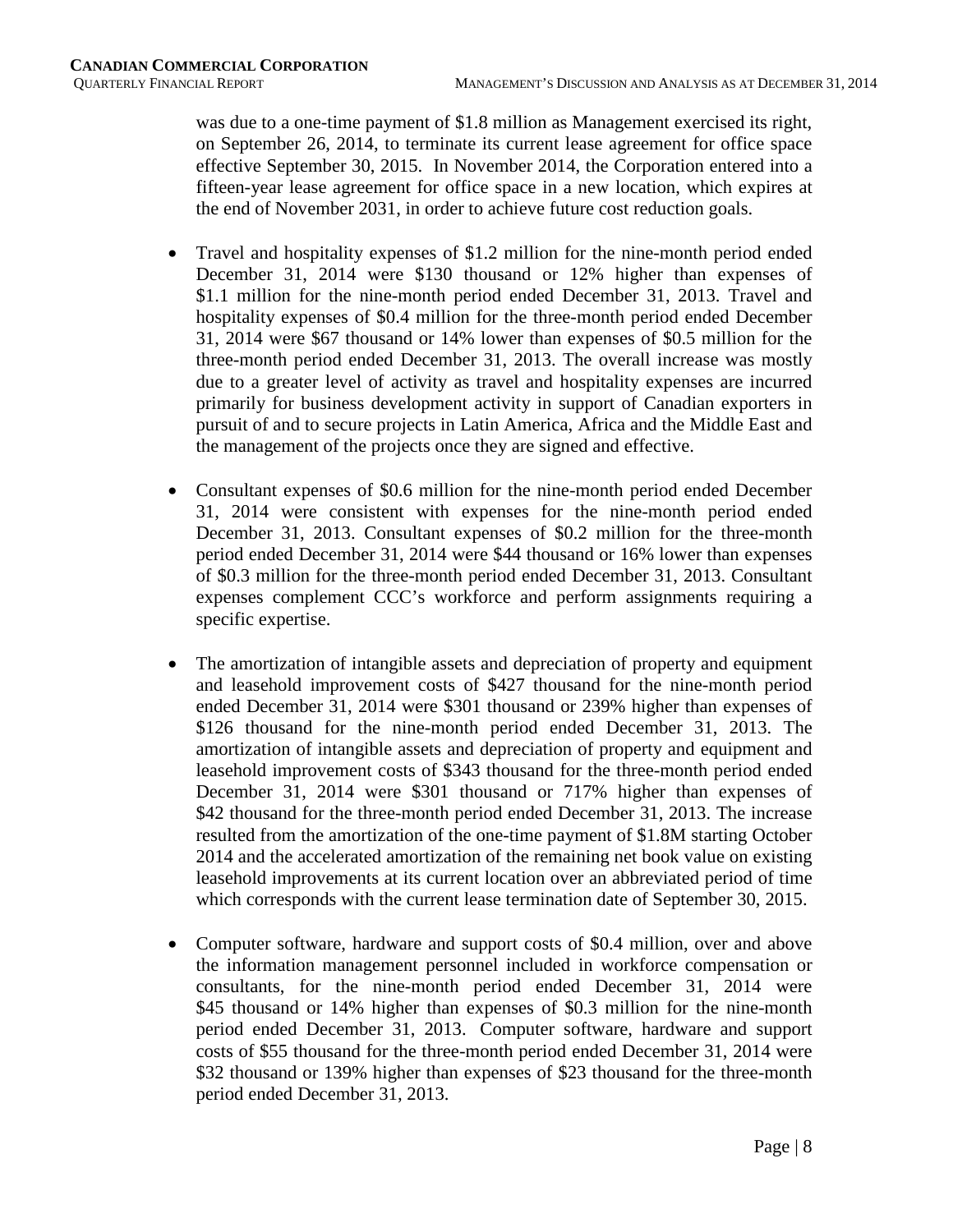• Other expenses of \$0.8 million were \$130 thousand or 21% higher for the ninemonth period ended December 31, 2014 compared to expenses of \$0.6 million for the nine-month period ended December 31, 2013. Other expenses of \$0.2 million for the three-month period ended December 31, 2014 were consistent with the three-month period ended December 31, 2013. Other expenses include Corporate communication costs (e.g. marketing, advertising, and the design and printing of corporate promotional material), telecommunications, bank charges and other miscellaneous amounts.

For the nine-month period ended December 31, 2014, the Corporation recorded \$73 thousand in contract remediation expenses which are recorded as actual amounts are incurred or can be determined. For the three-month period ended December 31, 2014, the Corporation recorded \$52 thousand in contract remediation expenses which are recorded as actual amounts are incurred or can be determined. The Corporation has robust risk management practices, including the Enterprise Risk Management (ERM) framework and contract management practices, which contribute to containing these expenses.

# *Parliamentary Appropriation*

The Corporation received a parliamentary appropriation of \$11.0 million for the ninemonth period ended December 31, 2014, which was \$577 thousand or 5% lower than the amount received for the nine-month period ended December 31, 2013. The Corporation received a parliamentary appropriation of \$3.2 million for the three-month period ended December 31, 2014, which was \$664 thousand or 17% lower than the amount received for the three-month period ended December 31, 2013.

The Corporation's approved annual parliamentary appropriation as tabled in the 2014-2015 Main Estimates of \$15.7 million will be limited to \$14.2 million consistent with the recently approved 2014-2015 to 2018-2019 Corporate Plan.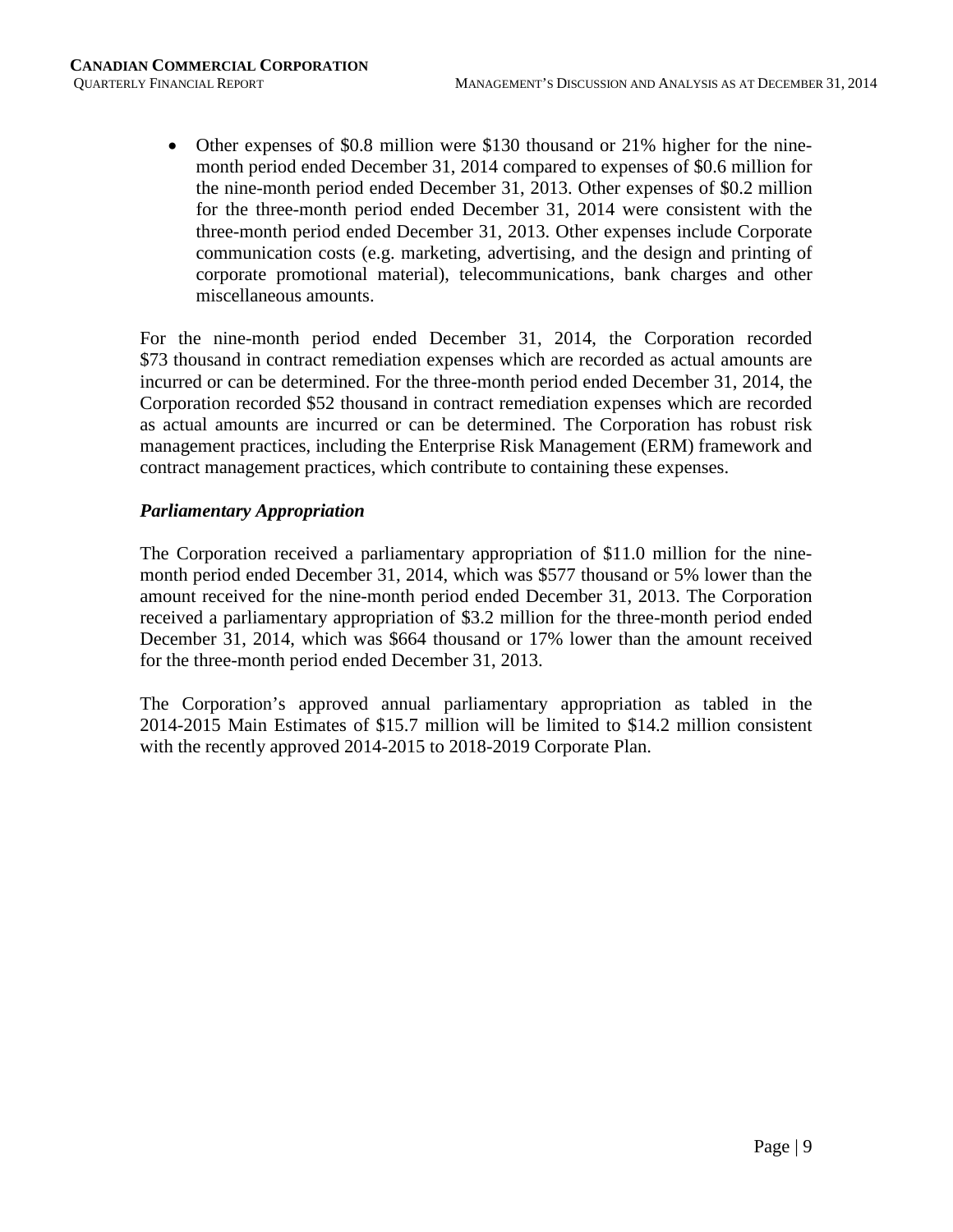#### **Statement of Financial Position Discussion**

|                          |    | December 31<br>2014<br>(\$ Millions) | <b>March 31</b><br>2014<br>(\$ Millions) | % Increase<br>(Decrease) |  |  |  |
|--------------------------|----|--------------------------------------|------------------------------------------|--------------------------|--|--|--|
| Total assets             | S  | 3,512.1                              | 1,039.9                                  | 238%                     |  |  |  |
| <b>Total liabilities</b> | J  | 3,491.1                              | 1,027.4                                  | 240%                     |  |  |  |
| Shareholder's Equity     | \$ | 21.0                                 | 12.5                                     | 68%                      |  |  |  |

*Summary of financial position*

CCC's total assets were \$3,512.1 million as at December 31, 2014, \$2,472.3 million, or 238%, higher than at March 31, 2014. The increase from March 31, 2014 was primarily due to an increase in the amount of advances to Canadian exporters of \$1,509.0 million or 2794% and progress payments to Canadian exporters of 1,123.3 million or 190%, offset by a decrease of \$160.0 million or 41% from all other assets combined. The increases were directly the result of the initial progress work related to the ABP contract.

CCC's total liabilities were \$3,491.1 million as at December 31, 2014, \$2,463.9 million, or 240%, higher than at March 31, 2014. The increase from March 31, 2014 was primarily due to an increase in the amount of advances from foreign customers of \$1,496.2 million or 1420% and progress payments from foreign customers of \$1,123.3 million or 190%, offset by a decrease of \$155.6 million or 47% from all other liabilities combined. The increases were the result of the initial progress work related to the ABP contract.

As an international trade intermediary, CCC offsets its trade-related assets with matching liabilities. Therefore, trade receivables from foreign customers and progress payments to Canadian exporters are normally offset by trade payables and accrued liabilities to Canadian exporters and progress payments from foreign customers, respectively.

Trade receivables of \$167.6 million were \$135.3 million or 45% lower than the balance at March 31, 2014 and represents 5% of the total assets of \$3,512.1 million. Trade payables and accrued liabilities of \$171.9 million were \$155.5 million or 48% lower than the balance at March 31, 2014 and represent 5% of the total liabilities of \$3,491.1 million.

Progress payments to Canadian exporters of \$1,715.9 million represent 49% of the total assets of \$3,512.1 million. Progress payments from foreign customers of \$1,715.9 million represent 49% of the total liabilities of \$3,491.1 million. Contractually, progress payments occur most frequently on the DPSA business line contracts and are required to flow through in their entirety to the Canadian exporter. Of the total progress payments to Canadian exporters and from foreign customers, \$298.7 million or 18% related to the significant \$2.2 billion U.S. DoD FMS LAV contract and \$1,232.2 million or 72% related to progress work associated with the ABP contract.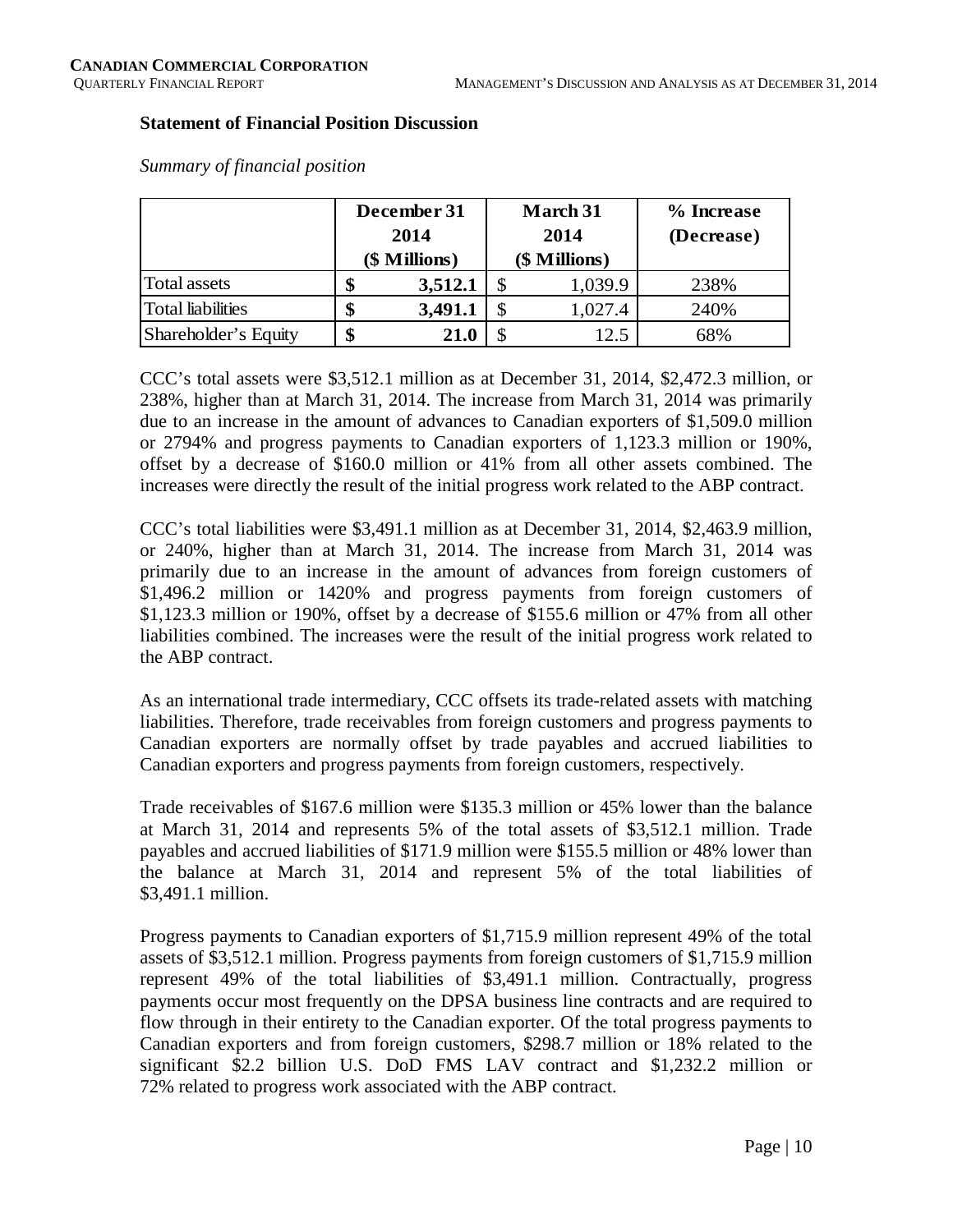Advances from foreign customers of \$1,601.6 million, increased by \$1,496.2 million or 1420% compared to the balance at March 31, 2014. Advances to Canadian exporters of \$1,563.0 million, increased by \$1,509.0 million or 2794% compared to the balance at March 31, 2014. Of the \$1,602.6 million in advances from foreign customers and the \$1,563.0 million in advances to Canadian exporters, \$1,513.6 million or 95% and 97% respectively was related to the ABP contract. Another \$69.8 million was related to projects in Ghana, Mexico, Norway, Peru and Philippines. Of these advances from foreign customers, \$46.1 million were passed on to Canadian exporters. Contractually, advances are not offered on the DPSA business line. For all other business lines, CCC's risk mitigation practices require that for most projects CCC hold back some advance payments made by foreign customers and release them to Canadian exporters as delivery obligations are fulfilled. This explains the period-over-period variations that occur.

As at December 31, 2014, CCC's equity, fully ascribed to the Government of Canada, was \$21.0 million, an increase of \$8.5 million from March 31, 2014. A discussion of commercial and operational risks follows in CCC's Commitment to Performance and Risk Management section.

#### **Statement of Cash Flows Discussion**

|                           |      | FOR THE THREE MONTHS ENDED |     |               |            |  |               | <b>FOR THE NINE MONTHS ENDED</b> |               |                           |            |  |  |  |  |
|---------------------------|------|----------------------------|-----|---------------|------------|--|---------------|----------------------------------|---------------|---------------------------|------------|--|--|--|--|
|                           |      | December 31   December 31  |     |               | % Increase |  |               |                                  |               | December 31   December 31 | % Increase |  |  |  |  |
|                           | 2014 |                            |     | 2013          | (Decrease) |  | 2014          |                                  |               | 2013                      | (Decrease) |  |  |  |  |
|                           |      | (\$ Millions)              |     | (\$ Millions) |            |  | (\$ Millions) |                                  | (\$ Millions) |                           |            |  |  |  |  |
| Operating activities      |      |                            |     | (4.6)         | 457%       |  |               | $(24.4)$ \$                      |               | (6.4)                     | 281%       |  |  |  |  |
| Effect of exchange rate   |      |                            |     |               |            |  |               |                                  |               |                           |            |  |  |  |  |
| changes on cash and cash  |      |                            |     |               |            |  |               |                                  |               |                           |            |  |  |  |  |
| lequivalents              |      | 0.1                        | -\$ | 0.2           | $(50\%)$   |  | \$            | 0.2                              |               | 0.3                       | (33%)      |  |  |  |  |
| Decrease in cash and cash |      |                            |     |               |            |  |               |                                  |               |                           |            |  |  |  |  |
| equivalents               |      |                            |     | (4.4)         | (480%)     |  |               | $(24.3)$ \$                      |               | (6.1)                     | (298%)     |  |  |  |  |

*Summary of cash flows* 

# *Operating activities*

Under the DPSA program, the Corporation generally pays its Canadian exporters within 30 days of receipt of an invoice and substantiating documentation according to the terms and conditions of the contract. Consequently the Corporation may use its own cash to pay Canadian exporters on the  $30<sup>th</sup>$  day funding its trade receivables in instances where there are collection delays and payment is not received from the DPSA customer until beyond the 30 days. On certain contracts (generally outside of the DPSA program), the Corporation only pays its Canadian exporters within five business days after CCC receives payment from the foreign customer. Depending on the timing of receipts compared to payments, the actual execution of these transactions often cross reporting periods and can cause variations in cash flows from one period to the next. In this instance, cash is momentarily provided to the operation at the end of one period until the payment is made to the Canadian exporter, as stipulated in the contract, early in the next period.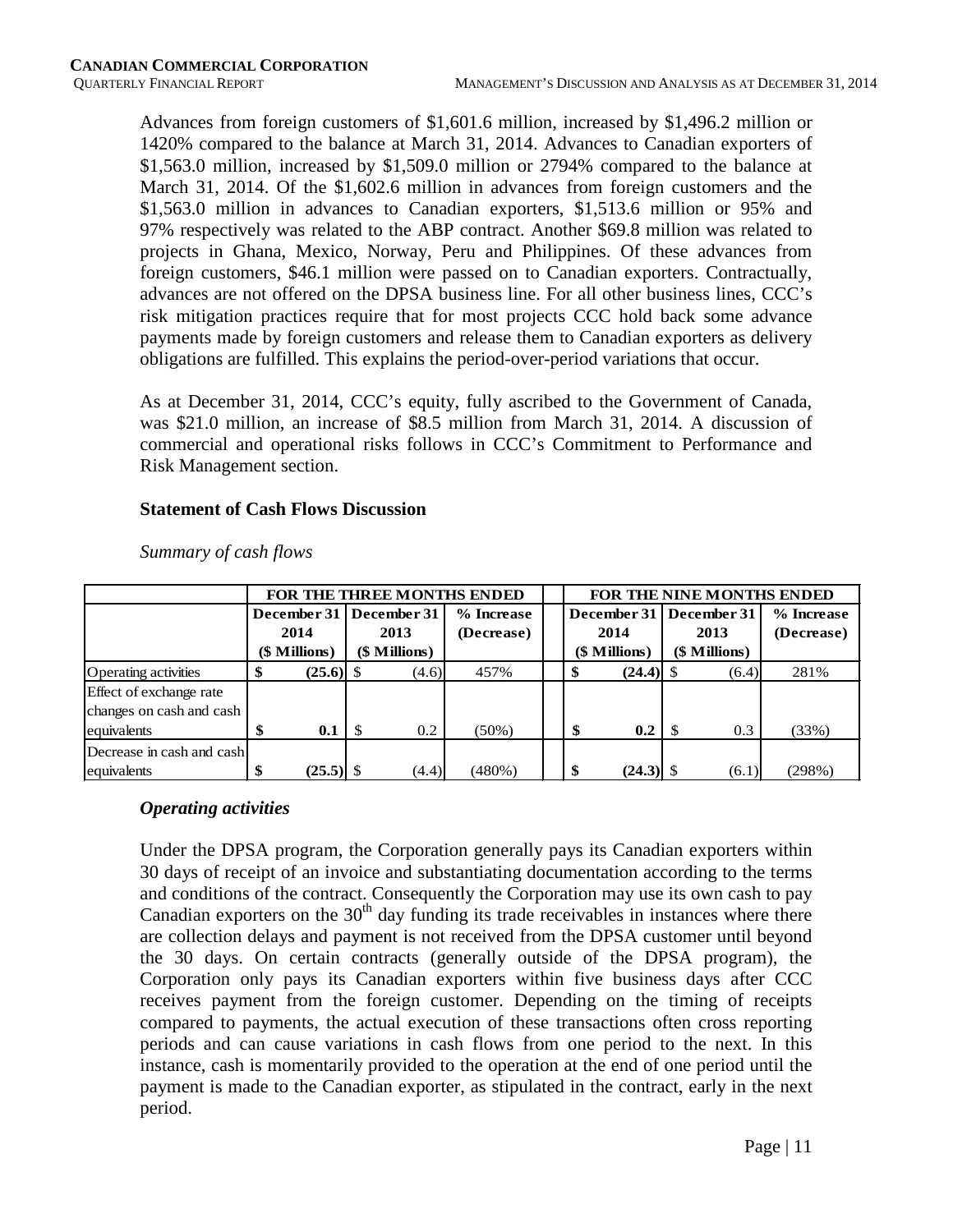During the nine-month period ended December 31, 2014, \$24.4 million in cash was used by operating activities, as compared to \$6.4 million used in operating activities during the nine-month period ended December 31, 2013, a decrease of \$18.0 million or 281%. Details are as follows:

- Receipts from foreign customers include cash received for deliveries, progress payments and advances as stipulated under the foreign customer contract. Receipts from foreign customers were \$3,638.7 million for the nine-month period ended December 31, 2014, \$2,495.0 million or 218% higher than the amount reported for the nine-month period ended December 31, 2013. The increase was due to the receipt of \$2,663.7 million from the foreign customer related to the ABP contract in order to commence progress work. The increase related to the ABP contract was offset by \$168.7 million fewer payments received for progress work performed and deliveries made related to the large LAV contracts signed with the U.S. DoD and U.S. DoD FMS during the Corporation's fiscal years ended March 31, 2010 and March 31, 2011 which are nearing completion.
- Payments to Canadian exporters include cash paid for deliveries, progress payments and advances as stipulated under the domestic contract. Payments to Canadian exporters were \$3,669.9 million for the nine-month period ended December 31, 2014, \$2,521.7 million or 220% higher than the amount reported for the nine-month period ended December 31, 2013. The increase was due to the payment of \$2,663.7 million related to the ABP contract in order to commence progress work on multi-billion dollar project. The increase related to the ABP contract was offset by \$142.0 million fewer payments related to progress work performed and deliveries made under the large LAV contracts with the U.S. DoD and U.S. DoD FMS.
- For the nine-month period ended December 31, 2014 compared to the nine-month period ended December 31, 2013, the increase in receipts from foreign customers was less than the increase in payments to Canadian exporters by \$26.7 million, therefore \$26.7 million of cash was used in operating activities. In addition to the \$26.7 million cash used by export transactions, \$9.9 million in cash was provided by finance income, fees for service and other income received and \$0.7 million in cash was used as there was a net increase in payments made for administrative expenses. The net increase was due to a decrease of \$1.1 million in payments made for administrative expenses partially offset by a one-time payment of \$1.8 million due to the Corporation exercising its right to terminate its current office space lease. In November 2014, the Corporation entered into a fifteen-year lease agreement for office space in a new location, which expires at the end of November 2031, in order to achieve future cost reduction goals. In addition, \$0.5 million less parliamentary appropriation was drawn down during the nine-month period ended December 31, 2014 compared to the nine-month period ended December 31, 2013 resulting from the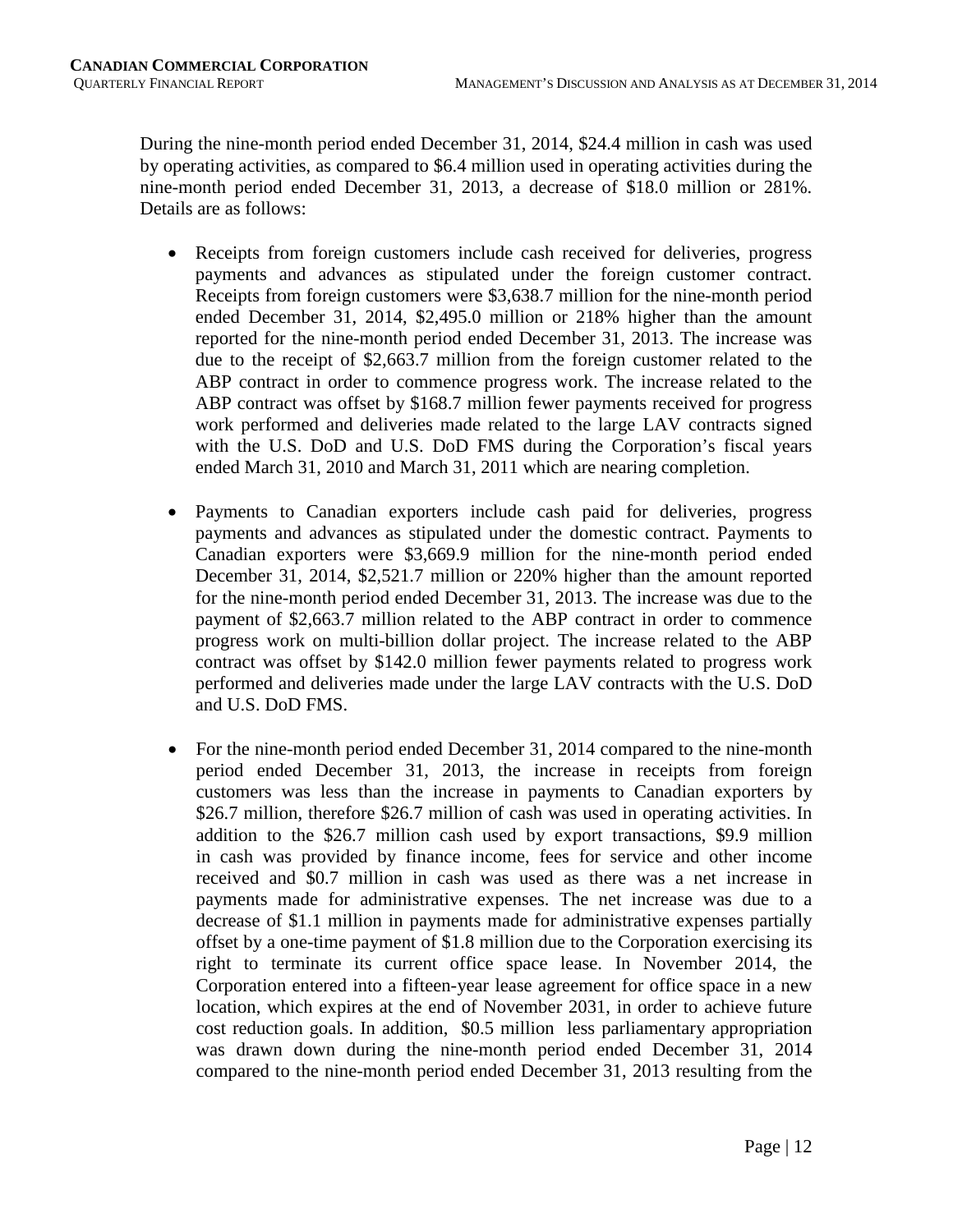direction to reduce the appropriation as described under the Parliamentary Appropriation section.

During the three-month period ended December 31, 2014, CCC used \$25.6 million cash in its operating activities, as compared to the \$4.6 million used in its operating activities the three-month period ended December 31, 2013, a decrease of \$21.0 million . Details are as follows:

- Receipts from foreign customers include cash received for deliveries, progress payments and advances as stipulated under the foreign customer contract. Receipts from foreign customers were \$433.9 million for the three-month period ended December 31, 2014, \$52.6 million or 14% higher than the amount reported for the three-month period ended December 31, 2013. The increase was due to receipts from foreign customers which vary from period to period under agreed contract terms.
- Payments to Canadian exporters include cash paid for deliveries, progress payments and advances as stipulated under the domestic contract. Payments to Canadian exporters were \$463.4 million for the three-month period ended December 31, 2014, \$77.9 million or 20% higher than the amount reported for the three-month period ended December 31, 2013. The increase was due to payments to Canadian exporters which vary from period to period under agreed contract terms.
- For the three-month period ended December 31, 2014 compared to the threemonth period ended December 31, 2013, the increase in receipts from foreign customers was less than the increase in payments to Canadian exporters by \$25.3 million, therefore \$25.3 million of cash was used in operating activities. In addition to the \$25.3 million cash used by export transactions, \$5.4 million in cash was provided from finance income, fees for service and other income received and another \$0.5 million in cash was used as there was an increase in payments made for administrative expenses during the three-month period ended December 31, 2014 compared to the three-month period ended December 31, 2013. In addition, \$0.6 million less parliamentary appropriation was drawn down during the three-month period ended December 31, 2014 compared to the three-month period ended December 31, 2013 resulting from the direction to reduce the appropriation as described under the Parliamentary Appropriation section.

# *Investing activities*

For the nine-month and three-month periods ended December 31, 2014, the Corporation did not capitalize any amounts related to property, equipment or intangible assets, the same as compared to the nine-month and three-month periods ended December 31, 2013.

#### *Effect of exchange rate changes on cash and cash equivalents*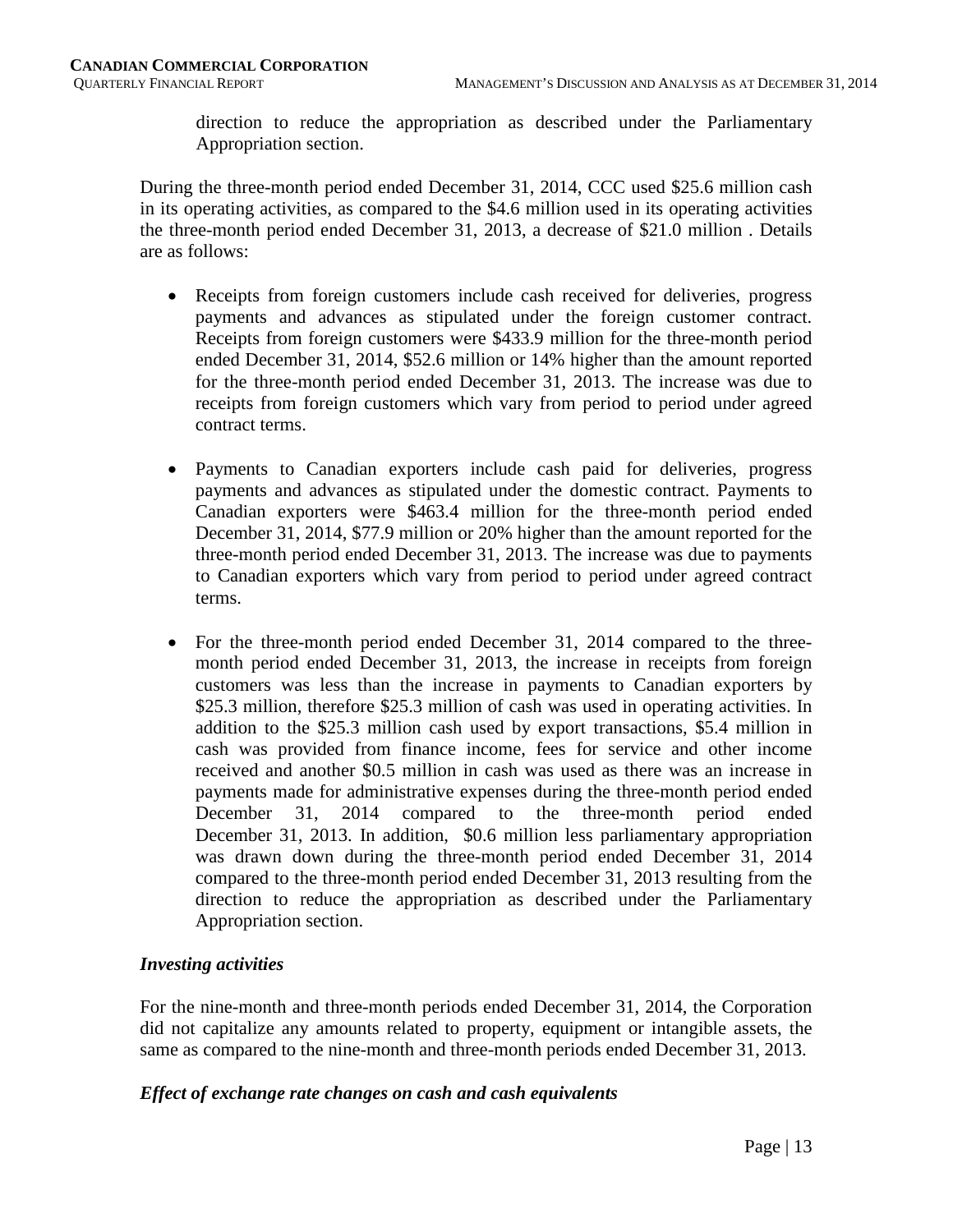For the nine-month period ended December 31, 2014, CCC recorded a foreign exchange translation gain of \$164 thousand as a result of the Canadian dollar's weakening compared to the U.S. dollar, from \$0.9046 USD at March 31, 2014 to \$0.8620 USD at December 31, 2014. For the nine-month period ended December 31, 2013, the Corporation had recorded a foreign exchange translation gain of \$305 thousand.

# **Comparison of Financial Results to the Budget contained in the 2014-2015 to 2018-2019 Corporate Plan**

For the nine-month period ended December 31, 2014, the net results of operations was a surplus of \$8.5 million, \$6.8 million or 405% higher than the budgeted surplus of \$1.7 million.

For the nine-month period ended December 31, 2014, total commercial trading and sourcing services transactions combined of \$2,005.4 million were \$427.5 million or 27% higher than budget of \$1,577.9 million. The GDS business line contributed a favourable variance of \$394.0 million or 92% of the total \$427.5 favourable variance. The favourable result contributed by the GDS business line was due to the initial progress work related to the ABP contract.

Fees for service of \$18.5 million were \$4.1 million or 28% higher than the budget of \$14.4 million. Fees for service are earned as contract work is delivered or completed. For the nine-month period ended December 31, 2014, fees generated from GDS business line of \$13.1 million were \$3.6 million or 38% higher than budget of \$9.4 million, mainly due to fees earned on the recording of initial progress work related to the ABP contract. In addition, fees generated from the ICB business line of \$2.5 million were \$1.0 million or 72% higher than budget of \$1.5 million, mainly due to Cuba Contracting Program fees of \$1.6 million which were \$1.4 million or 696% higher than budget of \$0.2 million. Cuba Program Contracting fees were substantially higher due to a higher level of deliveries than originally expected. Fees earned on sourcing and other services of \$2.9 million were \$0.6 million or 17% lower than budget of \$3.5 million, primarily as expenses and recovery of expenses related to the expansion of the China representative offices service program that were delayed. CCC also provides sourcing services at the discretion of DFATD and the availability of budget funding to satisfy requirements of their programs. DFATD required fewer services to be provided during the nine-month period ended December 31, 2014.

For the nine-month period ended December 31, 2014, the Corporation recorded a foreign exchange translation gain of \$164 thousand resulting from the weakening of the Canadian dollar relative to the U.S. dollar. The Corporation manages exchange gains and losses through monitoring and maintaining of its unhedged foreign currency balances. The Corporation's unhedged U.S. currency balance of \$1.2 million represents less than 0.1% of its U.S. denominated assets. The Corporation does not budget for gains or losses on foreign exchange.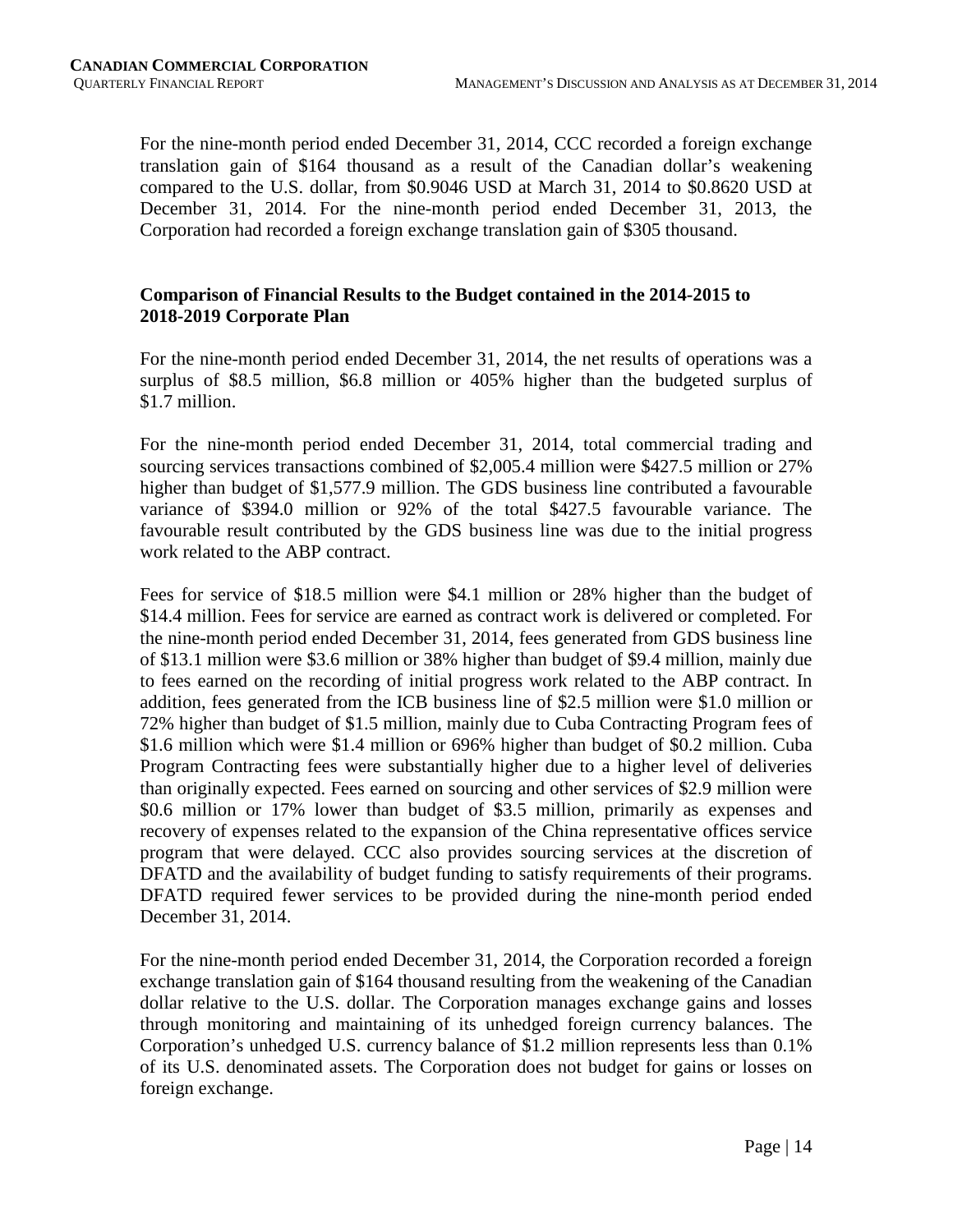For the nine-month period ended December 31, 2014, the Corporation recorded \$73 thousand in contract remediation expenses. As a result, contract remediation expenses contributed a favorable budget variance of \$322 thousand.

For the nine-month period ended December 31, 2014, administrative expenses of \$21.8 million were \$1.7 million, or 7%, lower than the budgeted amount of \$23.5 million. Direct expenses of \$14.1 million were \$2.0 million or 12% below budget primarily the result of delays experienced with the expansion of the China representative offices Program coordinated with DFATD and incremental expenses anticipated to manage the ABP contract that have not been incurred to date. Indirect expenses of \$7.7 million were \$0.3 million or 4% over budget primarily the result of the one-time payment that was required in order to terminate the current lease for office space.

As explained under the Parliamentary Appropriation section of the Statement of Comprehensive Income Discussion, the Corporation received a parliamentary appropriation of \$11.0 million for the nine-month period ended December 31, 2014, \$0.4 million or 3% higher than budget. Effective October 2014, the Corporation reduced the draw of its appropriation based on the recently approved 2014-2015 to 2018-2019 Corporate Plan. The appropriation amount received will be on budget by the end of the fiscal year.

# **2014-2015 Forecast**

The planning objectives and assumptions used to forecast the Operating Budget for 2014-2015 and in subsequent years are detailed and discussed in CCC's Corporate Plan 2014-2015 to 2018-2019.

CCC is forecasting an operating surplus of \$9.4 million in 2014-2015, an increase of \$7.4 million or 360% from the operating surplus of \$2.0 million in 2013-2014.

In 2014-2015, commercial trading and sourcing transactions are forecasted to increase to \$2.6 billion, from \$1.7 billion in 2013-2014, an increase of \$0.9 billion or 54%. The ABP contract is expected to contribute \$1.5 billion or 57% of the total \$2.6 billion in 2014-2015.

In 2014-2015, net revenues (which exclude the parliamentary appropriation) are forecasted to increase to \$25.4 million from \$14.7 million in 2013-2014, an increase of \$10.7 million or 72%. This increase is largely attributed to fees for service earned and recognized on the commencement of progress work related to the ABP contract which was signed and became effective at the end of fiscal 2013-2014.

The Corporation's approved annual parliamentary appropriation as tabled in the 2014-2015 Main Estimates of \$15.7 million will be limited to \$14.2 million consistent with the approved 2014-2015 to 2018-2019 Corporate Plan.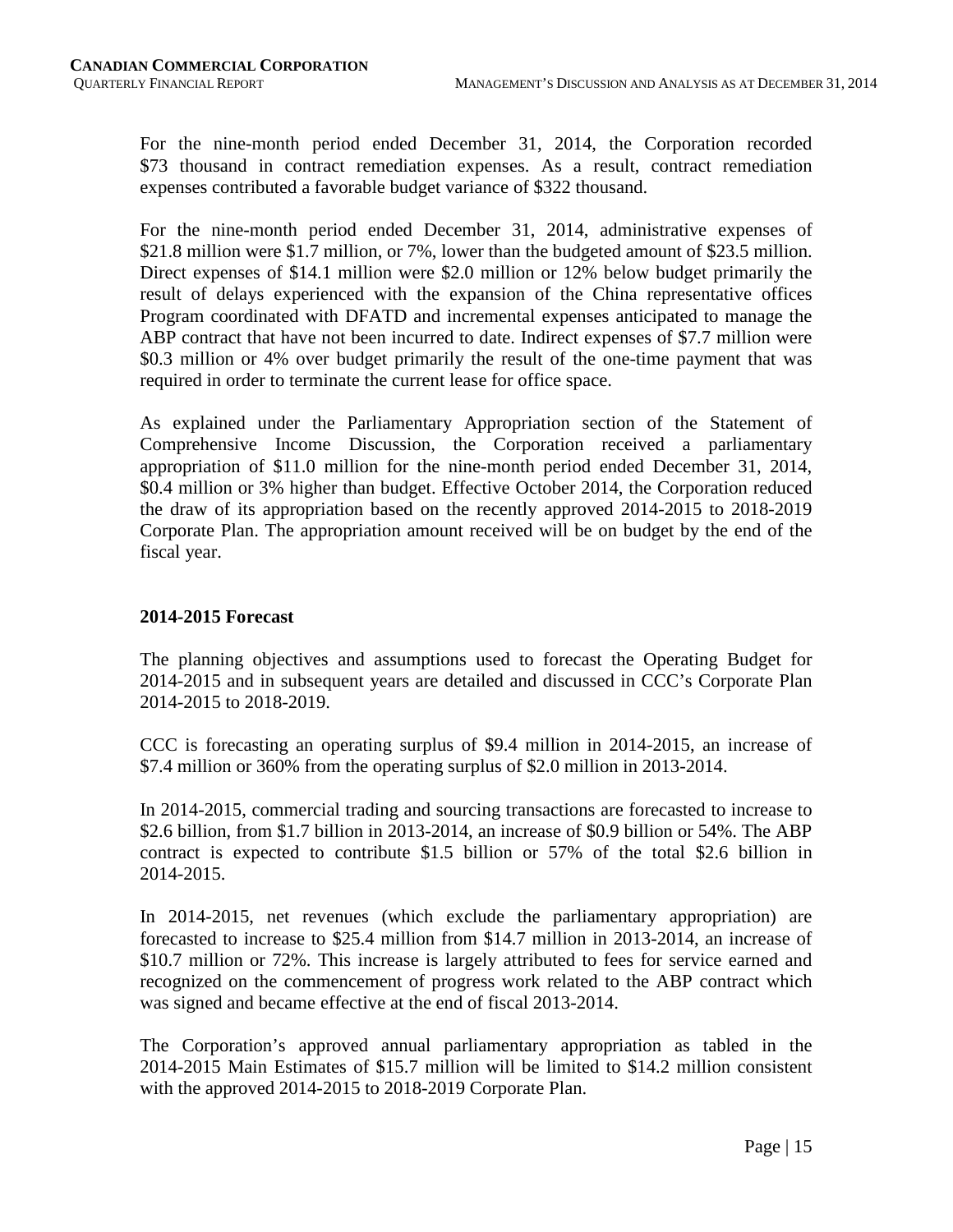The Corporation expects to incur contract remediation expenses of \$148 thousand and provides for them for budgeting and planning purposes. In 2014-2015, contract remediation expenses are budgeted at \$527 thousand, significantly lower than the average contract remediation expenses incurred over the past ten years, representing approximately 0.025% of budgeted commercial trading transactions.

Administrative expenses are forecasted to increase to \$30.0 million in 2014-2015 from \$28.4 million in 2013-2014, an increase of \$1.6 million or 6%. The increase is due primarily to the effort required to manage the ABP contract along with direct expenses related to the start-up and operation of additional representative offices in China and amortization expenses related to the Corporation exercising its right to terminate its current lease in order to negotiate a new lease for office space to achieve future cost reduction goals. All administrative expenses related to the ABP contract and China representative offices are offset by revenues received from these programs. Although the forecasted administrative expenses of \$30.0 million in 2014-2015 will exceed the 2013- 2014 results, they will be \$1.3 million or 4% lower than the budget of \$31.3 million which anticipated higher expenses due to the ABP contract and China representative offices.

# **CCC's Commitment to Performance and Risk Management**

CCC manages various risks as it undertakes to fulfill its mandate of promoting and facilitating international trade on behalf of Canadian exporters. The strategy for managing these risks is discussed in detail in the Corporation's fiscal 2013-2014 Annual Report and 2014-2015 Corporate Plan Summary.

Most major ratings agencies have maintained an AAA rating for the Government of the United States. These ratings remain within the requirements of CCC's credit policy.

There are no other significant changes, new risks or uncertainties identified during the nine-month period ended December 31, 2014 as compared to those previously reported or discussed.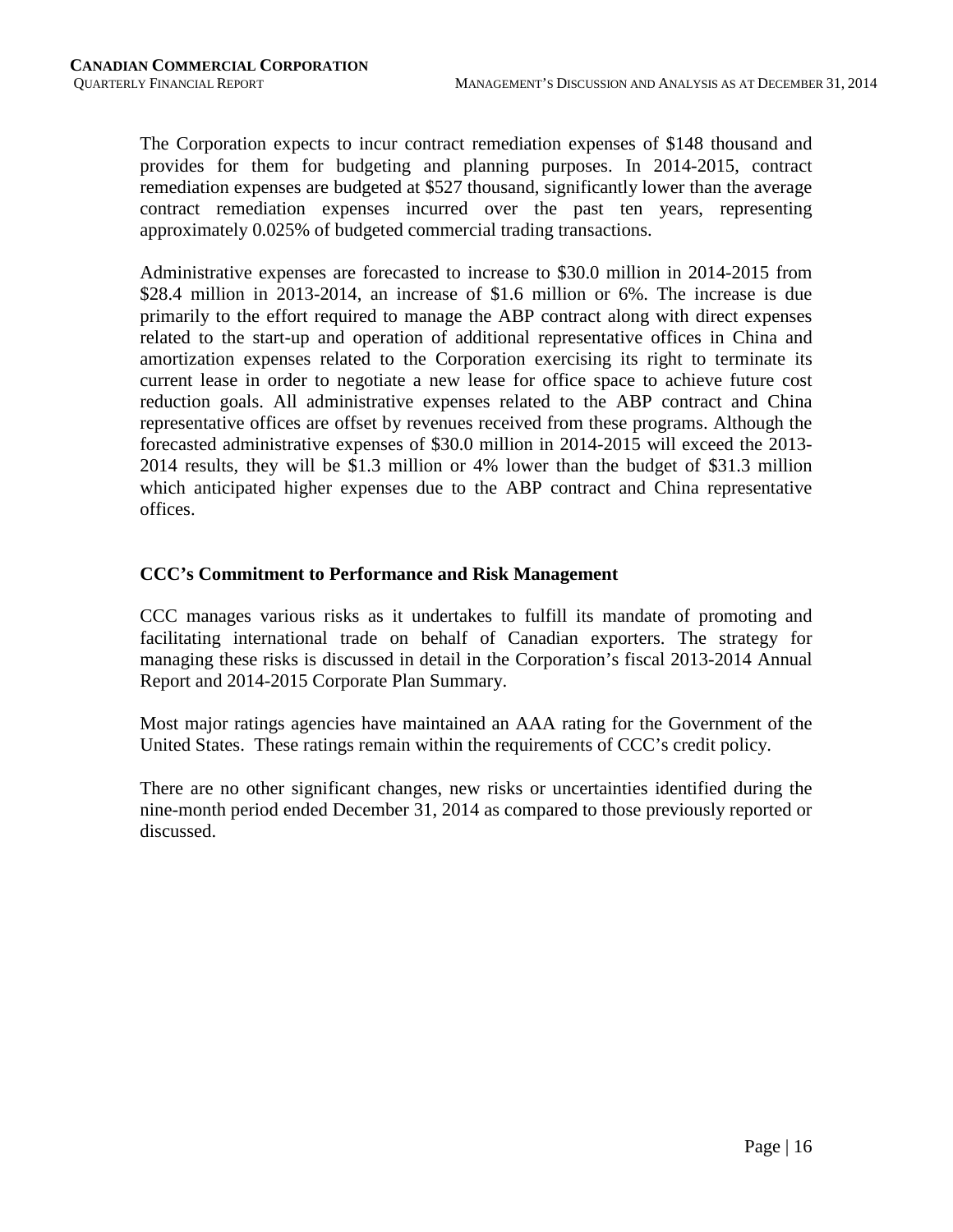# **Management Representation**

Management is responsible for the preparation and fair presentation of these quarterly financial statements in accordance with the Treasury Board of Canada Standard on Quarterly Financial Reports for Crown Corporations and for such internal controls as Management determines is necessary to enable the preparation of quarterly financial statements that are free from material misstatement. Management is also responsible for ensuring all other information in this quarterly financial report is consistent, where appropriate, with the quarterly financial statements. These quarterly financial statements have not been audited or reviewed by an external auditor.

Based on our knowledge, these unaudited quarterly financial statements present fairly, in all material respects, the financial position, results of operations and cash flows of the corporation, as at the date of and for the periods presented in the quarterly financial statements.

Mahlel-

Martin Zablocki Anthony Carty

President and CEO Vice-President, Corporate Services and Chief Financial Officer

Ottawa, Canada February 6, 2015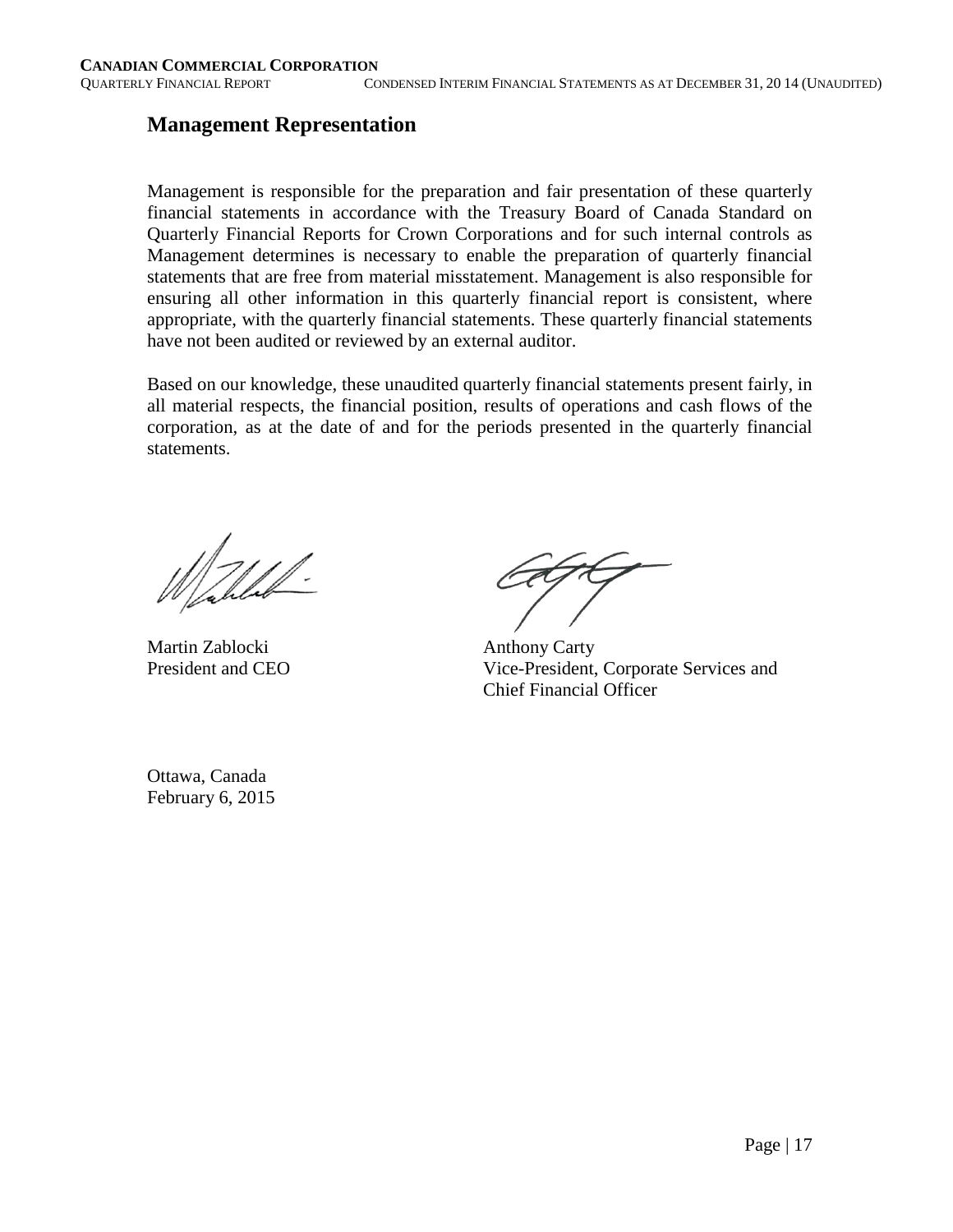# Statement of Financial Position (Unaudited)

|                                                         | December 31 | March 31  |                 |  |
|---------------------------------------------------------|-------------|-----------|-----------------|--|
| As at (in thousands of Canadian dollars)                |             | 2014      |                 |  |
| <b>Assets</b>                                           |             |           |                 |  |
| <b>Current assets</b>                                   |             |           |                 |  |
| Cash and cash equivalents (note 4)                      | \$          | 65,268    | \$<br>89,538    |  |
| Trade receivables (notes 5 and 10)                      |             | 167,595   | 302,901         |  |
| Advances to Canadian exporters                          |             | 1,562,967 | 53,999          |  |
| Progress payments to Canadian exporters                 |             | 1,715,852 | 592,559         |  |
|                                                         |             | 3,511,682 | 1,038,997       |  |
| <b>Non-current assets</b>                               |             |           |                 |  |
| Property and equipment                                  |             | 450       | 877             |  |
|                                                         |             |           |                 |  |
|                                                         | \$          | 3,512,132 | \$<br>1,039,874 |  |
| <b>Liabilities</b>                                      |             |           |                 |  |
| <b>Current liabilities</b>                              |             |           |                 |  |
| Trade payables and accrued liabilities (notes 5 and 10) | \$          | 171,857   | \$<br>327,398   |  |
| Advances from foreign customers                         |             | 1,601,615 | 105,399         |  |
| Progress payments from foreign customers                |             | 1,715,852 | 592,559         |  |
| Employee benefits (note 8)                              |             | 117       | 209             |  |
|                                                         |             | 3,489,441 | 1,025,565       |  |
| <b>Non-current liabilities</b>                          |             |           |                 |  |
| Employee benefits (note 8)                              |             | 1,699     | 1,800           |  |
|                                                         |             | 3,491,140 | 1,027,365       |  |
| <b>Shareholder's Equity</b>                             |             |           |                 |  |
| Contributed surplus                                     |             | 10,000    | 10,000          |  |
| Retained earnings                                       |             | 10,992    | 2,509           |  |
|                                                         |             |           |                 |  |
|                                                         |             | 20,992    | 12,509          |  |
|                                                         | \$          | 3,512,132 | \$<br>1,039,874 |  |

Guarantees (note 15)

*The accompanying notes are an integral part of the financial statements.*

Authorized for issue on February 6, 2014

**Martin Zablocki Anthony Carty** 

President and CEO Vice-President, Corporate Services and Chief Financial Officer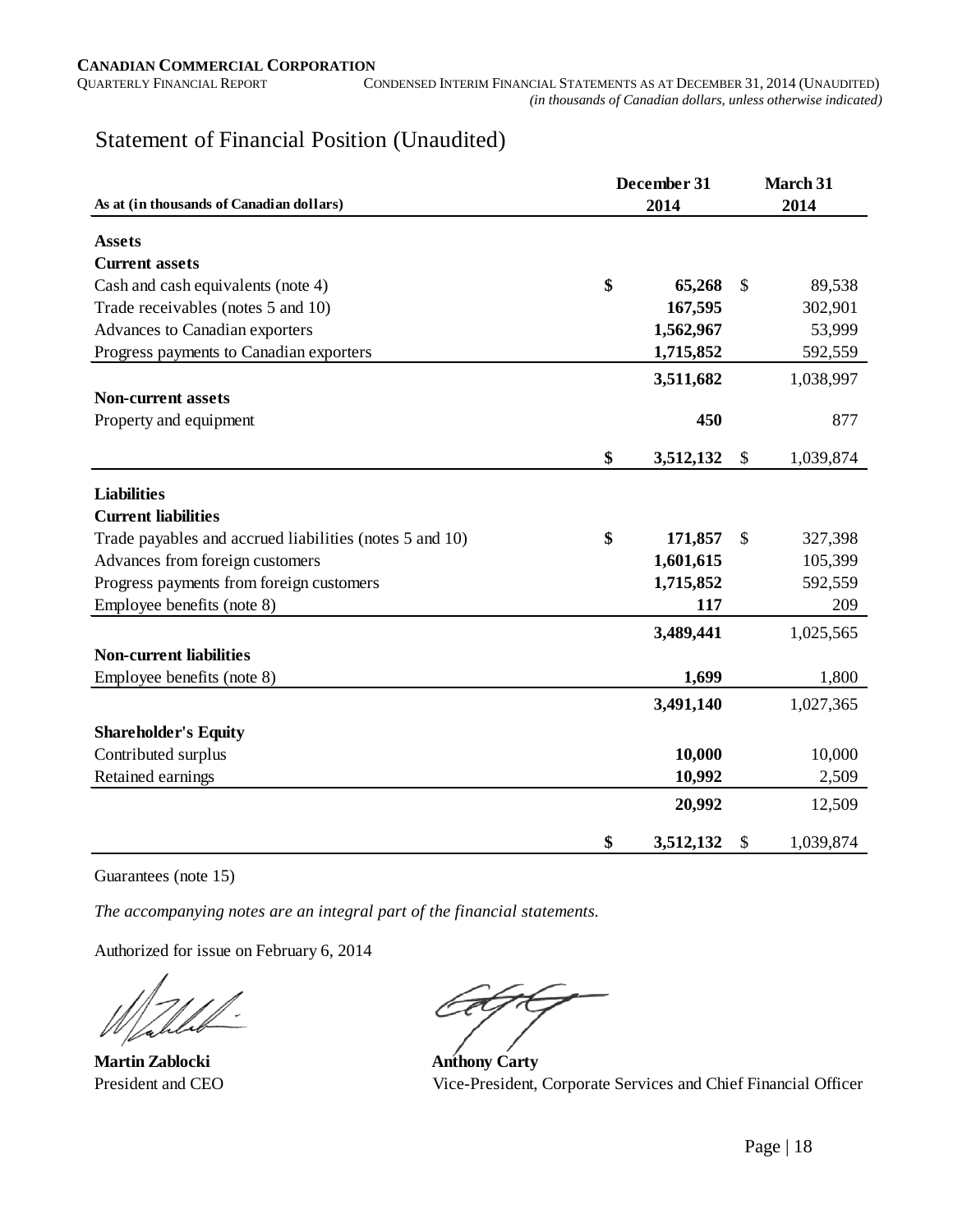| Statement of Comprehensive Income (Unaudited) |  |
|-----------------------------------------------|--|
|-----------------------------------------------|--|

|                                                                                                       | For the three months |                           |                | For the nine months |             |                           |                          |
|-------------------------------------------------------------------------------------------------------|----------------------|---------------------------|----------------|---------------------|-------------|---------------------------|--------------------------|
|                                                                                                       | ended December 31    |                           |                |                     |             | ended December 31         |                          |
| (in thousands of Canadian dollars)                                                                    | 2014                 |                           | 2013           |                     | 2014        |                           | 2013                     |
| <b>Revenues</b>                                                                                       |                      |                           |                |                     |             |                           |                          |
| Commercial trading transactions - prime contracts (note 9)                                            | \$<br>794,258        | $\mathbb{S}$              | 412,874        |                     | \$1,970,465 |                           | \$1,134,725              |
| Less: cost of commercial trading transactions - prime contracts                                       | (794, 258)           |                           | (412, 874)     |                     | (1,970,465) |                           | (1, 134, 725)            |
| Fees for service (note 9)                                                                             | 8,007                |                           | 2,793          |                     | 18,478      |                           | 8,862                    |
| Other income                                                                                          | 227                  |                           | 49             |                     | 450         |                           | 170                      |
| Finance income, net (note 12)                                                                         | 97                   |                           | 53             |                     | 226         |                           | 176                      |
| Gain on foreign exchange                                                                              | 100                  |                           | 201            |                     | 164         |                           | 305                      |
|                                                                                                       | 8,431                |                           | 3,096          |                     | 19,318      |                           | 9,513                    |
| <b>Expenses</b>                                                                                       |                      |                           |                |                     |             |                           |                          |
| Administrative expenses (note 11)                                                                     | 7,670                |                           | 7,152          |                     | 21,796      |                           | 21,358                   |
| Contract remediation expenses                                                                         | 52                   |                           | $\blacksquare$ |                     | 73          |                           | $\overline{\phantom{a}}$ |
|                                                                                                       | 7,722                |                           | 7,152          |                     | 21,869      |                           | 21,358                   |
| Sourcing services for support of international                                                        |                      |                           |                |                     |             |                           |                          |
| government assistance programs                                                                        |                      |                           |                |                     |             |                           |                          |
| Sourcing services transactions (note 9)                                                               | 9,041                |                           | 5,894          |                     | 34,893      |                           | 36,507                   |
| Less: cost of sourcing services transactions                                                          | (9,041)              |                           | (5,894)        |                     | (34, 893)   |                           | (36,507)                 |
|                                                                                                       |                      |                           |                |                     |             |                           |                          |
| Net results of operations before Parliamentary appropriation                                          | 709                  |                           | (4,056)        |                     | (2,551)     |                           | (11, 845)                |
| Parliamentary appropriation (note 13)                                                                 | 3,206                |                           | 3,870          |                     | 11,034      |                           | 11,611                   |
|                                                                                                       |                      |                           |                |                     |             |                           |                          |
| Net results of operations                                                                             | \$<br>3,915          | $\boldsymbol{\mathsf{S}}$ | $(186)$ \$     |                     | 8,483       | $\mathcal{S}$             | (234)                    |
| Other comprehensive income (loss)<br>Items that will not be reclassified to net results of operations |                      |                           |                |                     |             |                           |                          |
| Actuarial loss on employee benefits obligation                                                        |                      |                           |                |                     |             |                           |                          |
|                                                                                                       |                      |                           |                |                     |             |                           |                          |
| <b>Total Comprehensive income (loss)</b>                                                              | \$<br>3,915          | \$                        | $(186)$ \$     |                     | 8,483       | $\boldsymbol{\mathsf{S}}$ | (234)                    |

*The accompanying notes are an integral part of the financial statements.*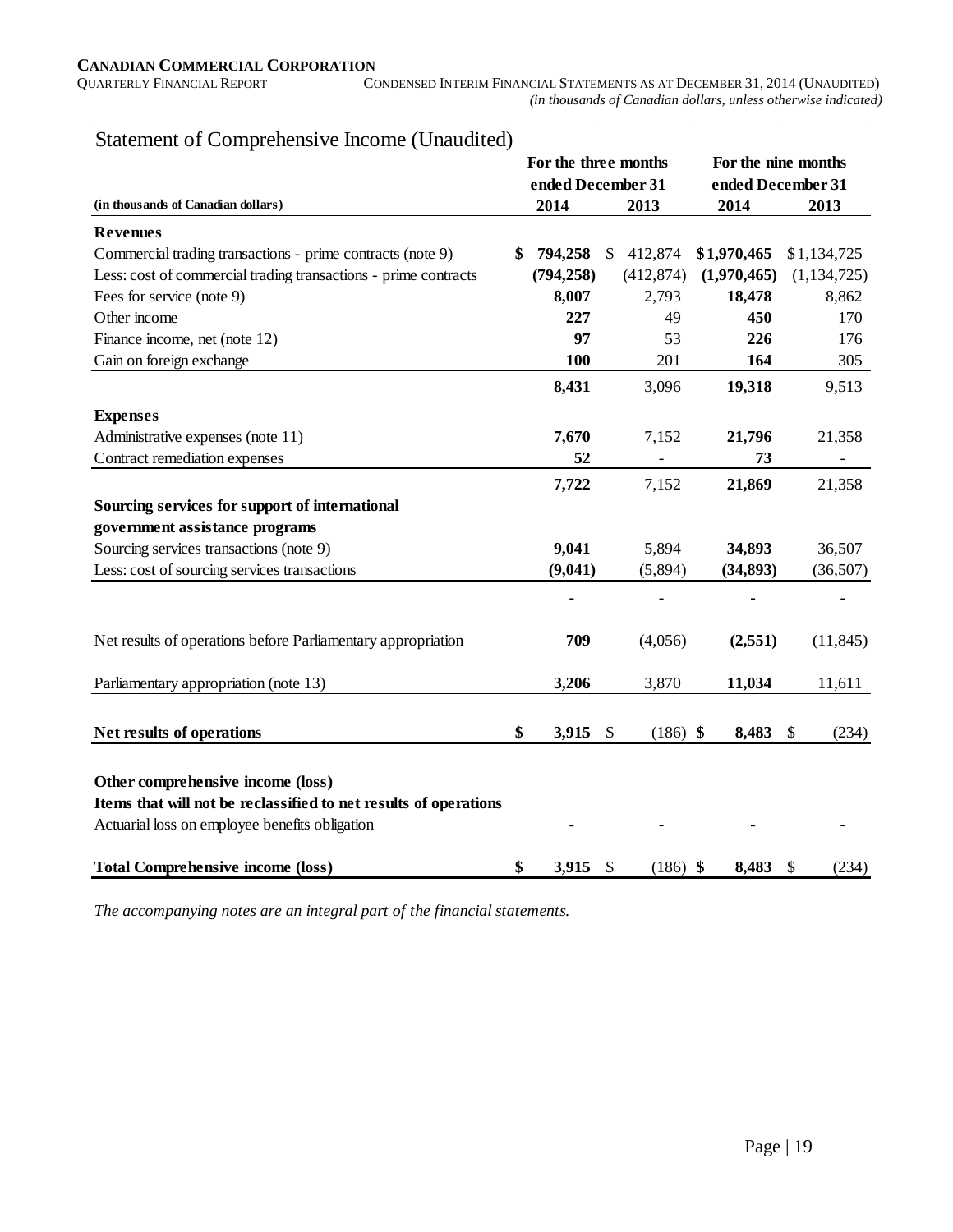# Statement of Changes in Equity (Unaudited)

| For the three and nine months ended<br>December 31, 2014 | <b>Contributed</b> |                |               | <b>Retained</b> |              |        |  |
|----------------------------------------------------------|--------------------|----------------|---------------|-----------------|--------------|--------|--|
| (in thousands of Canadian dollars)                       |                    | <b>Surplus</b> |               | <b>Earnings</b> | <b>Total</b> |        |  |
| <b>Balance September 30, 2014</b>                        | \$                 | 10,000         | \$            | 7,077           | \$           | 17,077 |  |
| Net results of operations                                |                    |                |               | 3,915           |              | 3,915  |  |
| <b>Balance December 31, 2014</b>                         | \$                 | 10,000         | \$            | 10,992          | \$           | 20,992 |  |
| <b>Balance March 31, 2014</b>                            | \$                 | 10,000         | $\mathbf{\$}$ | 2,509           | \$           | 12,509 |  |
| Net results of operations                                |                    |                |               | 8,483           |              | 8,483  |  |
| <b>Balance December 31, 2014</b>                         | \$                 | 10,000         | \$            | 10,992          | \$           | 20,992 |  |

#### **For the three and nine months ended**

| December 31, 2013                  | <b>Contributed</b> |                |                 | <b>Retained</b> |              |        |
|------------------------------------|--------------------|----------------|-----------------|-----------------|--------------|--------|
| (in thousands of Canadian dollars) |                    | <b>Surplus</b> | <b>Earnings</b> |                 | <b>Total</b> |        |
| <b>Balance September 30, 2013</b>  | \$                 | 10,000         | \$              | 40,320          | \$           | 50,320 |
| Net results of operations          |                    |                |                 | (186)           |              | (186)  |
| <b>Balance December 31, 2013</b>   | \$                 | 10,000         | \$              | 40,134          | -S           | 50,134 |
| <b>Balance March 31, 2013</b>      | \$                 | 10,000         | $\mathcal{S}$   | 40,368          | -S           | 50,368 |
| Net results of operations          |                    |                |                 | (234)           |              | (234)  |
| <b>Balance December 31, 2013</b>   | \$                 | 10,000         | S.              | 40,134          | -S           | 50,134 |

*The accompanying notes are an integral part of the financial statements.*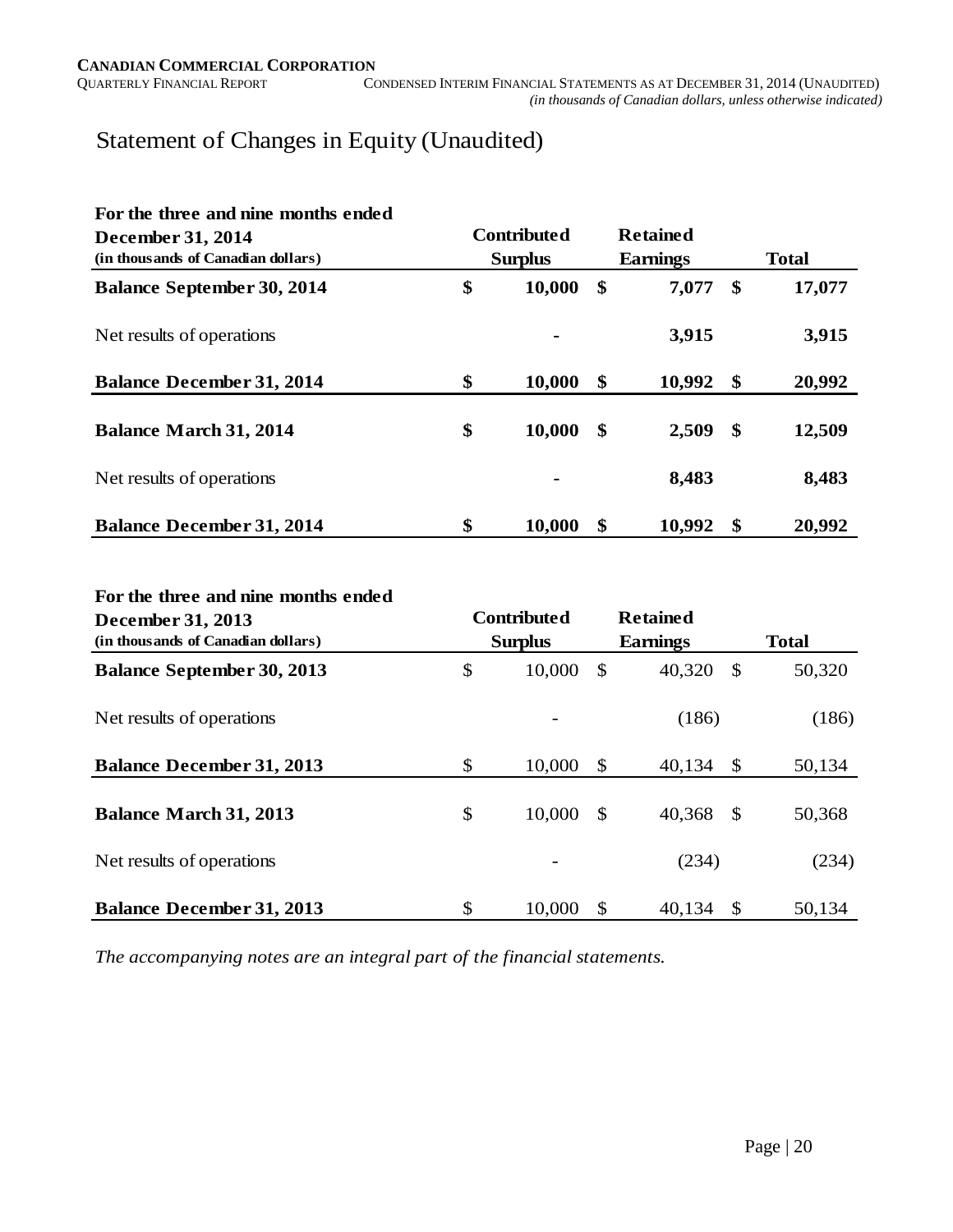# Statement of Cash Flows (Unaudited)

|                                                              | For the three months |               |                   | For the nine months |     |                   |  |  |  |
|--------------------------------------------------------------|----------------------|---------------|-------------------|---------------------|-----|-------------------|--|--|--|
|                                                              | ended December 31    |               |                   | ended December 31   |     |                   |  |  |  |
| (in thousands of Canadian dollars)                           | 2014                 |               | 2013              | 2014                |     | 2013              |  |  |  |
|                                                              |                      |               | Restated (Note 3) |                     |     | Restated (Note 3) |  |  |  |
| Cash flows from operating activities                         |                      |               |                   |                     |     |                   |  |  |  |
| \$<br>Receipts from foreign customers                        | 433,878              | <sup>\$</sup> | 381,258           | \$<br>3,638,713     | \$. | 1,143,729         |  |  |  |
| Finance income, net                                          | 97                   |               | 53                | 226                 |     | 176               |  |  |  |
| Fees for service and other income received                   | 8,234                |               | 2,842             | 18,928              |     | 9,032             |  |  |  |
| Payments to Canadian exporters                               | (463,360)            |               | (385, 484)        | (3,669,940)         |     | (1,148,228)       |  |  |  |
| Administrative payments                                      | (7,620)              |               | (7, 119)          | (23,395)            |     | (22,706)          |  |  |  |
| Parliamentary appropriation                                  | 3,206                |               | 3,870             | 11,034              |     | 11,611            |  |  |  |
| Cash used in operating activities                            | (25, 565)            |               | (4,580)           | (24, 434)           |     | (6,386)           |  |  |  |
| Cash flows from investing activities                         |                      |               |                   |                     |     |                   |  |  |  |
| Acquisition of property and equipment                        |                      |               |                   |                     |     | $\mathbf{1}$      |  |  |  |
| Cash provided by investing activities                        |                      |               |                   |                     |     | $\mathbf{1}$      |  |  |  |
| Effect of exchange rate changes on cash and cash equivalents | 100                  |               | 201               | 164                 |     | 305               |  |  |  |
| Decrease in cash and cash equivalents                        | (25, 465)            |               | (4,379)           | (24,270)            |     | (6,080)           |  |  |  |
| Cash and cash equivalents at the beginning of period         | 90,733               |               | 59,367            | 89.538              |     | 61,068            |  |  |  |
| Cash and cash equivalents at the end of period<br>\$         | 65,268               | \$            | 54,988            | \$<br>65,268        | \$  | 54,988            |  |  |  |

*The accompanying notes are an integral part of the financial statements.*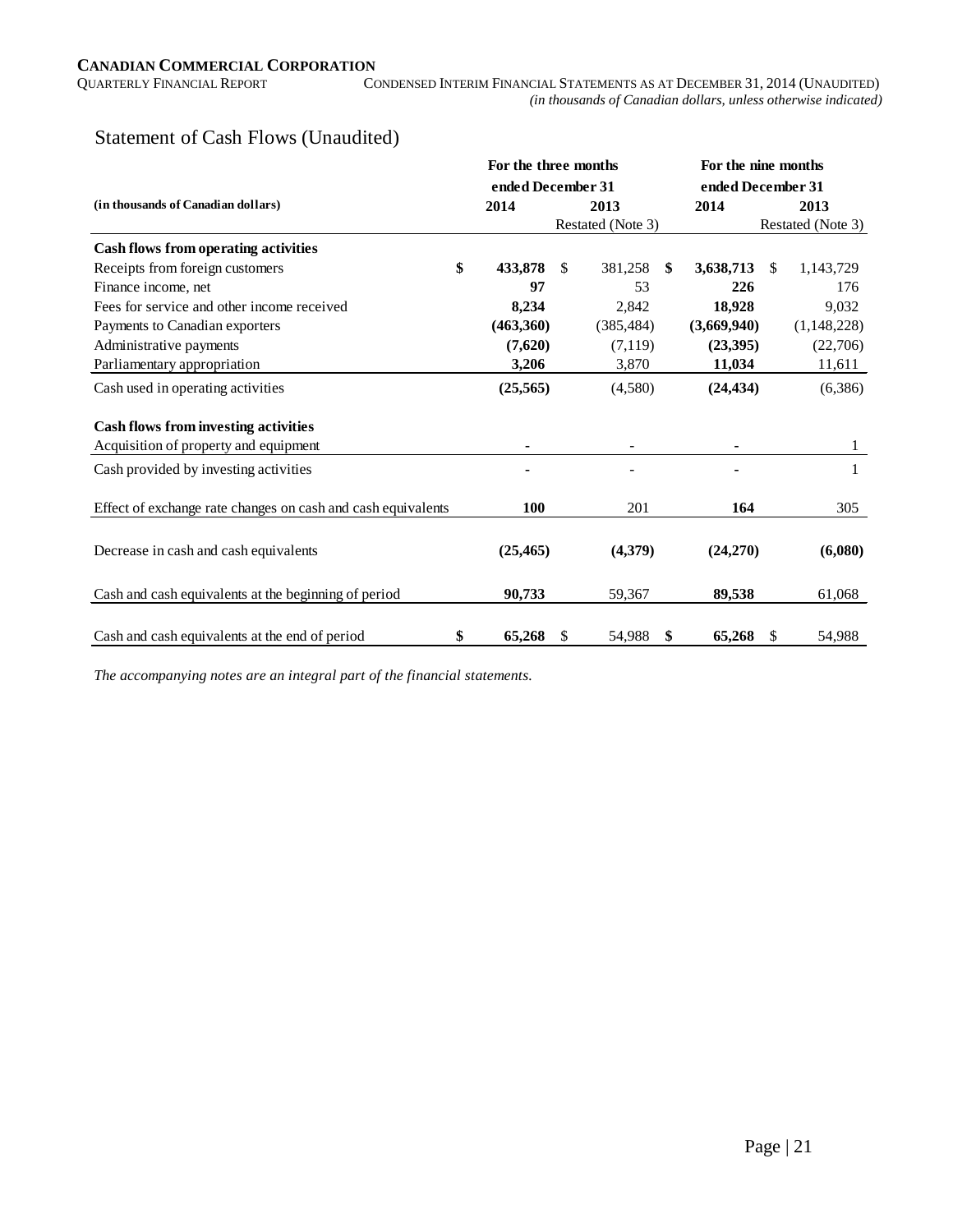# **Notes to Financial Statements**

# **December 31, 2014**

#### **1. Nature, organization and funding**

The Canadian Commercial Corporation (the "Corporation") was established in 1946 by the *Canadian Commercial Corporation Act* (the "Act"), is wholly owned by the Government of Canada and an agent Crown corporation listed in Part I of Schedule III of the *Financial Administration Act*. The Corporation is a company domiciled in Canada with a head office located at 50 O'Connor Street, Ottawa, Ontario. The Corporation operates primarily in Canada with representative offices in Asia and representation in the Caribbean.

The Corporation generally acts as the prime contracting agency when foreign governments, international organizations, or foreign private sector customers wish to purchase products and services from Canada through the Canadian Government. The Corporation enters into contracts with these foreign customers and into corresponding supply contracts with Canadian exporters. Additionally, the Corporation enters into sourcing services agreements to procure goods and services for international end use on behalf of Canadian and foreign governments.

The Corporation's operations are funded primarily by a parliamentary appropriation, and fees for service.

In September 2008, the Corporation, together with a number of other Crown corporations, was issued a directive (P.C. 2008-1598) pursuant to Section 89 of the *Financial Administration Act*, entitled *Order giving a direction to parent Crown corporations involved in commercial lending to give due consideration to the personal integrity of those they lend to or provide benefits to in accordance with Government's policy to improve the accountability and integrity of federal institutions*. The Corporation has since implemented the directive effective January 1, 2010.

The Corporation is not subject to the provisions of the *Income Tax Act*.

#### **2. Basis of preparation**

#### *Compliance with International Financial Reporting Standards (IFRS)*

These condensed interim financial statements have been prepared in accordance with the Treasury Board of Canada *Standard on Quarterly Financial Reports for Crown Corporations* using the International Financial Reporting Standards ("IFRS") accounting policies adopted in the Corporation's audited annual financial statements as at and for the year ended March 31, 2014. These condensed interim financial statements do not include all of the information required for full annual financial statements and should be read in conjunction with the Corporation's annual report and audited financial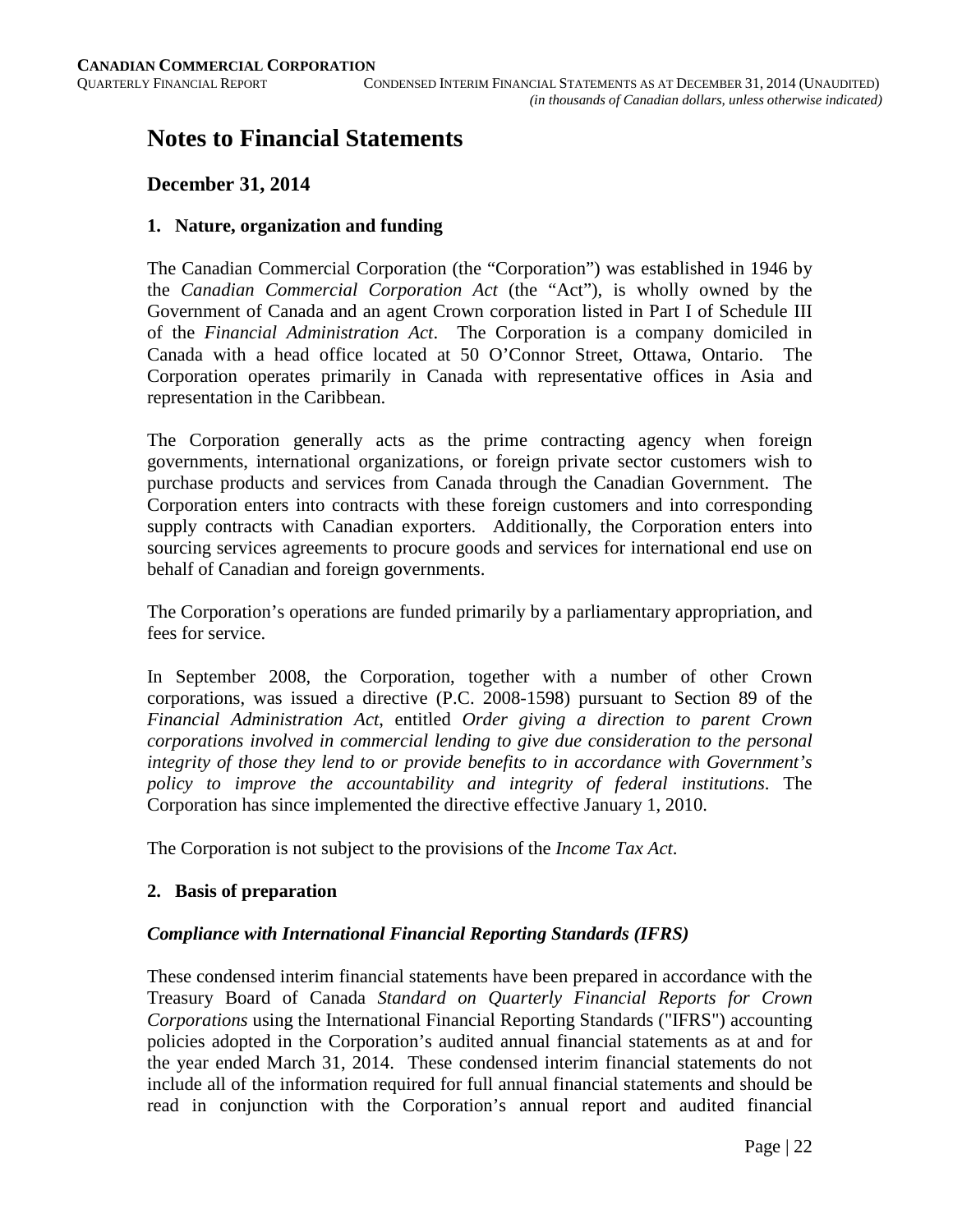statements for the year ended March 31, 2014.

#### *Basis of measurement*

The financial statements have been prepared on the historical cost basis except for, as permitted by IFRS and to the extent material, the following items in the Statement of Financial Position:

- derivative financial instruments are measured at fair value
- financial instruments at fair value through profit or loss are measured at fair value
- accrued employee benefit liabilities for post-employment benefit plans are recognized at the present value of the defined benefit obligations
- provision for contract remediation expense measured at the present value of future expected cash flows

#### *Use of estimates and judgments*

The preparation of financial statements in accordance with IFRS requires Management to make judgments, estimates and assumptions that affect the application of accounting policies and the reported amounts of assets and liabilities and the disclosure of contingent assets and liabilities at the date of the financial statements and the reported amounts of revenues and expenses during the year. Actual results could differ significantly from estimates resulting in significant differences in the related financial statement balances.

Estimates and underlying assumptions are reviewed on an ongoing basis and in detail as at the date of the financial statements. Any changes in estimates are reflected in the financial statements in the period in which they become known and in any future periods affected. Management has used estimates in determining the useful lives of property and equipment, intangible assets, in accounting for the employee benefits liabilities, the provision for contract remediation expenses, lease commitments and contingencies and used judgment in determining whether a provision for contract remediation expenses should be recognized or disclosed.

Information about areas where Management has exercised judgment and made significant use of estimates and assumptions are included in the following notes:

Note 6 – pension and employee benefits Note 7 – provision for contract remediation expenses Note  $15$  – guarantees Note 16 – commitments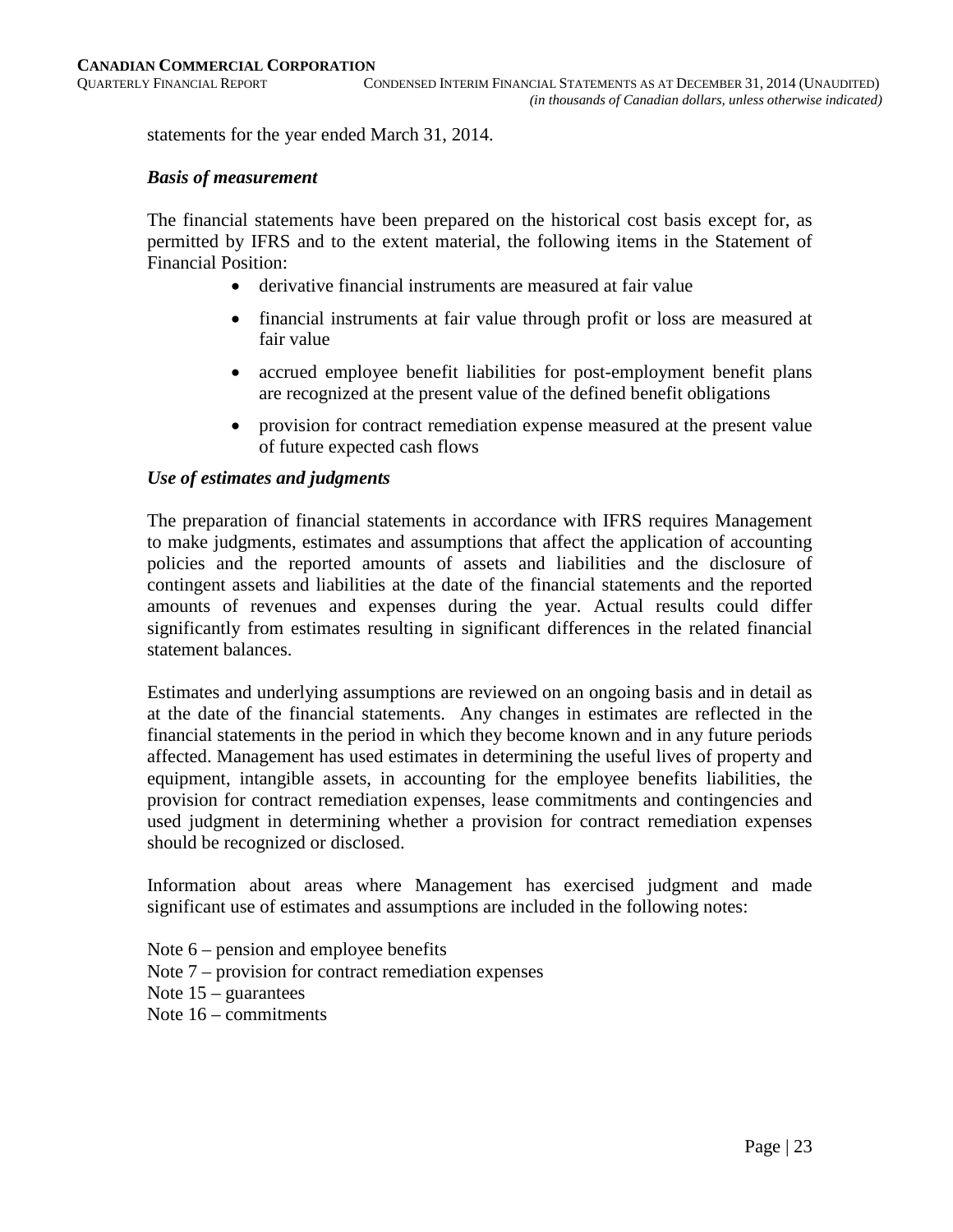#### *Functional and presentation currency*

The Corporation's functional and presentation currency is the Canadian dollar.

#### **3. Significant accounting policies**

The accounting policies applied in the preparation of these condensed interim financial statements are consistent with those disclosed in the Corporation's audited annual financial statements for the year ended March 31, 2014.

#### **Changes in accounting policies -** *Restatement*

As of the year-ended March 31, 2014, the Corporation changed its accounting policy with respect to the presentation of progress payments in the Statement of Financial Position and Statement of Cash Flows and reclassified certain comparative figures to conform to the current presentation which provides more relevant information about the Corporation's cash flows.

The difference between progress payments from foreign customers and progress payments to Canadian exporters is the result of overpayments from foreign customers due to temporary timing differences in their liquidation methods and accounting for work performed. The Corporation has reclassified these overpayments from progress payments from foreign customers to advances from foreign customers.

The cash flow effect of progress payments which is derived solely from overpayments are now reflected in advances from foreign customers and included in receipts from foreign customers on the Statement of Cash Flows. As a result, the Corporation modified the presentation of operating activities with respect to receipts from foreign customers and payments to Canadian exporters in the Statement of Cash flows to exclude progress payments from foreign customers and progress payments to Canadian exporters.

The Corporation decided to retrospectively apply the change in accounting policy and the resulting change has no impact on the Statement of Comprehensive Income, the Statement of Changes in Equity and the cash provided by (used in) operating, investing or financing activities in the Statement of Cash Flows, or a material effect on the Statement of Financial Position at the beginning of the preceding period. As a result the Corporation has not presented a third Statement of Financial Position as at April 1, 2013 and only provided reclassified amounts of the comparative financial statements as at December 31, 2013.

The following tables summarize the impact of the retrospective application of this change in accounting policy on the Statement of Financial Position as at December 31, 2013 and the Statement of Cash Flows for the three and six months ended December 31, 2013: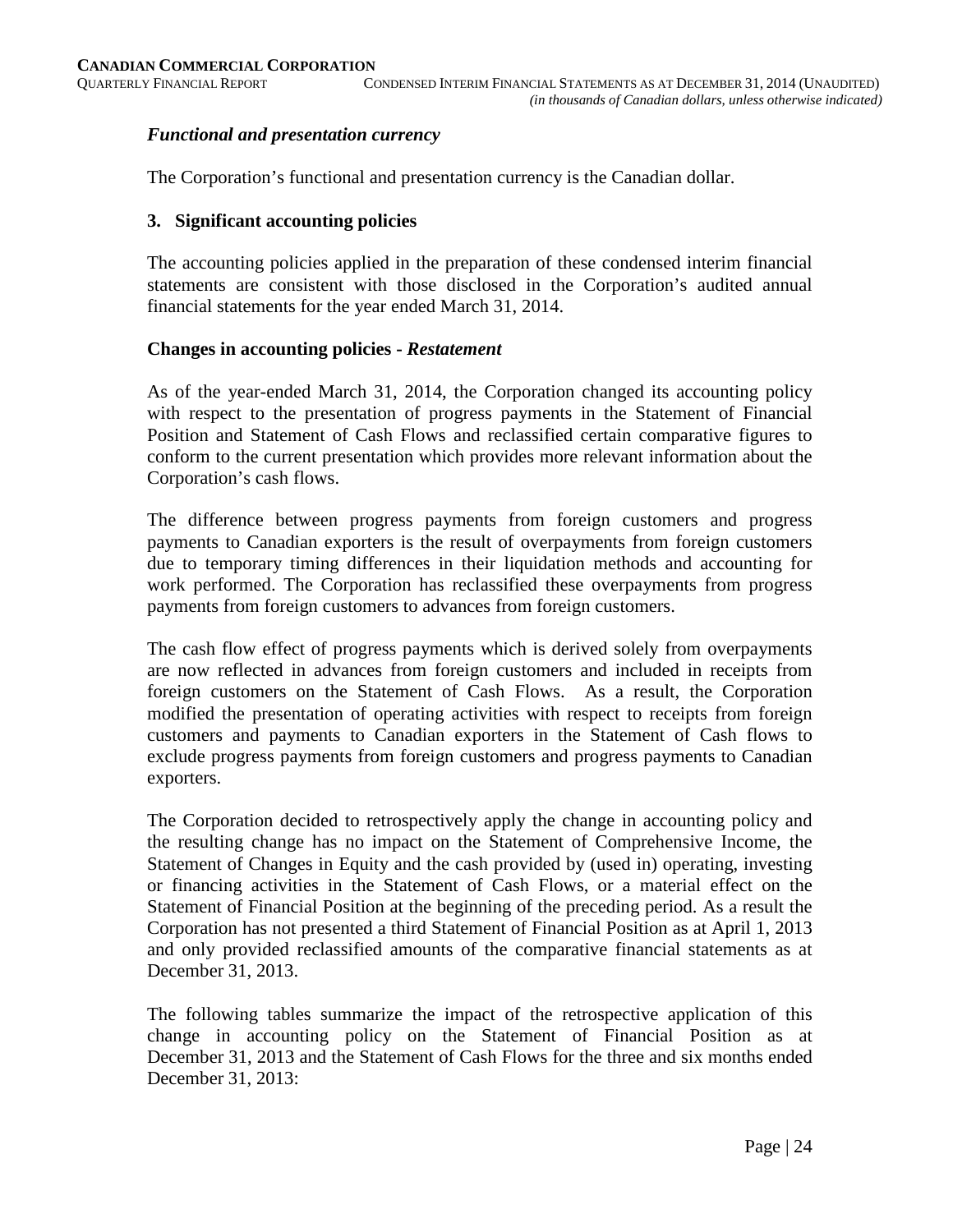Statement of Financial Position as at December 31, 2013:

|                                                            |              |         |     |                  |              | <b>Adjusted</b> |  |  |  |  |
|------------------------------------------------------------|--------------|---------|-----|------------------|--------------|-----------------|--|--|--|--|
|                                                            | December 31, |         |     | <b>Impact of</b> | December 31, |                 |  |  |  |  |
|                                                            |              | 2013    |     | change           |              | 2013            |  |  |  |  |
| <b>Reclassification in Statement of Financial Position</b> |              |         |     |                  |              |                 |  |  |  |  |
| <b>Current liabilities</b>                                 |              |         |     |                  |              |                 |  |  |  |  |
| Advances from foreign customers                            | S            | 95.360  | - S | 2.221            | -S           | 97.581          |  |  |  |  |
| Progress payments from foreign customers                   | S            | 500.254 | -S  | (2,221)          |              | 498,033         |  |  |  |  |

Statement of Cash Flows for the three and nine months ended December 31, 2013:

| For the three months ended                    |     | December 31,<br>2013 | <b>Impact of</b><br>change | <b>Adjusted</b><br>December 31,<br>2013 |         |  |
|-----------------------------------------------|-----|----------------------|----------------------------|-----------------------------------------|---------|--|
| <b>Restatement of Statement of Cash Flows</b> |     |                      |                            |                                         |         |  |
| Cash flows from operating activities          |     |                      |                            |                                         |         |  |
| Receipts from foreign customers               | \$. | 381.301 \$           | $(43)$ \$                  |                                         | 381,258 |  |
| Progress payments received (made)             | S   | (43) S               | 43                         |                                         |         |  |

| For the six months ended                      |   | December 31,<br>2013 | <b>Impact of</b><br>change | <b>Adjusted</b><br>December 31,<br>2013 |           |  |
|-----------------------------------------------|---|----------------------|----------------------------|-----------------------------------------|-----------|--|
| <b>Restatement of Statement of Cash Flows</b> |   |                      |                            |                                         |           |  |
| Cash flows from operating activities          |   |                      |                            |                                         |           |  |
| Receipts from foreign customers               |   | $1.144.130$ \$       | $(401)$ \$                 |                                         | 1,143,729 |  |
| Progress payments received (made)             | S | $(401)$ \$           |                            |                                         |           |  |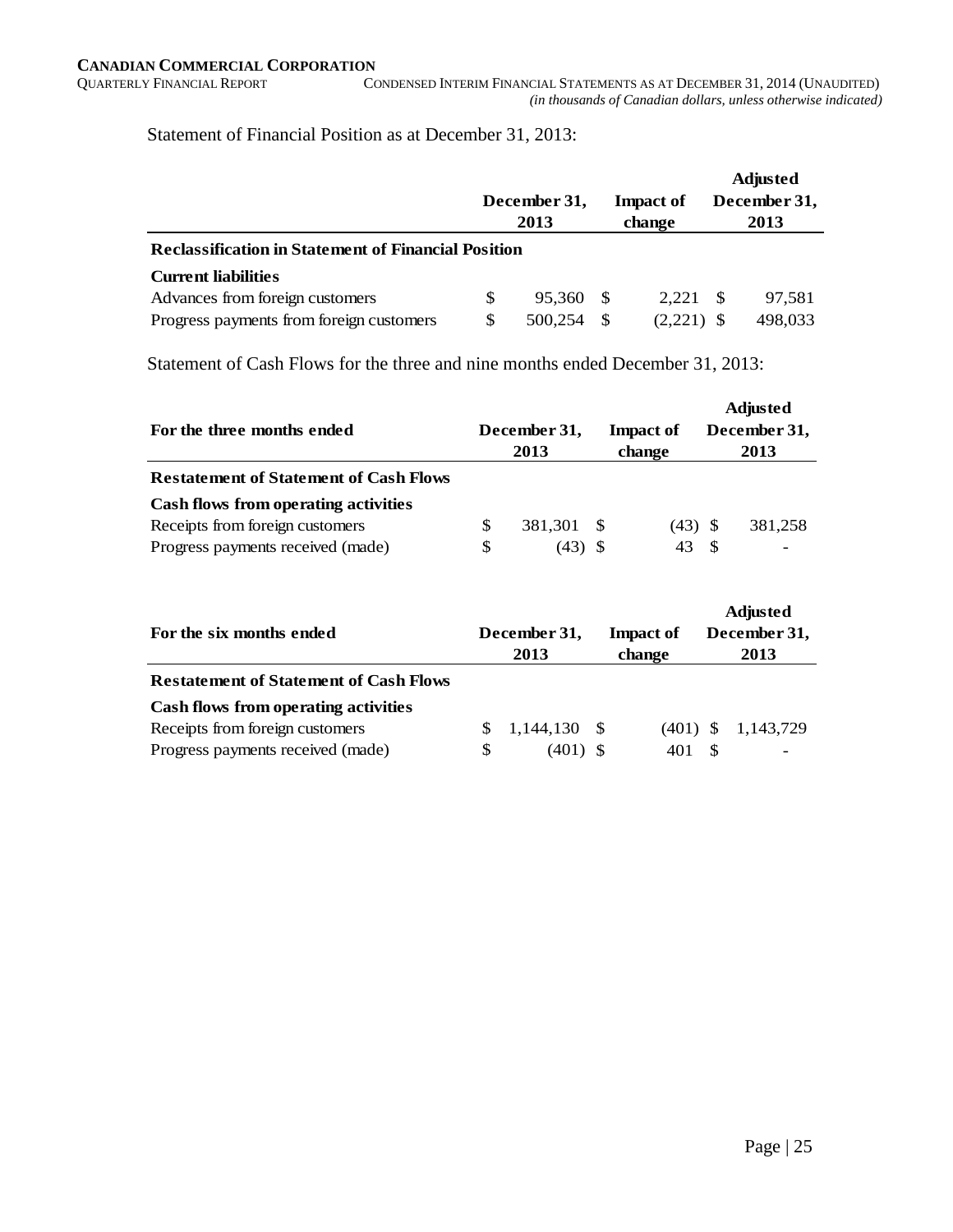#### **4. Cash and cash equivalents**

Cash and cash equivalents included:

|                    | December 31, 2014 | <b>March 31, 2014</b> |          |          |    |          |
|--------------------|-------------------|-----------------------|----------|----------|----|----------|
|                    | Original          |                       | Canadian | Original |    | Canadian |
|                    | currency          |                       | dollars  | currency |    | dollars  |
| Canadian dollars   | 38,615            | $\sqrt[6]{3}$         | 38,615   | 19,094   | -S | 19,094   |
| U.S. dollars       | 22,714            |                       | 26,350   | 63,231   |    | 69,901   |
| Chinese renminbi   | 1,618             |                       | 303      | 2,290    |    | 407      |
| Australian dollars | ۰                 |                       |          | 133      |    | 136      |
|                    |                   | \$                    | 65,268   |          | \$ | 89,538   |

The Corporation invests in short-term deposits in Canadian banks. At December 31, 2014, the average term to maturity of short-term deposits was six days (March 31, 2014 - one day) and the portfolio yield to maturity was 0.10% as at December 31, 2014 (March 31, 2014 - 0.03%).

Of the cash and cash equivalents, \$45,718 (March 31, 2014 - \$58,275) represents advances and holdbacks received from foreign customers which will be remitted to Canadian exporters at later dates in accordance with contracts. Where contracted, these funds may accrue interest to the credit of the Canadian exporter or foreign customer.

#### **5. Trade receivables and trade payables and accrued liabilities**

Trade receivables are based on normal international trade terms and are generally noninterest bearing. The currency profile of the Corporation's trade receivables was as follows:

|                  | December 31, 2014 |    | <b>March 31, 2014</b> |          |          |         |  |
|------------------|-------------------|----|-----------------------|----------|----------|---------|--|
|                  | Original          |    | Canadian              | Original | Canadian |         |  |
|                  | currency          |    | dollars<br>currency   |          | dollars  |         |  |
| U.S. dollars     | 84,671            | \$ | 98,226                | 235,780  | \$       | 260,655 |  |
| Canadian dollars | 69,277            |    | 69,277                | 42,243   |          | 42,243  |  |
| Chinese renminbi | 492               |    | 92                    | 18       |          | 3       |  |
|                  |                   |    | 167,595               |          |          | 302,901 |  |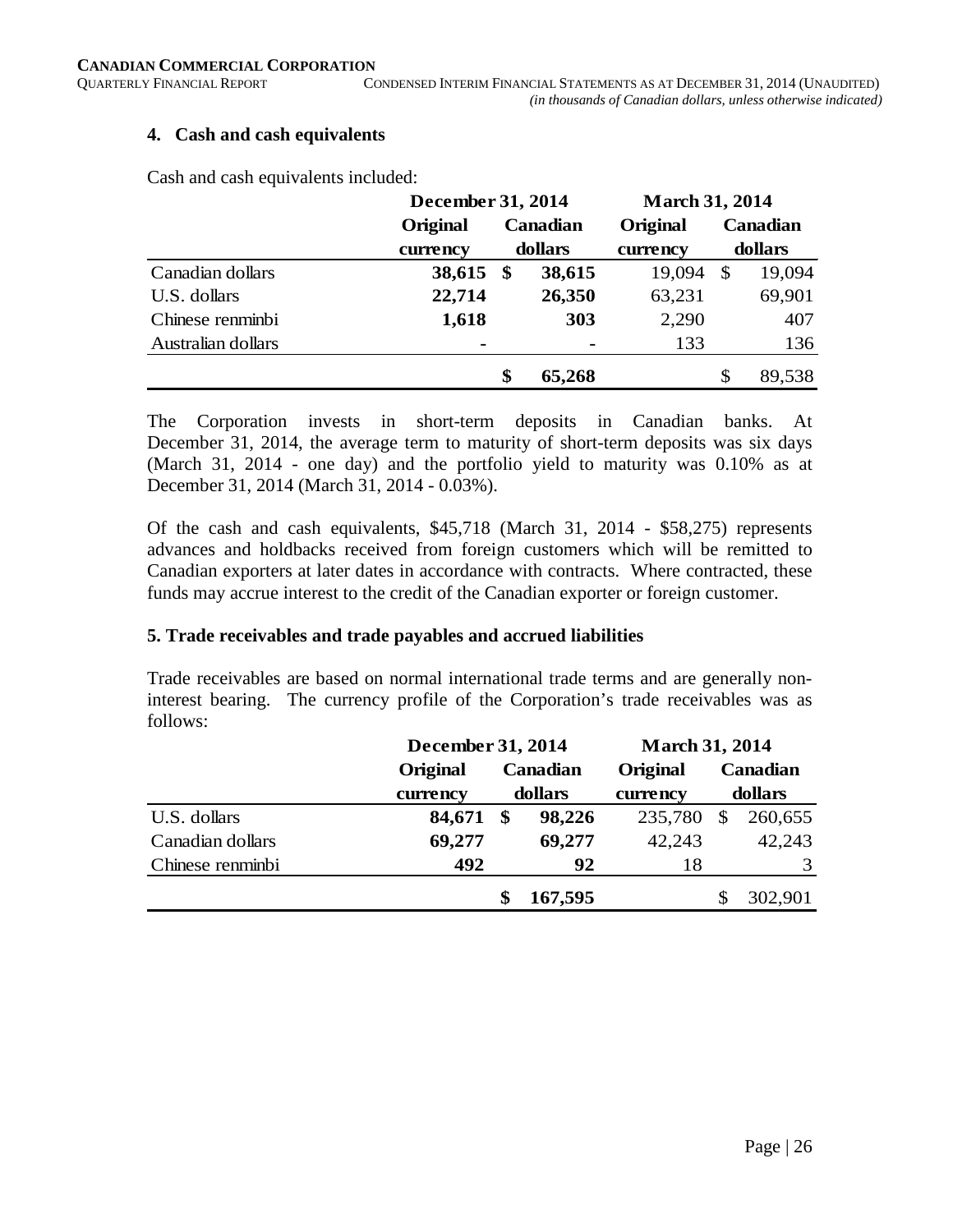Trade payables and accrued liabilities are due on normal trade terms. The currency profile of the Corporation's trade payables and accrued liabilities was as follows:

|                    | December 31, 2014 | <b>March 31, 2014</b> |          |          |         |  |
|--------------------|-------------------|-----------------------|----------|----------|---------|--|
|                    | <b>Original</b>   | Canadian              | Original | Canadian |         |  |
|                    | currency          | dollars<br>currency   |          | dollars  |         |  |
| U.S. dollars       | 81,433            | \$<br>94,472          | 261,277  | \$       | 288,845 |  |
| Canadian dollars   | 77,369            | 77,369                | 38,411   |          | 38,411  |  |
| Chinese renminbi   | 87                | <b>16</b>             | 31       |          | 5       |  |
| Australian dollars | $\blacksquare$    |                       | 133      |          | 137     |  |
|                    |                   | 171,857               |          |          | 327,398 |  |

#### **6. Employee benefits**

The Corporation provides non-vested sick leave benefits to its employees, as provided for under labour contracts and conditions of employment. Certain employees are entitled to severance benefits based on years of service and final salary. These benefit plans are unfunded and thus have no assets, resulting in a plan deficit equal to the accrued benefit obligation.

The sick leave and severance employee benefits have a current and non-current portion and are presented on the Statement of Financial Position as follows:

|                                                          |   | December 31, 2014 |  |                   |  |              |    | <b>March 31, 2014</b> |  |                  |  |                 |  |  |
|----------------------------------------------------------|---|-------------------|--|-------------------|--|--------------|----|-----------------------|--|------------------|--|-----------------|--|--|
|                                                          |   | <b>Sick</b>       |  |                   |  | <b>Total</b> |    | Sick                  |  |                  |  | <b>Total</b>    |  |  |
|                                                          |   | Leave             |  | <b>Severance</b>  |  | Benefits     |    | Leave                 |  | <b>Severance</b> |  | <b>Benefits</b> |  |  |
| Total employee benefits \$1,501 \$315 \$1,816 \$1,350 \$ |   |                   |  |                   |  |              |    |                       |  |                  |  | 659 \$ 2,009    |  |  |
| Less: current portion                                    |   | (117)             |  | $\blacksquare$    |  | (117)        |    | (105)                 |  | (104)            |  | (209)           |  |  |
| Non-current portion                                      | S | $1,384$ \$        |  | 315 $\frac{1}{2}$ |  | 1,699        | \$ | 1,245 \$              |  | 555              |  | 1,800           |  |  |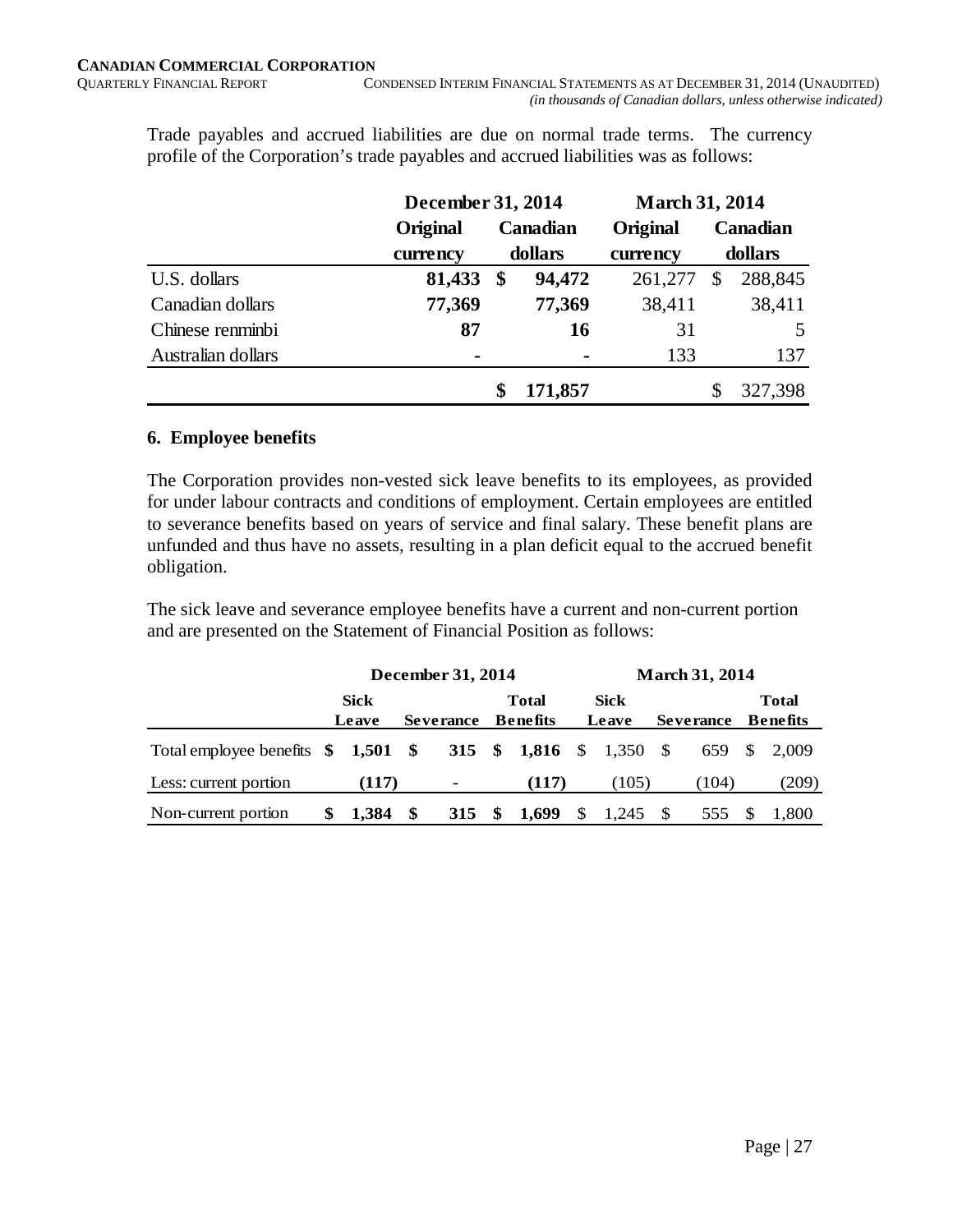Information about the sick leave long-term benefit plan and severance post-employment defined benefit plan, as at March 31 was as follows:

|                                           | <b>Sick leave benefits</b> |         |    |         | <b>Severance benefits</b> |          |  |         |
|-------------------------------------------|----------------------------|---------|----|---------|---------------------------|----------|--|---------|
|                                           |                            | 2014    |    | 2013    |                           | 2014     |  | 2013    |
| <b>Accrued benefit obligation</b>         |                            |         |    |         |                           |          |  |         |
| Balance at beginning of year              | \$                         | 1,083   | \$ | 909     |                           | \$2,329  |  | \$2,079 |
| Current service cost                      |                            | 119     |    | 106     |                           | 11       |  | 188     |
| Interest cost                             |                            | 40      |    | 36      |                           | 48       |  | 84      |
| Benefits paid                             |                            | (179)   |    | (113)   |                           | (1,821)  |  | (170)   |
| <b>Actuarial</b> loss                     |                            | 288     |    | 145     |                           | 92       |  | 148     |
| Total accrued benefits at end of year     |                            | \$1,350 |    | \$1,083 | \$                        | 659      |  | \$2,329 |
|                                           |                            |         |    |         |                           |          |  |         |
| <b>Economic assumptions</b>               |                            |         |    |         |                           |          |  |         |
| Accrued benefit obligation as of March 31 |                            |         |    |         |                           |          |  |         |
| Discount rate                             |                            | 4.34%   |    | 3.76%   |                           | $3.76\%$ |  | 3.40%   |
| Rate of economic salary increase          |                            | 2.00%   |    | 2.00%   |                           | 2.00%    |  | 2.00%   |
| Benefit costs for year ended March 31     |                            |         |    |         |                           |          |  |         |
| Discount rate                             |                            | 3.76%   |    | 4.01%   |                           | 3.40%    |  | 3.98%   |
| Rate of economic salary increase          |                            | 2.00%   |    | 1.50%   |                           | 2.00%    |  | 1.50%   |

Demographic assumptions including seniority and promotional salary increases, withdrawal rates, rates of retirement, pensionable disability, mortality and longevity improvement factors, taken from the actuarial report of the pension plan for the Public Service of Canada, are also considered in the actuarial valuation of accrued employee sick leave benefits. The underlying assumptions adopted in measuring the Corporation's sick leave and severance benefits are reviewed annually by Management and have been consistently applied. Changes in these assumptions can have a significant impact on the related financial statement balances.

Included in administrative expenses as workforce compensation and related expenses for the three months ended December 31, 2014 was a charge of \$50 (December 31, 2013 – \$25) and \$150 for the nine months ended December 31, 2014 (December 31, 2013 –  $$75$ ), for sick leave benefits.

# **7. Provision for contract remediation expenses**

The Corporation may incur contract re-procurement expenses should Canadian exporters fail to fulfill the terms and conditions of their contracts. The Corporation is the defendant in certain pending claims and lawsuits. While the damages being claimed by the plaintiffs can be significant, Management, based on advice from legal counsel,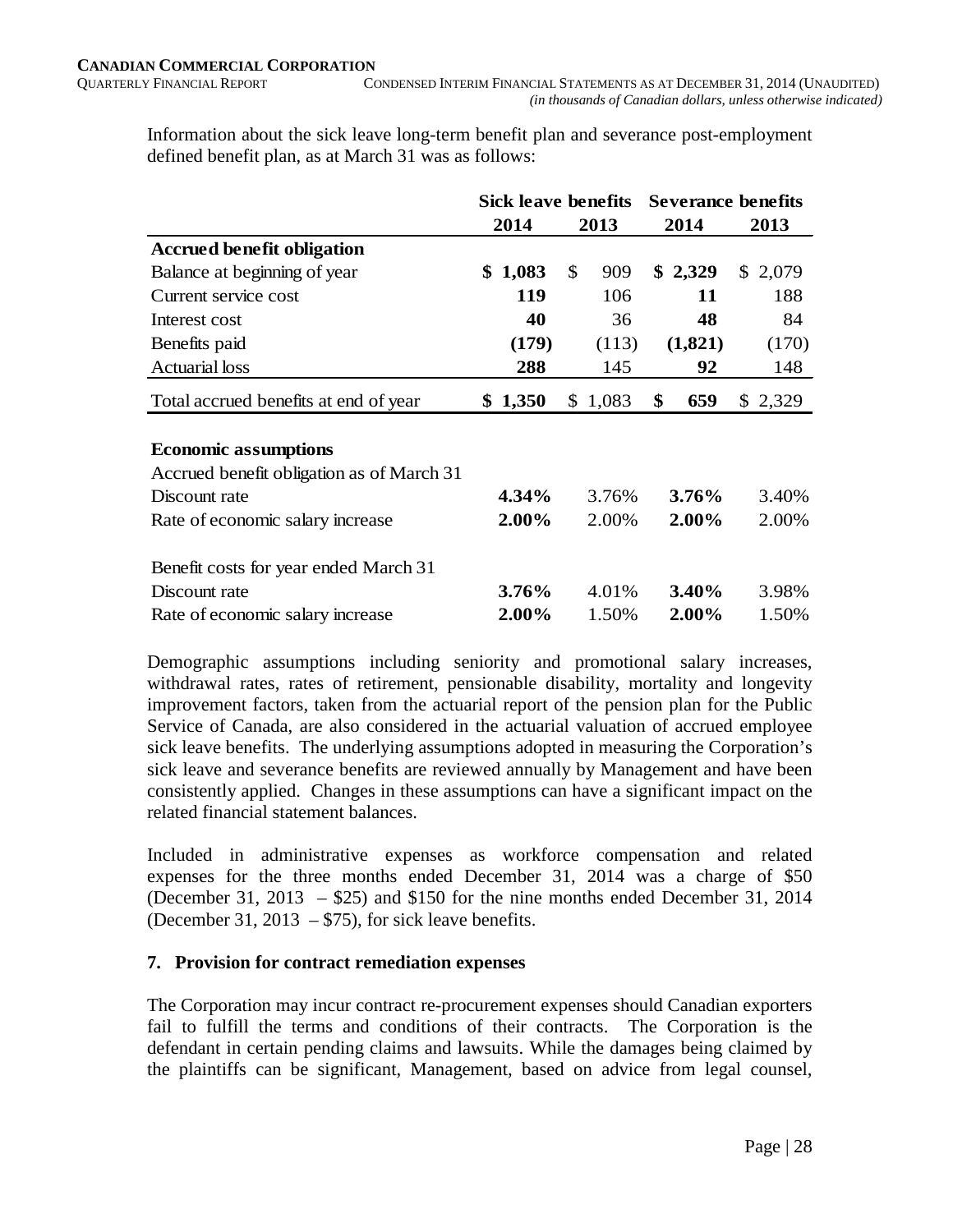records in the period a liability when damages are considered more likely than not and the associated costs can be reliably estimated.

Management used judgment in determining whether a provision should be recognized or disclosed considering the probability that a payment will be required to settle the obligation and that a reliable estimate of the amount can be made. Management's estimate of the provision is subject to many uncertainties, including the timing and the actual amount of the payout.

No provision for contract remediation expenses has been identified as required for the nine months ended December 31, 2014.

No onerous contracts have been identified as at December 31, 2014.

#### **8. Capital management**

The Corporation's objective with respect to capital is to preserve and strengthen its capital base through prudent risk management. This, coupled with the strategies to optimize operating surpluses ensures that capital is available to facilitate investments in people and processes and to mitigate any potential losses related to operational, performance and credit risk.

Key strategies used by the Corporation to manage its capital base include: minimizing contract remediation expenses; balancing smart growth with operating expenses; minimizing foreign exchange exposure and optimizing interest income. From time to time the Corporation may be required to return to the Government of Canada any part of capital deemed to be in excess of the amount required for the purposes for which the Corporation was constituted.

The Corporation's breakdown of supply of capital is as follows:

|                     | December 31, |        |    | March 31, |
|---------------------|--------------|--------|----|-----------|
|                     |              | 2014   |    | 2014      |
| Contributed surplus | \$           | 10,000 | \$ | 10,000    |
| Retained earnings   |              | 10,992 |    | 2,509     |
|                     | \$           | 20,992 |    | 12,509    |

#### **9. Commercial trading transactions, fees for service, other income and sourcing services transactions**

The Corporation facilitates sales of Canadian goods to foreign customers including governments, international agencies and other customers and receives revenues from commercial trading transactions related to prime contracts, fees for service and other income. The Corporation also engages in transactions related to sourcing services for support of international programs.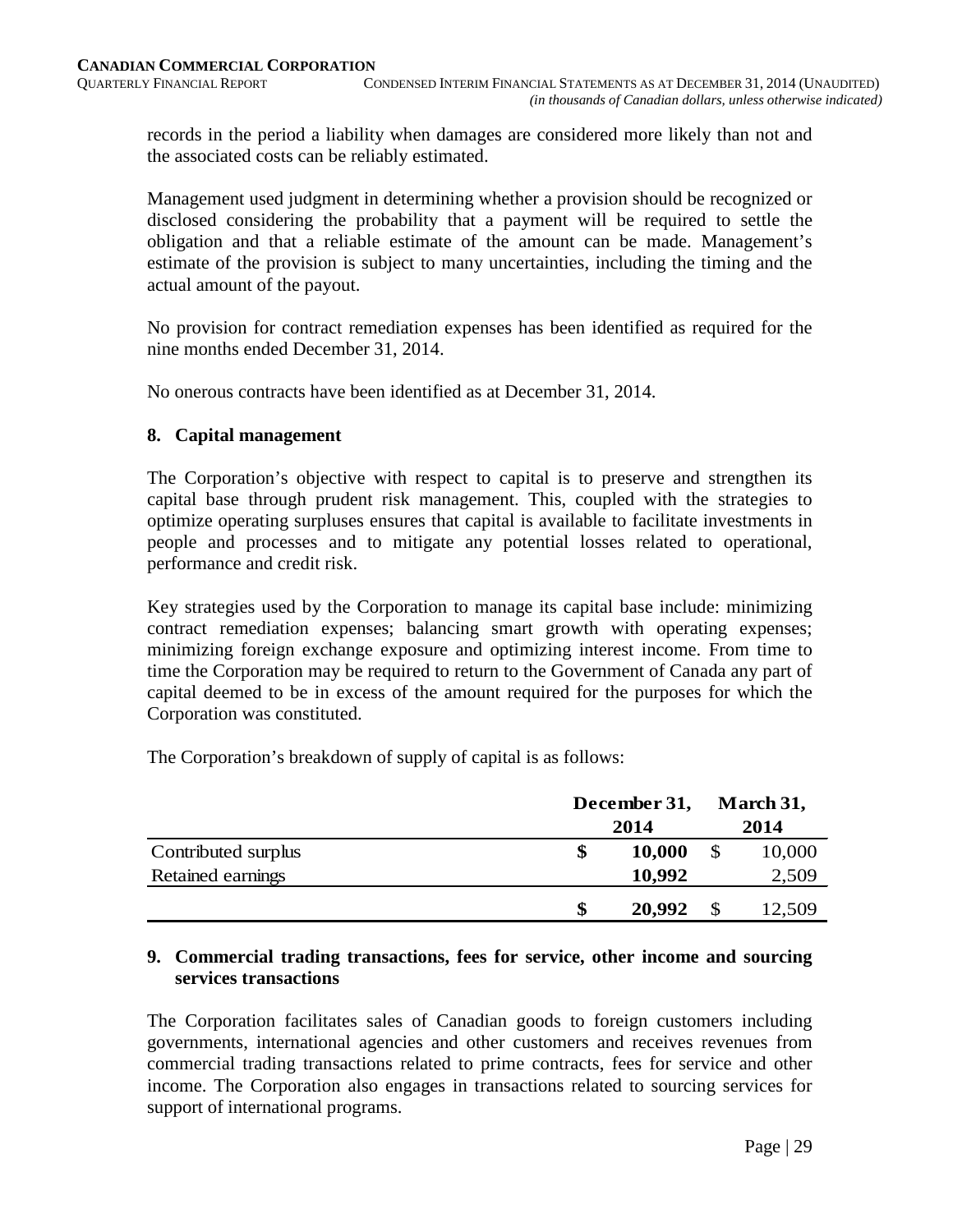The profile by geographic regions is as follows:

|                      | For the three months      |           |    |                |    |         |              |           |     |              |               |              |  |
|----------------------|---------------------------|-----------|----|----------------|----|---------|--------------|-----------|-----|--------------|---------------|--------------|--|
|                      | ended December 31<br>2014 |           |    |                |    |         |              |           |     | 2013         |               |              |  |
|                      |                           |           |    | Sourcing       |    |         | Sourcing     |           |     |              |               |              |  |
|                      |                           |           |    | services       |    |         | services     |           |     |              |               |              |  |
|                      |                           | Revenues* |    | transactions   |    | Total   |              | Revenues* |     | transactions |               | <b>Total</b> |  |
| Asia                 | \$                        | 451,060   | \$ | 1,005          | \$ | 452,065 | \$           | 439       | \$. | 45           | <sup>\$</sup> | 484          |  |
| <b>United States</b> |                           | 175,659   |    |                |    | 175,659 |              | 301,219   |     |              |               | 301,219      |  |
| Central America      |                           |           |    |                |    |         |              |           |     |              |               |              |  |
| & Caribbean          |                           | 112,238   |    | 590            |    | 112,828 |              | 44,582    |     | 942          |               | 45,524       |  |
| South America        |                           | 63,009    |    | $\blacksquare$ |    | 63,009  |              | 60,537    |     |              |               | 60,537       |  |
| Europe               |                           | 75        |    | 3,791          |    | 3,866   |              | 63        |     | 3,116        |               | 3,179        |  |
| Africa               |                           | 101       |    | 3,323          |    | 3,424   |              | 8,466     |     | 1,263        |               | 9,729        |  |
| Canada               |                           | 350       |    | 332            |    | 682     |              | 404       |     | 528          |               | 932          |  |
| Other                |                           | ٠         |    | ٠              |    | ۰       |              | 6         |     |              |               | 6            |  |
|                      | \$                        | 802,492   | \$ | 9,041          | \$ | 811,533 | $\mathbb{S}$ | 415.716   | \$. | 5.894        | \$.           | 421.610      |  |

\* Revenues include revenue related to Commercial Trading Transactions, Fees for Service and Other Income.

| For the nine months  |             |    |                 |              |          |             |    |                 |     |              |  |
|----------------------|-------------|----|-----------------|--------------|----------|-------------|----|-----------------|-----|--------------|--|
| ended December 31    |             |    | 2014            | 2013         |          |             |    |                 |     |              |  |
|                      |             |    | <b>Sourcing</b> |              |          |             |    | <b>Sourcing</b> |     |              |  |
|                      |             |    | services        |              | services |             |    |                 |     |              |  |
|                      | Revenues*   |    | transactions    | <b>Total</b> |          | Revenues*   |    | transactions    |     | <b>Total</b> |  |
| Asia                 | \$1,173,714 | \$ | 2,614           | \$1,176,328  | \$       | 8,905       | \$ | 976             | -\$ | 9,881        |  |
| <b>United States</b> | 453,988     |    |                 | 453,988      |          | 860,870     |    |                 |     | 860,870      |  |
| Central America      |             |    |                 |              |          |             |    |                 |     |              |  |
| & Caribbean          | 246,160     |    | 1,804           | 247,964      |          | 138,060     |    | 6,168           |     | 144,228      |  |
| South America        | 113,267     |    |                 | 113,267      |          | 122,310     |    | 525             |     | 122,835      |  |
| Europe               | 1,001       |    | 23,909          | 24,910       |          | 1,863       |    | 23,006          |     | 24,869       |  |
| Canada               | 149         |    | 5,404           | 5,553        |          | 1,273       |    | 3,848           |     | 5,121        |  |
| Africa               | 1,052       |    | 1,162           | 2,214        |          | 10,094      |    | 1,984           |     | 12,078       |  |
| Other                | 62          |    | ۰               | 62           |          | 382         |    |                 |     | 382          |  |
|                      | \$1,989,393 | \$ | 34,893          | \$2,024,286  |          | \$1,143,757 | \$ | 36,507          |     | \$1,180,264  |  |

\* Revenues include revenue related to Commercial Trading Transactions, Fees for Service and Other Income.

Revenues for the three months ended December 31, 2014 include \$427,839 (December 31, 2013 - nil), of unbilled revenues, \$1,138,884 for the nine months ended December 31, 2014 (December 31, 2013 - nil). Value of contracts signed is distinct from revenues. During the nine months ended December 31, 2014, the value of contracts and amendments which were signed and became effective amounted to \$1,083.0 million (December 31, 2013 - \$794.3 million).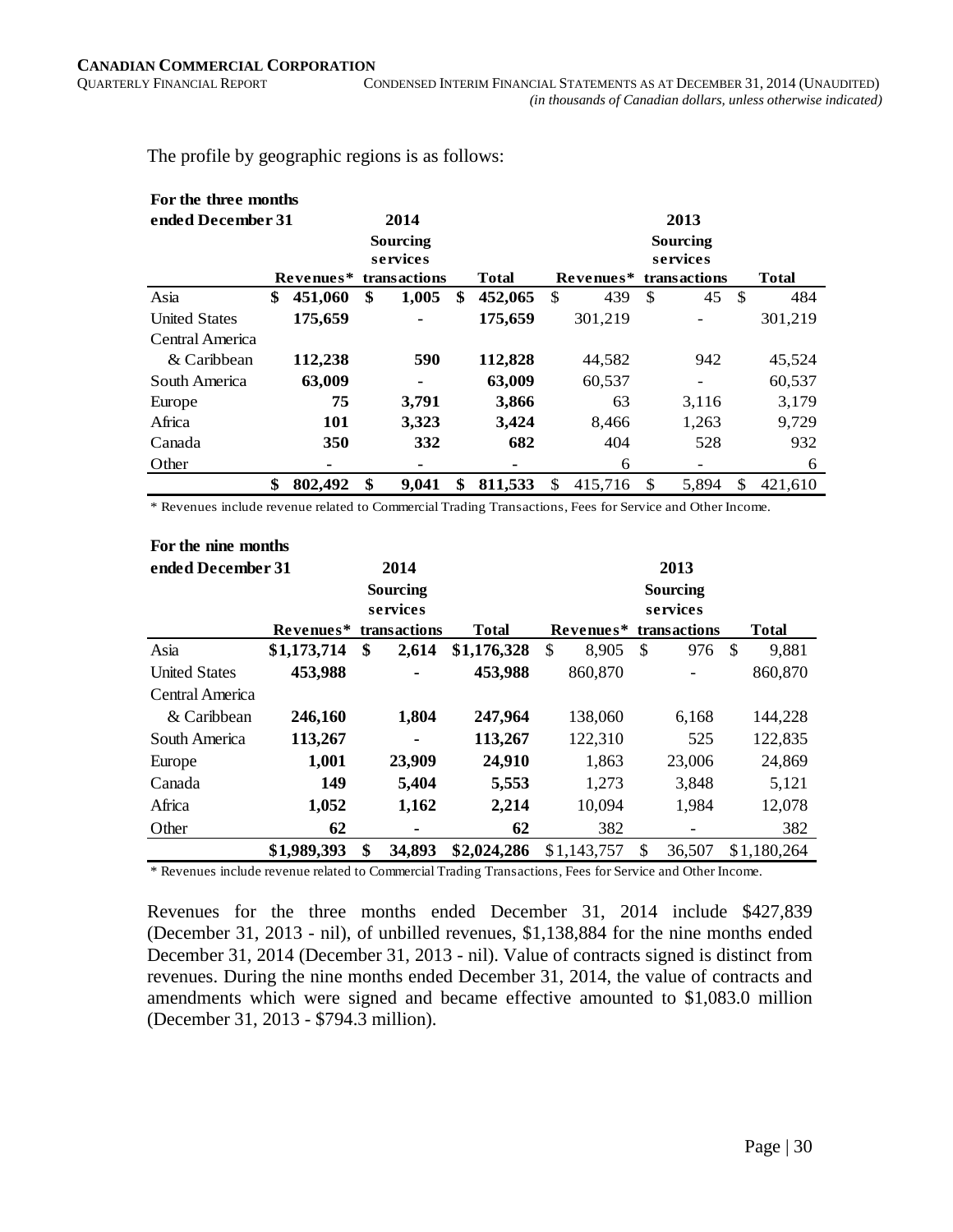#### **10. Risk management and financial instruments**

The Corporation is exposed to credit risk, market risk and liquidity risk as a result of holding financial instruments. The Board of Directors has responsibility for the oversight of the Corporation's risk management framework and the review, approval and monitoring the Corporation's risk management policies including the development of an Enterprise Risk Management program which involves establishing corporate risk tolerance, identifying and measuring the impact of various risks and developing risk management action plans to mitigate risks that exceed corporate risk tolerance.

The Audit Committee of the Board of Directors provides oversight of Management's compliance with the Corporation's risk management policies and procedures, and periodically reviews the adequacy of the risk management framework in relation to the risk exposure of the Corporation. The Audit Committee is assisted in its oversight role by the Internal Audit function of the Corporation. Internal audits of the Corporation are performed as both regular and ad hoc reviews of risk management controls and procedures, the results of which are reported to the Audit Committee.

The following is a description of risks associated with financial instruments and how the Corporation manages its risk exposure:

#### **(a) Credit risk**

Credit risk is the risk that one party to a financial instrument will cause a financial loss for the other party by failing to discharge an obligation and arises principally from the Corporation's cash and cash equivalents and trade receivables from customers. The carrying amount of financial assets recorded in the financial statements represents the maximum exposure to credit risk.

#### *Cash and cash equivalents*

The Corporation invests surplus funds to earn investment income with the objective of maintaining safety of principal and providing adequate liquidity to meet cash flow requirements. The Corporation's exposure to credit risk from investing cash and cash equivalents is minimized through compliance with the Corporation's Board of Directors approved investment policy which includes approved investment instruments and portfolio limits. The Corporation invests cash and cash equivalents in highly liquid temporary deposits with a Canadian chartered bank. Investments must maintain credit ratings at or above thresholds identified from at least two of the agencies listed below:

Moody's rating of P1 Standard and Poor's (S&P) rating of A1 Dominion Bond Rating Service (DBRS) rating of R1 (low)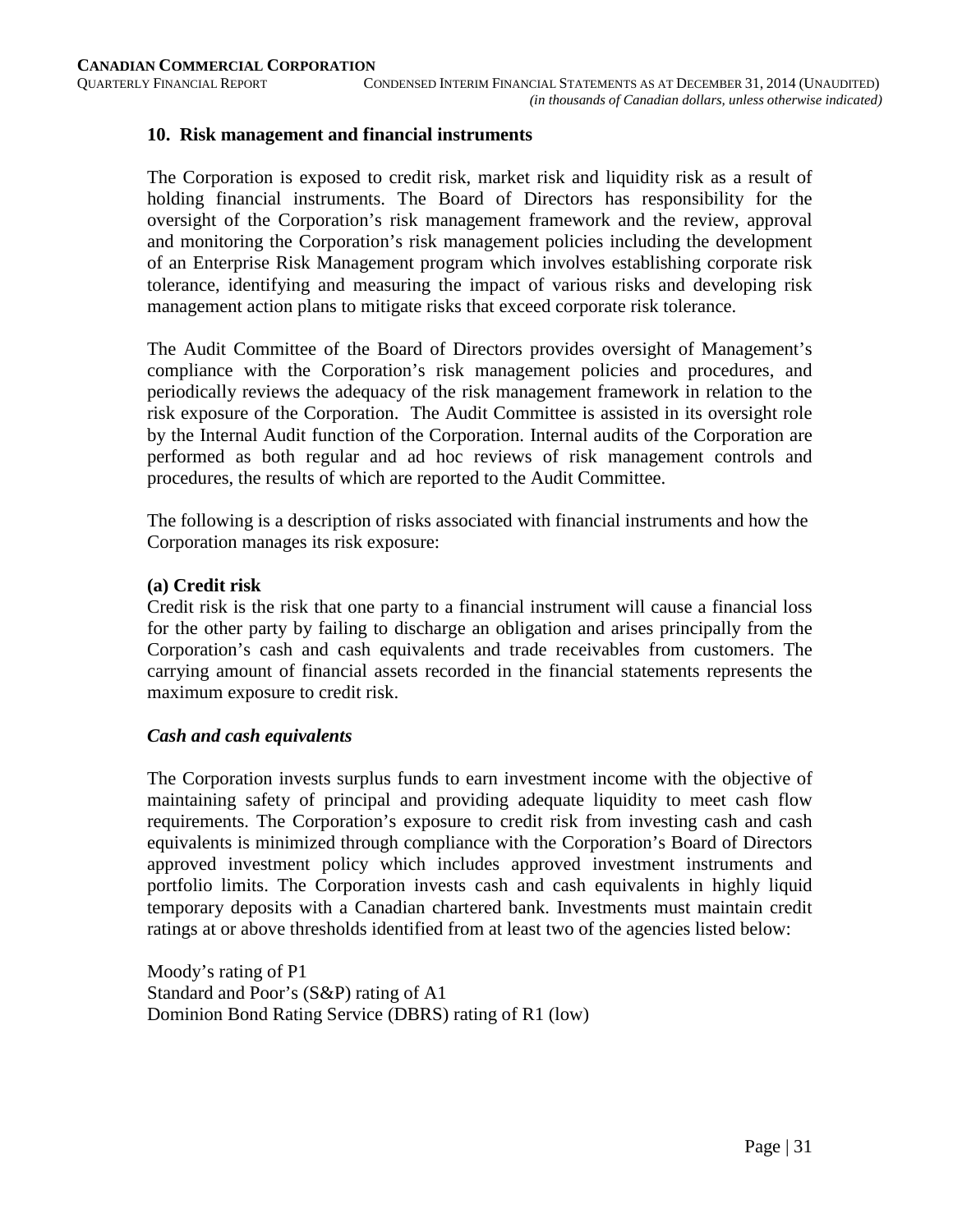#### *Trade receivables*

The Corporation's exposure to credit risk associated with trade receivables are influenced mainly by the demographics of the Corporation's customer base. The Corporation generally manages foreign customer credit risk by extending open account terms to parties with a Moody's credit rating of at least AAA, and seeks security where the rating falls below this threshold. During the nine months ended December 31, 2014, 24% (December 31, 2013 - 76%) of the Corporation's revenues were from AAA customers.

The maximum exposure to credit risk for trade receivables by geographic region was as follows:

|                               | December 31, |         |    | March 31, |
|-------------------------------|--------------|---------|----|-----------|
|                               |              | 2014    |    |           |
| <b>United States</b>          | \$           | 64,920  | \$ | 86,424    |
| Central America and Caribbean |              | 61,003  |    | 29,855    |
| South America                 |              | 20,167  |    | 12,381    |
| Asia                          |              | 14,630  |    | 164,750   |
| Canada                        |              | 5,401   |    | 2,861     |
| Europe                        |              | 1,055   |    | 6,630     |
| Africa                        |              | 419     |    |           |
|                               | \$           | 167,595 | \$ | 302,901   |

Trade receivables are based on normal international trade terms and are generally noninterest bearing. The maturity profile of the Corporation's trade receivables was as follows:

|                       | December 31, |              |      | March 31, |
|-----------------------|--------------|--------------|------|-----------|
|                       |              | 2014         |      | 2014      |
| $< 1$ year            |              | 167,594      | - \$ | 302,390   |
| $> 1$ and $<$ 3 years |              |              |      | 511       |
|                       | \$           | $167,595$ \$ |      | 302,901   |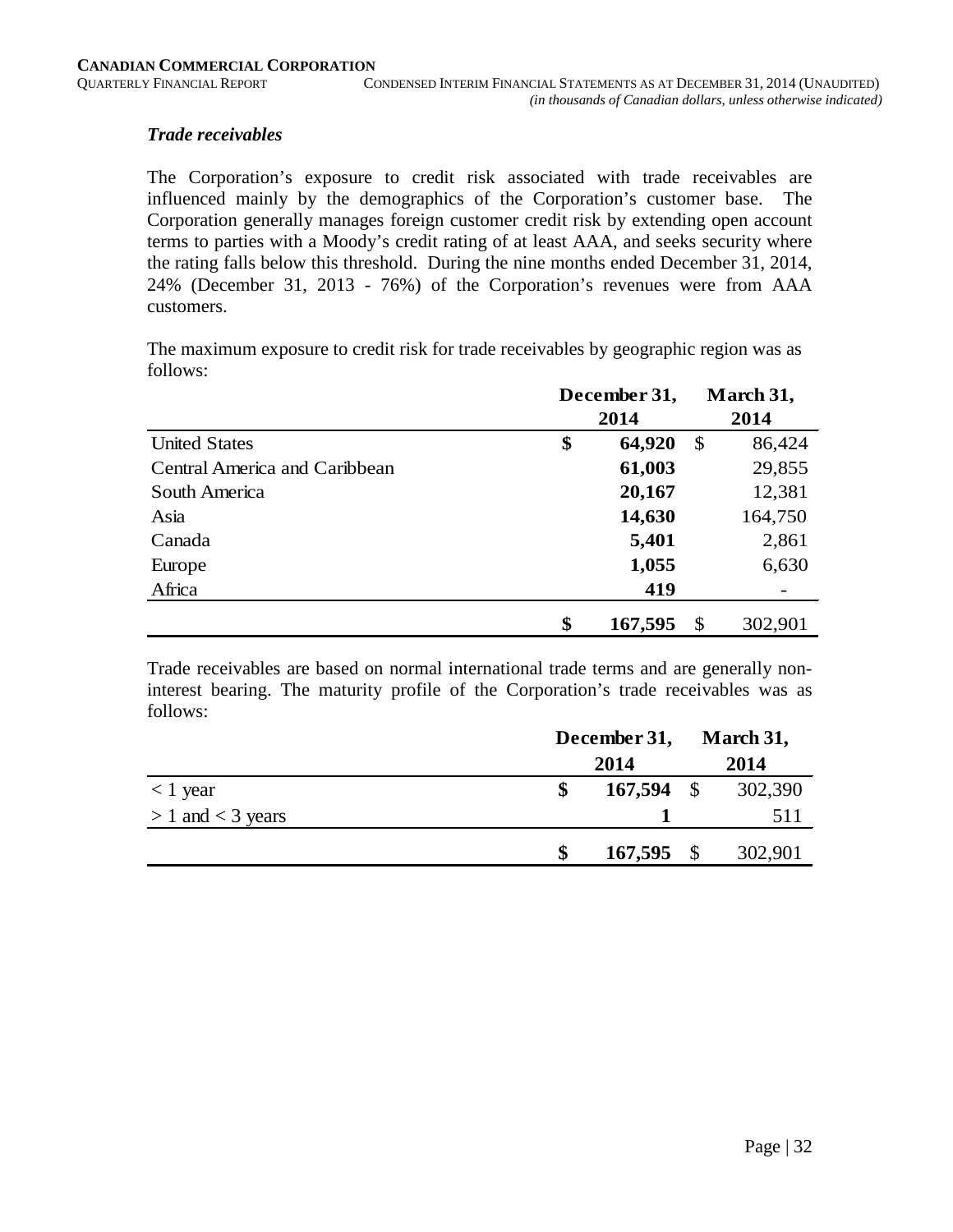Trade receivables are considered past due when the payor has failed to make the payment by the contractual due date. The aging profile of the Corporation's past due trade receivables was as follows:

|                              | December 31, |               | March 31, |  |
|------------------------------|--------------|---------------|-----------|--|
|                              | 2014         |               |           |  |
| $<$ 30 days                  | \$<br>291    | <sup>\$</sup> | 2,402     |  |
| $>$ 30 days and $<$ 180 days | 2,559        |               | 5,384     |  |
| $> 180$ days                 | 2,934        |               | 3,329     |  |
|                              | \$<br>5,784  |               | 11,115    |  |

#### *Advances and progress payments to Canadian exporters*

Credit risk exposure related to advances and progress payments to Canadian exporters is mitigated by the back to back nature of the Corporation's contractual obligations and supplemented by collateral held.

#### *Collateral*

With respect to managing credit risk related to its outstanding contractual obligations, the Corporation has contractual recourse that consists, in all material respects, of corresponding contractual obligations against Canadian exporters in the same amount. In addition, in order to further mitigate its overall credit risk exposure, depending upon the results of its due diligence, the Corporation may supplement this recourse by requiring commercial securities including holdbacks, bank guarantees, surety bonds, parent guarantees, insurance assignments, property liens, personal guarantees and shareholder cash held in trust with the Corporation.

The profile of the Corporation's total collateral held with respect to its contractual obligations in the unlikely event of contractual non-performance by Canadian companies, was as follows:

|                   | December 31, |            |    | March 31,    |
|-------------------|--------------|------------|----|--------------|
|                   |              | 2014       |    | 2014         |
| <b>Holdbacks</b>  | \$           | $7,071$ \$ |    | 6,875        |
| Bank guarantees   | \$           | 33,042     | -S | 47,149       |
| Surety bonds      | \$           | 95,987     | \$ | 91,524       |
| Parent guarantees | \$           | 15,721,072 |    | \$15,077,368 |
| Other             | \$           | 1,886      |    | 11,156       |

The above amounts approximate the fair values of collateral held.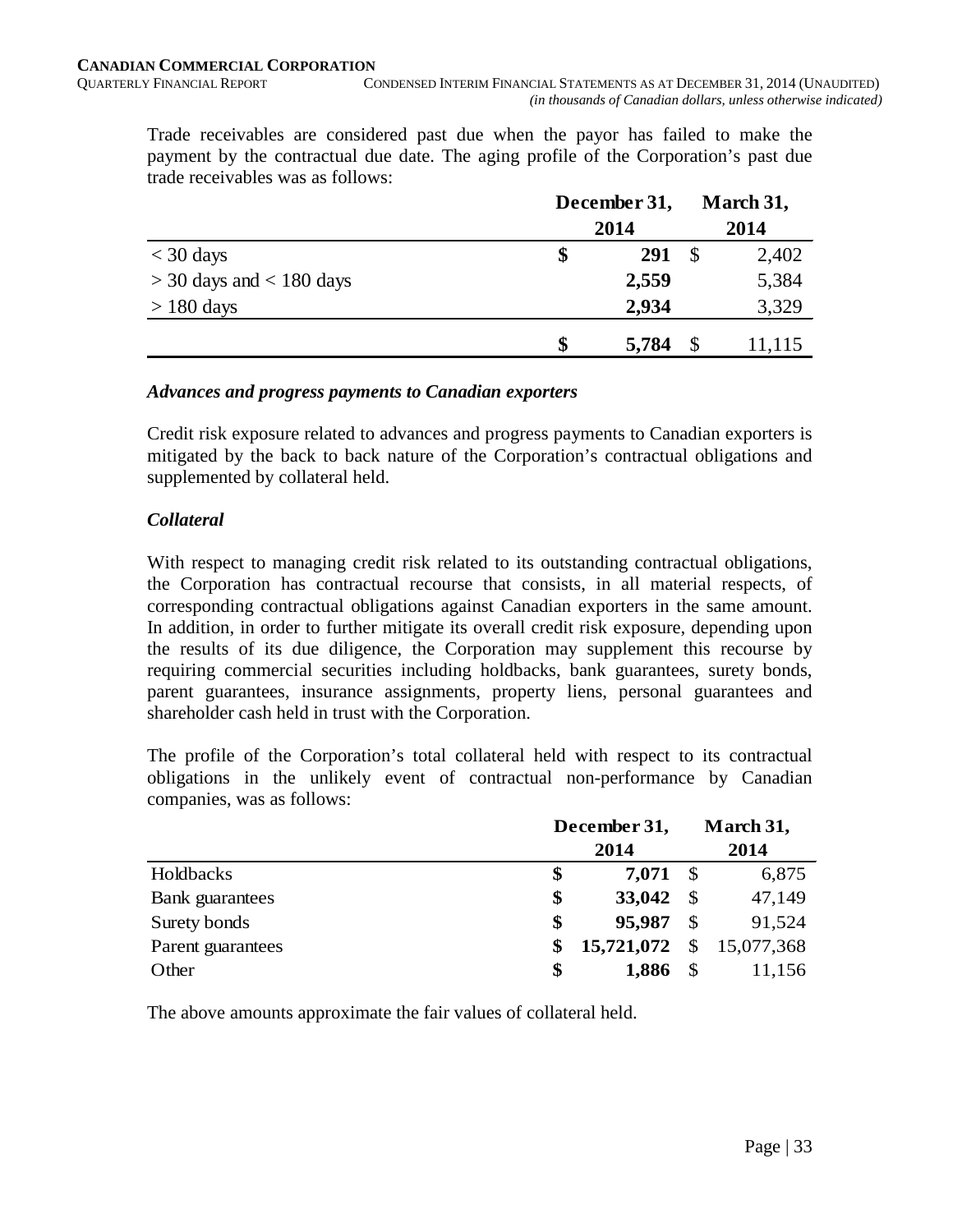#### **(b) Market risk**

Market risk is the risk that the fair value or future cash flows of a financial instrument will fluctuate because of changes in market rates. Market risk comprises three types of risk: currency risk, interest rate risk and other price risk. The Corporation is not exposed to significant other price risk.

# **i) Currency risk**

Currency risk is the risk that the fair value or future cash flows of a financial instrument will fluctuate because of changes in foreign exchange rates. To address foreign exchange risks, contracts with foreign customers and corresponding contracts with Canadian exporters are generally transacted in the same currency. In some cases where payment between parties is made in a different currency the Corporation may enter into forward contracts. The Corporation uses these strategies to effectively transfer the currency risk to the Canadian exporter resulting in minimal net exposure.

#### **ii) Interest rate risk**

Interest rate risk is the risk that the fair value or future cash flows of a financial instrument will fluctuate because of changes in market interest rates. The Corporation's exposure to fair-value interest rate risk arises from investing cash and cash equivalents. The risks associated with fluctuations in interest rates are minimized by investing in highly liquid temporary deposits with a Canadian chartered bank.

As directed by the Minister of International Trade, the Corporation has developed an approach to transfer its Cuba trade financing activities to a related Crown Corporation which eliminates related risks to the Corporation while continuing to ensure support to the Canadian exporters.

Under a specific series of financing contracts, included in trade payables and accrued liabilities, the Corporation owed \$58,713 as at December 31, 2014 (March 31, 2014 –  $$24,275$ ) which bears interest at the cost of funds plus 0.25% (March 31, 2014 – 0.25%).

# **(c) Liquidity risk**

Liquidity risk is the risk that an entity will encounter difficulty in meeting obligations associated with financial liabilities that are settled by delivering cash or another financial asset.

Liquidity risk related to cash and cash equivalents is minimized through compliance with the Corporation's investment policy whereby cash and cash equivalents are invested in highly liquid temporary deposits with a Canadian chartered bank.

With respect to outstanding contractual obligations to foreign customers, the Corporation has contractual recourse that consists of, in all material respects, back to back contractual obligations against Canadian exporters in the same amount.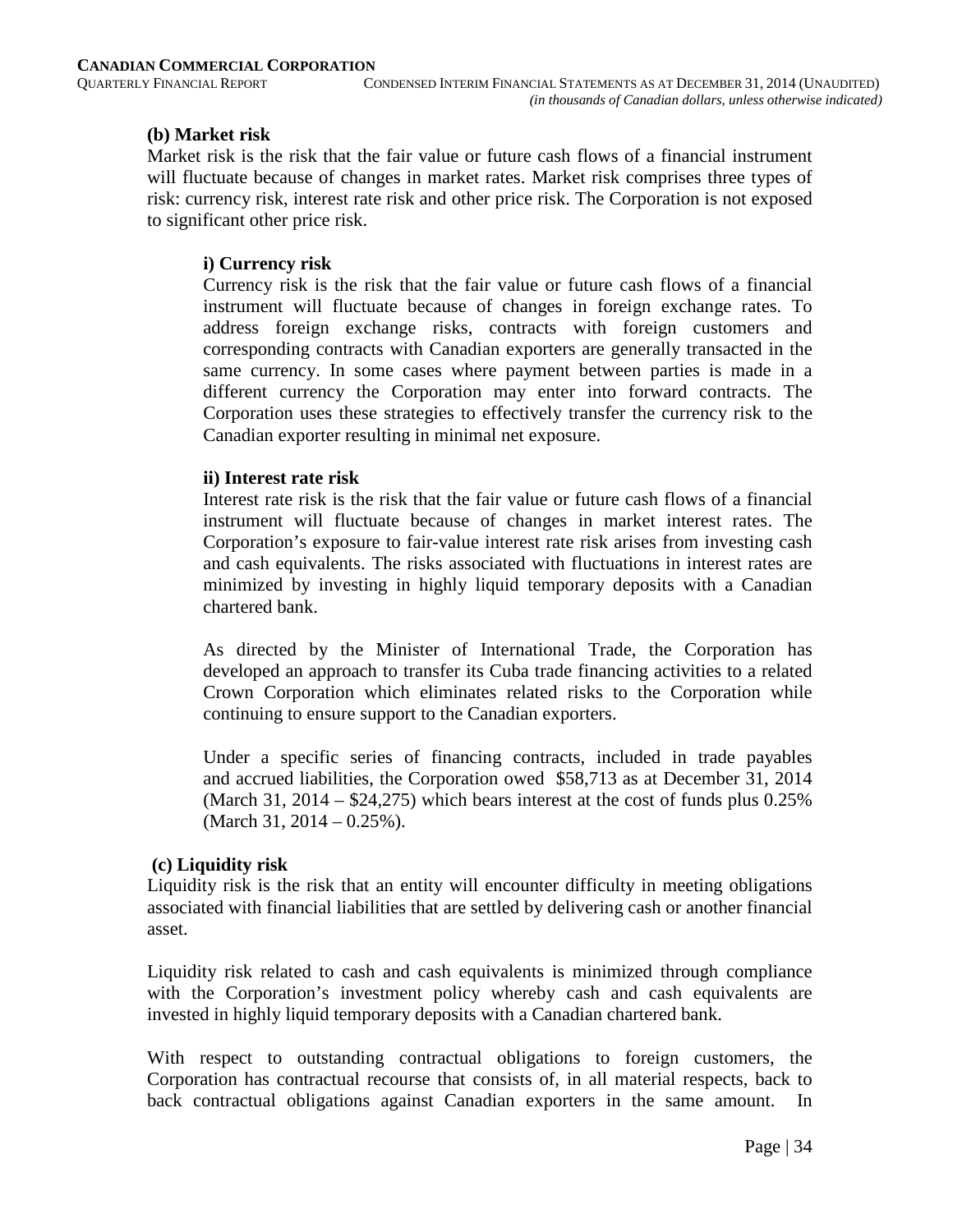addition, in order to further mitigate its overall liquidity risk exposure, depending upon the results of its due diligence, the Corporation may supplement this recourse by requiring commercial securities including holdbacks, bank guarantees, surety bonds, parent guarantees, insurance assignments, property liens and shareholder cash held in trust with the Corporation.

The *Canadian Commercial Corporation Act* permits the Corporation to borrow from the Consolidated Revenue Fund or enter into other credit arrangements or indemnities from other sources for an amount not to exceed \$90.0 million.

The Corporation has a revolving credit facility providing access to funds in the amount of \$20.0 million Canadian or its U.S. dollar equivalent. Indebtedness under this agreement is unsecured and this credit facility has no expiry date. As at December 31, 2014, there were no draws on this line of credit (March 31, 2014 – nil).

In addition, the Corporation enters into credit arrangements up to a maximum of \$70.0 million (March 31, 2014 – \$35.0 million) whereby transactions are fully insured by a related Crown Corporation with a Moody's credit rating of AAA, thereby mitigating all liquidity risk related to the Cuba contracting program. The Corporation incurred an expense of \$712 for the three months ended December 31, 2014 (December 31, 2013 – nil) and expense of \$1,760 for the nine months ended December 31, 2014 (December 31, 2013 – nil) related to the Cuba contracting program.

# *Trade payables and accrued liabilities*

Trade payables are due on normal trade terms. The maturity profile of the Corporation's trade payables was as follows:

|            | December 31, | March 31, |
|------------|--------------|-----------|
|            | 2014         | 2014      |
| $< 1$ year | 171,857      | 327,398   |
|            | 171,857      | 327,398   |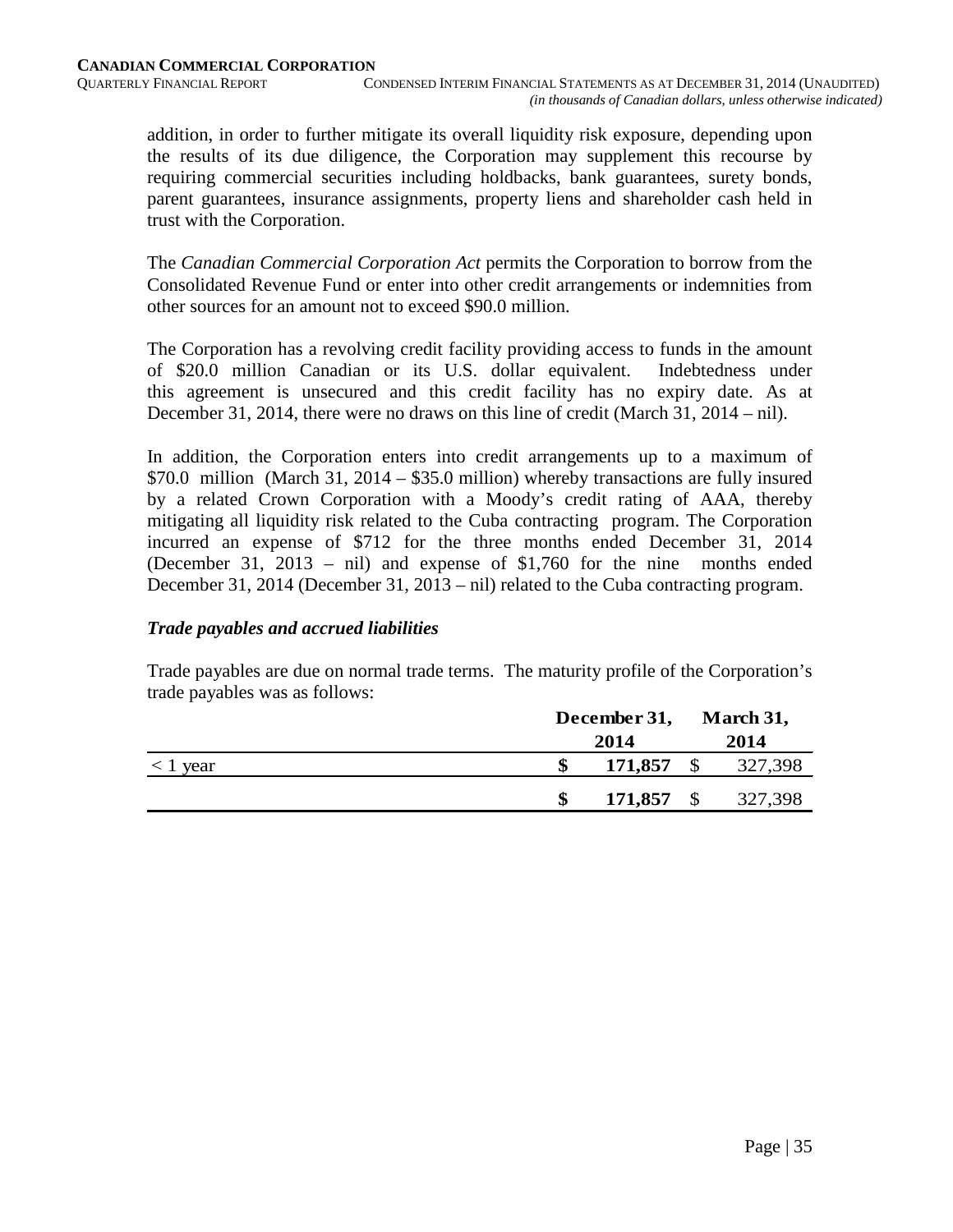Under a specific series of financing contracts, related to the Cuba contracting program included in trade payables and accrued liabilities the Corporation owed \$58,713 as at December 31, 2014 (March 31, 2014 – \$24,275) which bears interest at the cost of funds plus 0.25% (March 31, 2014 - 0.25%) and the Corporation has offered as security certain foreign trade receivables under certain conditions. The amount of outstanding trade receivables fully insured by a related Crown corporation under these arrangements was \$58,707 as at December 31, 2014 (March 31, 2014 – \$29,043) and was profiled as follows:

|                       | December 31, |           |  | March 31, |
|-----------------------|--------------|-----------|--|-----------|
|                       |              | 2014      |  | 2014      |
| $<$ 1 year            |              | 58,706 \$ |  | 28,532    |
| $> 1$ and $<$ 3 years |              |           |  |           |
|                       |              | 58,707    |  | 29,043    |

#### **11. Administrative expenses**

Administrative expenses included the following:

|                                             | For the three months For the nine months |       |    |       |                   |              |  |  |
|---------------------------------------------|------------------------------------------|-------|----|-------|-------------------|--------------|--|--|
|                                             | ended December 31                        |       |    |       | ended December 31 |              |  |  |
|                                             |                                          | 2014  |    | 2013  | 2014              | 2013         |  |  |
| Workforce compensation and related expenses | \$                                       | 4,810 | \$ | 4,733 | \$13,956          | 14,023<br>S  |  |  |
| Contract management services                |                                          | 615   |    | 756   | 2,352             | 2,831        |  |  |
| Rent and related expenses                   |                                          | 943   |    | 586   | 2,068             | 1,692        |  |  |
| Travel and hospitality                      |                                          | 423   |    | 490   | 1,224             | 1,094        |  |  |
| Consultants                                 |                                          | 236   |    | 280   | 644               | 642          |  |  |
| Amortization and depreciation               |                                          | 343   |    | 42    | 427               | 126          |  |  |
| Software, hardware and support              |                                          | 55    |    | 23    | 372               | 327          |  |  |
| Corporate communications                    |                                          | 61    |    | 76    | 239               | 144          |  |  |
| Other expenses                              |                                          | 184   |    | 166   | 514               | 479          |  |  |
|                                             | \$                                       | 7,670 | S  | 7,152 | 21,796<br>\$      | 21.358<br>S. |  |  |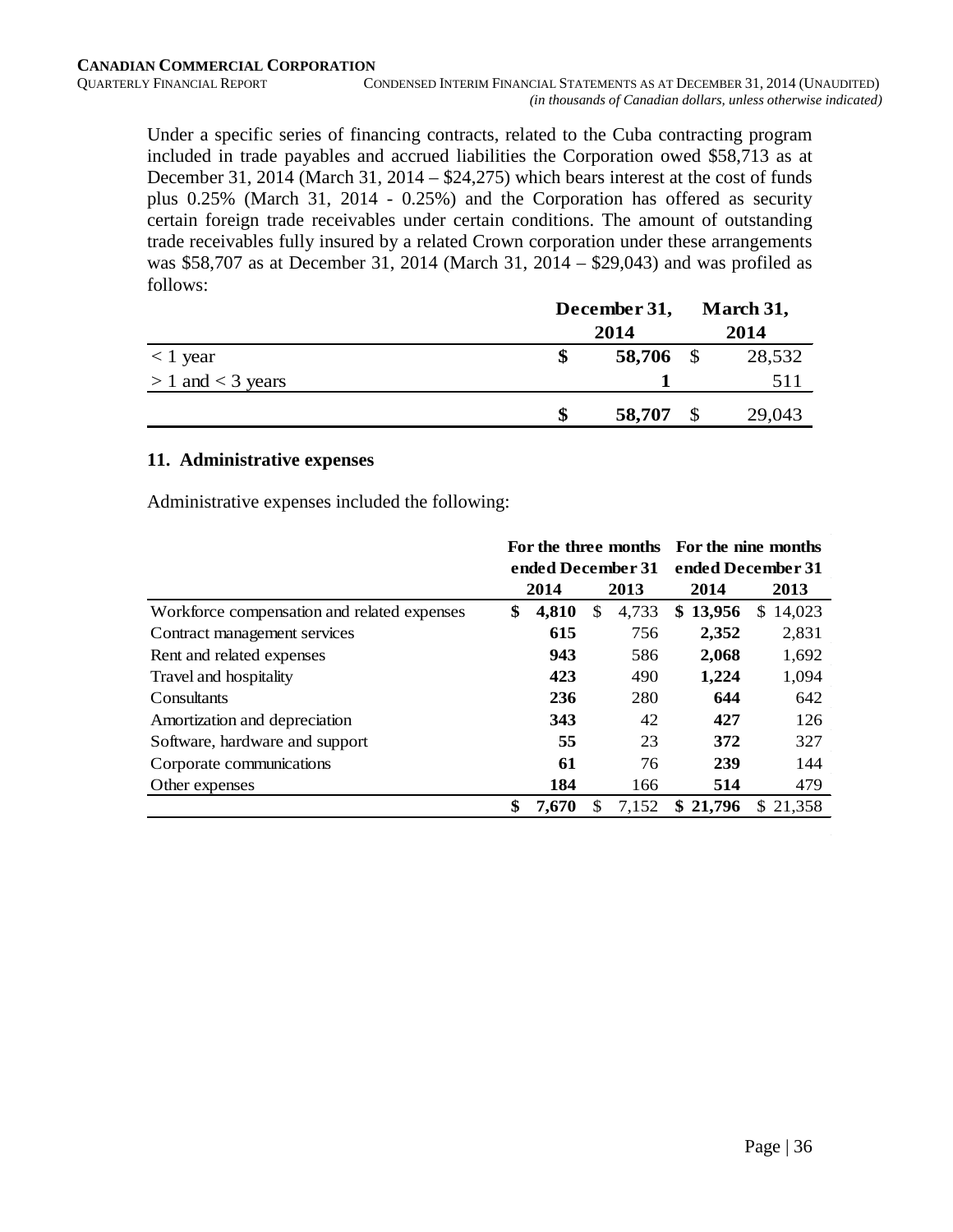#### **12. Finance income, net**

The Corporation has recorded finance income and cost in relation to the following financial instruments:

|                                                      | For the three months<br>ended December 31 |            |     | For the nine months<br>ended December 31 |      |      |  |       |
|------------------------------------------------------|-------------------------------------------|------------|-----|------------------------------------------|------|------|--|-------|
|                                                      |                                           | 2014       |     | 2013                                     |      | 2014 |  | 2013  |
| Financial assets                                     |                                           |            |     |                                          |      |      |  |       |
| - Finance income earned on cash and cash equivalents | -SS                                       | <b>120</b> | - S | 185                                      | - \$ | 295  |  | 307   |
| Financial liabilities                                |                                           |            |     |                                          |      |      |  |       |
| - Finance cost on payables and other liabilities     |                                           | (23)       |     | (130)                                    |      | (69) |  | (130) |
|                                                      | \$.                                       | 97         |     | 55                                       |      | 226  |  |       |

#### **13. Parliamentary appropriation**

The appropriation authorized by the Parliament of Canada is included in the net results of operations for the three months ended December 31, 2014 in the amount of \$3,206 (December 31, 2013 - \$3,870) and for the nine months ended December 31, 2014 in the amount of \$11,034 (December 31, 2013 - \$11,611).

# **14. Related party transactions**

The Corporation is related in terms of common ownership to all Government of Canada departments, agencies and Crown corporations. The Corporation enters into transactions with these entities in the normal course of business, under the same terms and conditions that apply to unrelated parties, and as such the transactions approximate fair value.

The amounts due from and to these parties included in trade receivables and trade payables and accrued liabilities respectively were as follows:

|                   | December 31, March 31, |  | 2014 |
|-------------------|------------------------|--|------|
|                   | 2014                   |  |      |
| Trade receivables | 888                    |  | 831  |
| Trade payables    | 382                    |  | 144  |

Transactions that are individually or collectively significant are listed below.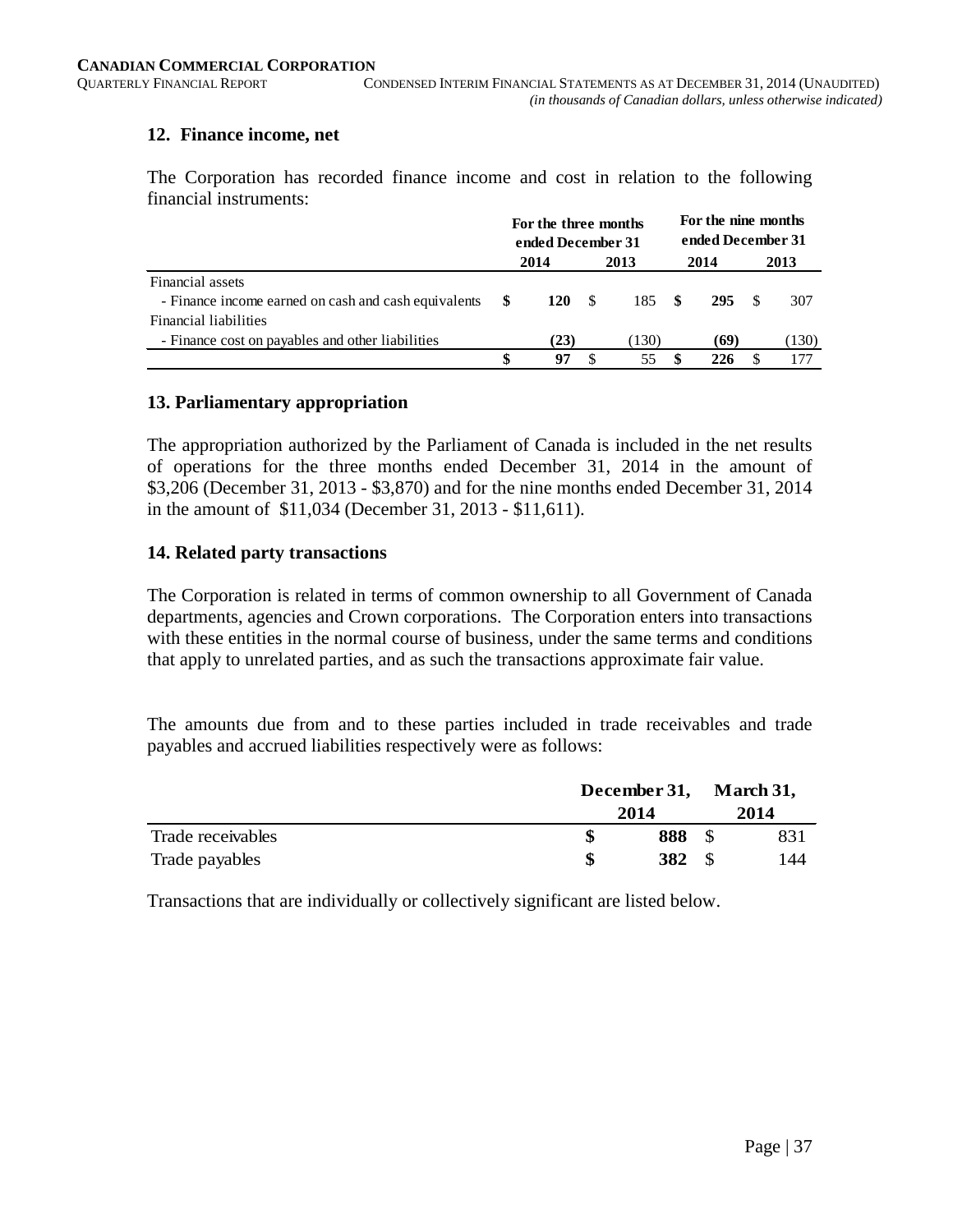#### **(a) Public Works and Government Services Canada**

Public Works and Government Services Canada provides contract management and other administrative services to the Corporation at negotiated rates which reflect fair value.

For the three months ended December 31, 2014, the cost of these services amounted to \$616 (December 31, 2013 - \$765) and \$2,352 for the nine months ended December 31, 2014 (December 31, 2013 - \$2,858) and is included in administrative expenses.

#### **(b) PPP Canada Inc.**

The Corporation has a Memorandum of Understanding with PPP Canada Inc. for the provision of shared services primarily in the areas of information technology, human resource management, finance and procurement, legal services, research and communications, governance and facilities management. This arrangement generates savings through economies of scale for both organizations.

For the three months ended December 31, 2014, revenues related to the provision of these services amounted to \$188 (December 31, 2013 - \$188) and \$563 for the nine months ended December 31, 2014 (December 31, 2013 - \$563) and are included in fees for service.

#### **(c) Other Government of Canada departments, agencies and Crown corporations**

Commercial trading transactions, fees for service, and sourcing services transactions, arising from the Corporation's facilitation of sales of Canadian goods to foreign customers, and other international activities include the following transactions with related party entities:

|                                                                                            | For the three months For the nine months |      |  |      |  |                    |  |      |
|--------------------------------------------------------------------------------------------|------------------------------------------|------|--|------|--|--------------------|--|------|
|                                                                                            | ended December 31 ended December 31      |      |  |      |  |                    |  |      |
|                                                                                            |                                          | 2014 |  | 2013 |  | 2014               |  | 2013 |
| Department of Foreign Affairs, Trade and Development \$ 6,064 \$ 5,895 \$ 13,237 \$ 15,928 |                                          |      |  |      |  |                    |  |      |
| Department of National Defence                                                             |                                          |      |  |      |  | $-$ \$ 363 \$ - \$ |  | 369  |

The Corporation also participates in employee interchange programs with the Department of Foreign Affairs, Trade and Development.

#### **(d) Transactions with Canadian exporters solely or jointly governed by key**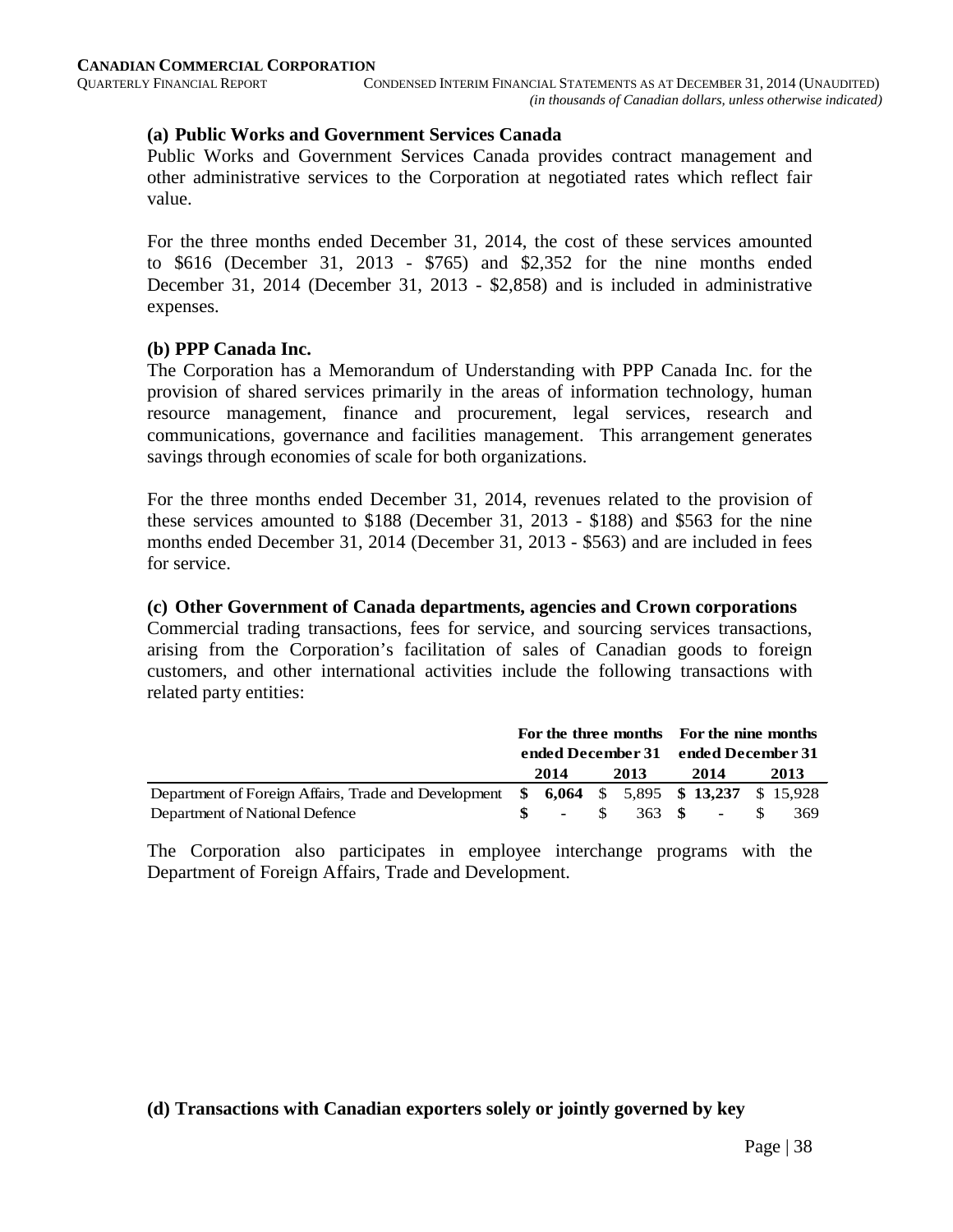#### **management personnel**

The Corporation may enter into supply contracts with Canadian exporters whose financial and operating policies are solely or jointly governed by key management personnel of the Corporation. The Corporation enters into transactions with these Canadian exporters in the normal course of business, under the same terms and conditions that apply to unrelated parties, and as such the transactions approximate fair value. The supply contract transactions with related Canadian exporters were as follows:

|                                     | For the three months<br>ended December 31 |            |      |                          |   | For the nine months<br>ended December 31 |  |                          |
|-------------------------------------|-------------------------------------------|------------|------|--------------------------|---|------------------------------------------|--|--------------------------|
|                                     |                                           | 2014       |      | 2013                     |   | 2014                                     |  | 2013                     |
| Cascade Aerospace Inc.              | S                                         | 2,899      | - \$ | $\overline{\phantom{a}}$ | S | 11.582 \$                                |  | $\overline{\phantom{a}}$ |
| Blue Drop Performance Learning Inc. | S.                                        | $\sim 100$ | -85  | $\overline{\phantom{0}}$ |   | 37 S                                     |  | -                        |
| Weatherhaven Global Resources Ltd   | S                                         | 11         | - S  | $\overline{\phantom{0}}$ |   |                                          |  |                          |

The amounts due from and to these related Canadian exporters included in trade receivables and trade payables and accrued liabilities respectively were as follows:

|                   | 2014 | December 31, March 31, |  |  |  |
|-------------------|------|------------------------|--|--|--|
| Trade receivables | 40   |                        |  |  |  |

#### **15. Guarantees**

As prime contractor, the Corporation is contractually obligated to complete numerous contracts with foreign customers ensuring that the terms of the contract are fulfilled regardless of the quality of performance by the Canadian exporter. The Corporation also engages in the fulfilment of contractual obligations related to sourcing services for support of international assistance programs.

The total prime and sourcing services contract portfolio value remaining to be fulfilled was as follows:

|                                 | December 31,    | March 31,                |
|---------------------------------|-----------------|--------------------------|
|                                 | 2014            | 2014                     |
| $<$ 1 year                      | 1,039,072<br>\$ | 999,286<br><sup>\$</sup> |
| $> 1$ and $<$ 3 years           | 1,063,966       | 453,860                  |
| $>$ 3 and $<$ 5 years           | 8,985,742       | 5,275,989                |
| $>$ 5 years                     | 6,035,055       | 9,400,925                |
| <b>Total contract portfolio</b> | \$17,123,835    | \$16,130,060             |